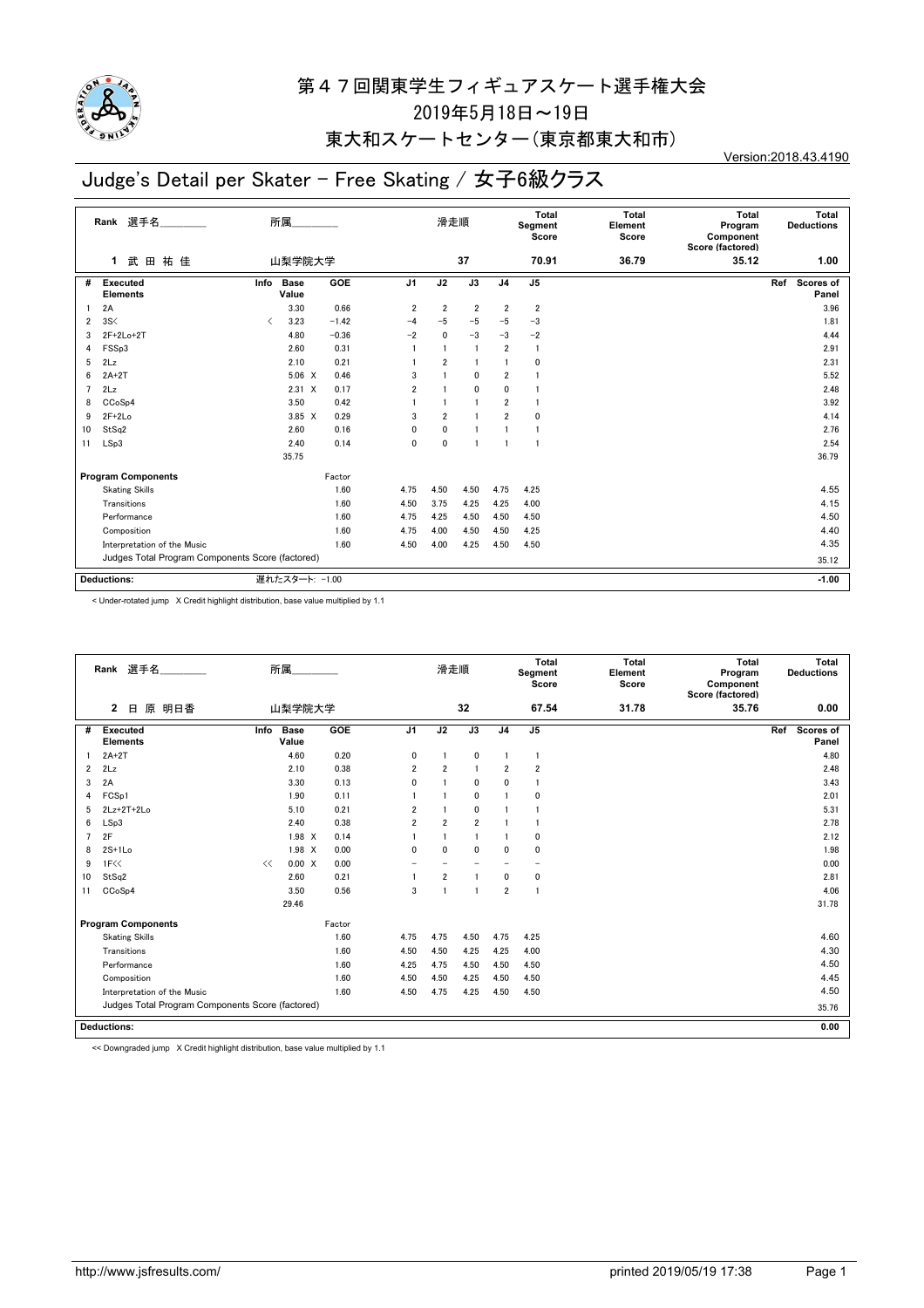

### 東大和スケートセンター(東京都東大和市)

# Judge's Detail per Skater - Free Skating / 女子6級クラス

Version:2018.43.4190

|                | 選手名<br>Rank                                      |           | 所属            |         |                | 滑走順          |                |                | Total<br>Segment<br>Score | Total<br>Element<br>Score | Total<br>Program<br>Component<br>Score (factored) | Total<br><b>Deductions</b> |
|----------------|--------------------------------------------------|-----------|---------------|---------|----------------|--------------|----------------|----------------|---------------------------|---------------------------|---------------------------------------------------|----------------------------|
|                | 庭結晶<br>伊<br>3                                    |           | 東京女子体育大学      |         |                |              | 14             |                | 66.85                     | 30.29                     | 36.56                                             | 0.00                       |
| #              | Executed<br><b>Elements</b>                      | Info      | Base<br>Value | GOE     | J <sub>1</sub> | J2           | J3             | J <sub>4</sub> | J <sub>5</sub>            |                           |                                                   | Scores of<br>Ref<br>Panel  |
|                | 3S <                                             | <<        | 1.30          | $-0.44$ | $-4$           | -3           | $-4$           | $-3$           | $-3$                      |                           |                                                   | 0.86                       |
| $\overline{2}$ | 2Lo                                              |           | 1.70          | 0.14    | $\overline{2}$ | $\mathbf{0}$ |                | 0              | $\mathbf{1}$              |                           |                                                   | 1.84                       |
| 3              | 2A+1Eu+2S                                        |           | 5.10          | 0.33    | 3              |              | $\mathbf{0}$   |                | $\mathbf{0}$              |                           |                                                   | 5.43                       |
| 4              | FCS <sub>p2</sub>                                |           | 2.30          | 0.28    | $\overline{2}$ |              |                |                | 1                         |                           |                                                   | 2.58                       |
| 5              | 2Lo                                              |           | 1.70          | 0.10    | $\overline{2}$ | $\mathbf{0}$ | 0              | 0              |                           |                           |                                                   | 1.80                       |
| 6              | LSp2                                             |           | 1.90          | 0.08    | $\mathbf 0$    |              | $\mathbf 0$    |                | 0                         |                           |                                                   | 1.98                       |
| $\overline{7}$ | $2A+2T$                                          |           | $5.06 \t X$   | 0.13    |                | $\mathbf{0}$ | 0              |                | 0                         |                           |                                                   | 5.19                       |
| 8              | 2F<                                              | $\langle$ | $1.49 \times$ | $-0.27$ | $-2$           | $-2$         | $-2$           | $-2$           | $-2$                      |                           |                                                   | 1.22                       |
| 9              | $2F+2T$                                          |           | $3.41 \times$ | 0.04    | 0              | 0            | 0              |                | 0                         |                           |                                                   | 3.45                       |
| 10             | CCoSp4                                           |           | 3.50          | 0.42    |                |              | $\overline{2}$ |                | -1                        |                           |                                                   | 3.92                       |
| 11             | StSq1                                            |           | 1.80          | 0.22    |                | $\mathbf{0}$ | $\overline{2}$ |                | $\overline{2}$            |                           |                                                   | 2.02                       |
|                |                                                  |           | 29.26         |         |                |              |                |                |                           |                           |                                                   | 30.29                      |
|                | <b>Program Components</b>                        |           |               | Factor  |                |              |                |                |                           |                           |                                                   |                            |
|                | <b>Skating Skills</b>                            |           |               | 1.60    | 4.75           | 4.75         | 4.50           | 4.75           | 4.75                      |                           |                                                   | 4.70                       |
|                | Transitions                                      |           |               | 1.60    | 4.25           | 4.25         | 4.00           | 4.25           | 4.75                      |                           |                                                   | 4.30                       |
|                | Performance                                      |           |               | 1.60    | 4.50           | 4.50         | 4.50           | 4.50           | 5.25                      |                           |                                                   | 4.65                       |
|                | Composition                                      |           |               | 1.60    | 4.50           | 4.50         | 4.25           | 4.50           | 5.25                      |                           |                                                   | 4.60                       |
|                | Interpretation of the Music                      |           |               | 1.60    | 4.75           | 4.50         | 4.00           | 4.50           | 5.25                      |                           |                                                   | 4.60                       |
|                | Judges Total Program Components Score (factored) |           |               |         |                |              |                |                |                           |                           |                                                   | 36.56                      |
|                |                                                  |           |               |         |                |              |                |                |                           |                           |                                                   |                            |
|                | <b>Deductions:</b>                               |           |               |         |                |              |                |                |                           |                           |                                                   | 0.00                       |

< Under-rotated jump << Downgraded jump X Credit highlight distribution, base value multiplied by 1.1

|    | Rank 選手名                                         |      | 所属                   |           |                | 滑走順                     |                |                | <b>Total</b><br>Segment<br>Score | <b>Total</b><br>Element<br>Score | Total<br>Program<br>Component<br>Score (factored) | Total<br><b>Deductions</b>       |  |
|----|--------------------------------------------------|------|----------------------|-----------|----------------|-------------------------|----------------|----------------|----------------------------------|----------------------------------|---------------------------------------------------|----------------------------------|--|
|    | 理 紗<br>河内<br>4                                   |      | 神田外語大学               |           |                |                         | 6              |                | 65.86                            | 30.94                            | 35.92                                             | 1.00                             |  |
| #  | <b>Executed</b><br><b>Elements</b>               | Info | <b>Base</b><br>Value | GOE       | J <sub>1</sub> | J2                      | J3             | J <sub>4</sub> | J <sub>5</sub>                   |                                  |                                                   | Ref<br><b>Scores of</b><br>Panel |  |
|    | 2A                                               |      | 3.30                 | $-0.99$   | $-3$           | $-3$                    | $-4$           | $-2$           | $-3$                             |                                  |                                                   | 2.31                             |  |
| 2  | 2A                                               |      | 3.30                 | 0.33      |                | $\overline{1}$          | $\mathbf{1}$   |                |                                  |                                  |                                                   | 3.63                             |  |
| 3  | LSp3                                             |      | 2.40                 | 0.34      | $\overline{2}$ | $\overline{\mathbf{1}}$ | $\overline{2}$ |                |                                  |                                  |                                                   | 2.74                             |  |
| 4  | $2F+2Lo<$                                        | ≺    | 3.08                 | $-0.90$   | $-5$           | $-5$                    | $-5$           | $-5$           | $-5$                             |                                  |                                                   | 2.18                             |  |
| 5  | $2Lz$ !                                          |      | 1.58                 | $-0.57$   | $-4$           | $-3$                    | $-4$           | $-4$           | $-3$                             |                                  |                                                   | 1.01                             |  |
| 6  | CCoSp4                                           |      | 3.50                 | 0.21      |                | $-1$                    | $\overline{1}$ | $\overline{2}$ | $\mathbf{0}$                     |                                  |                                                   | 3.71                             |  |
| 7  | StSq1                                            |      | 1.80                 | 0.25      |                |                         | $\overline{2}$ |                | $\overline{\mathbf{2}}$          |                                  |                                                   | 2.05                             |  |
| 8  | $2F+2T$                                          |      | $3.41 \times$        | 0.00      | 0              | $\mathbf{0}$            | 0              | $\mathbf{0}$   | 0                                |                                  |                                                   | 3.41                             |  |
| 9  | $2S+2T+2Lo$                                      |      | 4.73 X               | 0.00      | 0              | $\mathbf 0$             | 0              | $\mathbf{0}$   | 0                                |                                  |                                                   | 4.73                             |  |
| 10 | 2Lz                                              |      | $2.31 \t X$          | 0.00      | 0              | $\mathbf 0$             | $\mathbf 0$    | 0              | 0                                |                                  |                                                   | 2.31                             |  |
| 11 | FSS <sub>p3</sub>                                |      | 2.60                 | 0.26      |                | $\overline{\mathbf{1}}$ | -1             | $\mathbf{1}$   | -1                               |                                  |                                                   | 2.86                             |  |
|    |                                                  |      | 32.01                |           |                |                         |                |                |                                  |                                  |                                                   | 30.94                            |  |
|    | <b>Program Components</b>                        |      |                      | Factor    |                |                         |                |                |                                  |                                  |                                                   |                                  |  |
|    | <b>Skating Skills</b>                            |      |                      | 1.60      | 4.50           | 4.50                    | 4.50           | 4.50           | 3.75                             |                                  |                                                   | 4.35                             |  |
|    | Transitions                                      |      |                      | 1.60      | 4.25           | 4.00                    | 4.75           | 4.25           | 3.75                             |                                  |                                                   | 4.20                             |  |
|    | Performance                                      |      |                      | 1.60      | 4.75           | 4.25                    | 4.75           | 4.25           | 4.50                             |                                  |                                                   | 4.50                             |  |
|    | Composition                                      |      |                      | 1.60      | 5.00           | 4.25                    | 5.25           | 4.50           | 4.50                             |                                  |                                                   | 4.70                             |  |
|    | Interpretation of the Music                      |      |                      | 1.60      | 5.00           | 4.50                    | 5.00           | 4.50           | 4.50                             |                                  |                                                   | 4.70                             |  |
|    | Judges Total Program Components Score (factored) |      |                      |           |                |                         |                |                | 35.92                            |                                  |                                                   |                                  |  |
|    | <b>Deductions:</b>                               |      |                      | 転倒: -1.00 |                |                         |                |                |                                  |                                  |                                                   | $-1.00$                          |  |

< Under-rotated jump X Credit highlight distribution, base value multiplied by 1.1 ! Not clear edge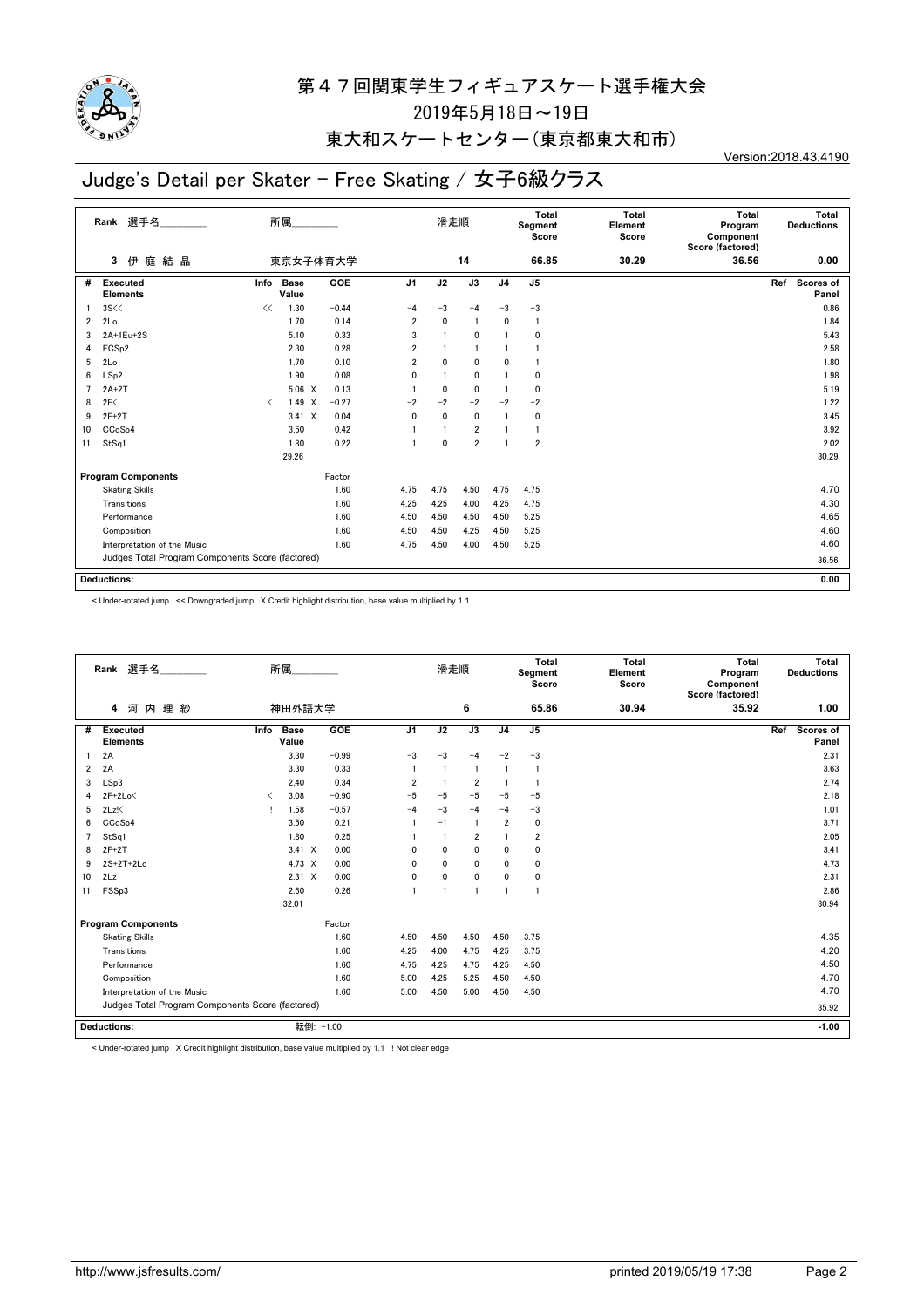

### 東大和スケートセンター(東京都東大和市)

# Judge's Detail per Skater - Free Skating / 女子6級クラス

Version:2018.43.4190

|                | 選手名<br>Rank                                      |                               | 所属                   |            |                | 滑走順            |                 |                | Total<br>Segment<br>Score | <b>Total</b><br>Element<br>Score | Total<br>Program<br>Component<br>Score (factored) | Total<br><b>Deductions</b> |
|----------------|--------------------------------------------------|-------------------------------|----------------------|------------|----------------|----------------|-----------------|----------------|---------------------------|----------------------------------|---------------------------------------------------|----------------------------|
|                | 澤<br>野うみ<br>5                                    |                               | 日本大学                 |            |                |                | 33              |                | 64.46                     | 26.50                            | 38.96                                             | 1.00                       |
| #              | <b>Executed</b><br><b>Elements</b>               | Info                          | <b>Base</b><br>Value | <b>GOE</b> | J <sub>1</sub> | J2             | $\overline{J3}$ | J <sub>4</sub> | J <sub>5</sub>            |                                  |                                                   | Ref<br>Scores of<br>Panel  |
|                | 3F                                               |                               | 5.30                 | $-2.65$    | $-5$           | $-5$           | $-5$            | $-5$           | $-5$                      |                                  |                                                   | 2.65                       |
| $\overline{2}$ | 2A+1Eu+2S                                        |                               | 5.10                 | 0.26       | 0              |                |                 |                |                           |                                  |                                                   | 5.36                       |
| 3              | LSp1                                             |                               | 1.50                 | 0.24       |                | $\overline{2}$ |                 | $\overline{2}$ | $\overline{2}$            |                                  |                                                   | 1.74                       |
| 4              | 2Lo<                                             | $\overline{\left( \right. }%$ | 1.28                 | $-0.59$    | $-5$           | $-5$           | $-5$            | $-4$           | $-4$                      |                                  |                                                   | 0.69                       |
| 5              | 3S<+2T<<                                         | <<                            | 3.63                 | $-1.49$    | $-5$           | $-5$           | $-5$            | $-4$           | $-4$                      |                                  |                                                   | 2.14                       |
| 6              | CCoSp1V                                          |                               | 1.50                 | 0.03       | $-2$           | $\mathbf{0}$   | 1               | $\overline{2}$ | $\mathbf{0}$              |                                  |                                                   | 1.53                       |
| $\overline{7}$ | 2A                                               |                               | $3.63 \times$        | 0.40       |                | $\overline{2}$ | 0               | $\overline{2}$ |                           |                                  |                                                   | 4.03                       |
| 8              | FSSpB                                            |                               | 1.70                 | 0.10       | $\mathbf{0}$   |                | 0               |                |                           |                                  |                                                   | 1.80                       |
| 9              | 2Lz                                              |                               | $2.31 \t X$          | 0.04       | $-1$           |                | 1               | $\mathbf{0}$   | $\mathbf{0}$              |                                  |                                                   | 2.35                       |
| 10             | StSq1                                            |                               | 1.80                 | 0.18       |                |                | $\overline{2}$  | $\mathbf 0$    |                           |                                  |                                                   | 1.98                       |
| 11             | 2F                                               |                               | 1.98 X               | 0.25       |                |                | 1               | $\overline{2}$ | $\overline{2}$            |                                  |                                                   | 2.23                       |
|                |                                                  |                               | 29.73                |            |                |                |                 |                |                           |                                  |                                                   | 26.50                      |
|                | <b>Program Components</b>                        |                               |                      | Factor     |                |                |                 |                |                           |                                  |                                                   |                            |
|                | <b>Skating Skills</b>                            |                               |                      | 1.60       | 5.25           | 5.00           | 4.75            | 4.75           | 4.50                      |                                  |                                                   | 4.85                       |
|                | Transitions                                      |                               |                      | 1.60       | 5.00           | 4.50           | 5.00            | 4.50           | 4.50                      |                                  |                                                   | 4.70                       |
|                | Performance                                      |                               |                      | 1.60       | 5.00           | 5.00           | 4.75            | 4.75           | 5.00                      |                                  |                                                   | 4.90                       |
|                | Composition                                      |                               |                      | 1.60       | 5.25           | 5.00           | 5.00            | 4.75           | 4.75                      |                                  |                                                   | 4.95                       |
|                | 1.60<br>Interpretation of the Music              |                               |                      |            | 5.00           | 5.25           | 5.00            | 4.75           | 4.75                      |                                  |                                                   | 4.95                       |
|                | Judges Total Program Components Score (factored) |                               |                      |            |                |                |                 |                | 38.96                     |                                  |                                                   |                            |
|                | <b>Deductions:</b>                               |                               | 転倒: -1.00            |            |                |                |                 |                |                           |                                  |                                                   | $-1.00$                    |

< Under-rotated jump << Downgraded jump X Credit highlight distribution, base value multiplied by 1.1

|    | Rank 選手名                                         |                                          | 所属                   |         |                | 滑走順          |                |                | Total<br>Segment<br>Score | <b>Total</b><br>Element<br>Score | Total<br>Program<br>Component<br>Score (factored) | Total<br><b>Deductions</b> |
|----|--------------------------------------------------|------------------------------------------|----------------------|---------|----------------|--------------|----------------|----------------|---------------------------|----------------------------------|---------------------------------------------------|----------------------------|
|    | 上代星来<br>6                                        |                                          | 上智大学                 |         |                |              | 34             |                | 64.36                     | 31.88                            | 32.48                                             | 0.00                       |
| #  | <b>Executed</b><br><b>Elements</b>               | Info                                     | <b>Base</b><br>Value | GOE     | J <sub>1</sub> | J2           | J3             | J <sub>4</sub> | J <sub>5</sub>            |                                  |                                                   | Ref<br>Scores of<br>Panel  |
|    | $2F+2T+2Lo$                                      |                                          | 4.80                 | 0.04    |                | 0            | $\mathbf 0$    | 0              | 0                         |                                  |                                                   | 4.84                       |
| 2  | $2S+2Lo$                                         |                                          | 3.00                 | 0.00    | $\mathbf{0}$   | $\mathbf{0}$ | $\mathbf{0}$   | 0              | $\mathbf{0}$              |                                  |                                                   | 3.00                       |
| 3  | 2A                                               |                                          | 3.30                 | $-0.07$ | $-1$           | $\mathbf{0}$ | $\mathbf{0}$   | 0              | 0                         |                                  |                                                   | 3.23                       |
| 4  | FSS <sub>p4</sub>                                |                                          | 3.00                 | 0.06    |                | $\mathbf{0}$ | $\mathbf 0$    | 0              | 0                         |                                  |                                                   | 3.06                       |
| 5  | 2S                                               |                                          | 1.30                 | $-0.03$ | $\mathbf{0}$   | $\mathbf 0$  | $-1$           | $\mathbf{0}$   | $\mathbf 0$               |                                  |                                                   | 1.27                       |
| 6  | 2A                                               |                                          | $3.63 \times$        | $-0.13$ | $-1$           | $\mathbf{0}$ | $-1$           | $\Omega$       | 0                         |                                  |                                                   | 3.50                       |
| 7  | StSqB                                            |                                          | 1.50                 | 0.09    |                | $\mathbf 0$  | $\mathbf{1}$   |                | 0                         |                                  |                                                   | 1.59                       |
| 8  | $2F+2T<$                                         | $\overline{\left\langle \right\rangle }$ | $3.06 \times$        | $-0.29$ | $-2$           | $-2$         | $\mathbf{0}$   | $-2$           | $-2$                      |                                  |                                                   | 2.77                       |
| 9  | 2Lz!                                             |                                          | $2.31 \times$        | $-0.25$ | 0              | $-2$         | $-2$           | $-1$           | $-1$                      |                                  |                                                   | 2.06                       |
| 10 | LSp3                                             |                                          | 2.40                 | 0.24    |                |              | $\blacksquare$ |                |                           |                                  |                                                   | 2.64                       |
| 11 | CCoSp4                                           |                                          | 3.50                 | 0.42    | $\overline{2}$ |              |                |                |                           |                                  |                                                   | 3.92                       |
|    |                                                  |                                          | 31.80                |         |                |              |                |                |                           |                                  |                                                   | 31.88                      |
|    | <b>Program Components</b>                        |                                          |                      | Factor  |                |              |                |                |                           |                                  |                                                   |                            |
|    | <b>Skating Skills</b>                            |                                          |                      | 1.60    | 4.50           | 4.25         | 4.00           | 4.50           | 3.75                      |                                  |                                                   | 4.20                       |
|    | Transitions                                      |                                          |                      | 1.60    | 4.00           | 3.50         | 3.75           | 4.00           | 3.75                      |                                  |                                                   | 3.80                       |
|    | Performance                                      |                                          |                      | 1.60    | 4.25           | 4.00         | 4.00           | 4.25           | 4.25                      |                                  |                                                   | 4.15                       |
|    | Composition                                      |                                          |                      | 1.60    | 4.25           | 4.00         | 3.75           | 4.25           | 4.00                      |                                  |                                                   | 4.05                       |
|    | Interpretation of the Music                      |                                          |                      | 1.60    | 4.25           | 4.00         | 3.75           | 4.25           | 4.25                      |                                  |                                                   | 4.10                       |
|    | Judges Total Program Components Score (factored) |                                          |                      |         |                |              |                |                |                           |                                  |                                                   | 32.48                      |
|    | <b>Deductions:</b>                               |                                          |                      |         |                |              |                |                |                           |                                  |                                                   | 0.00                       |

< Under-rotated jump X Credit highlight distribution, base value multiplied by 1.1 ! Not clear edge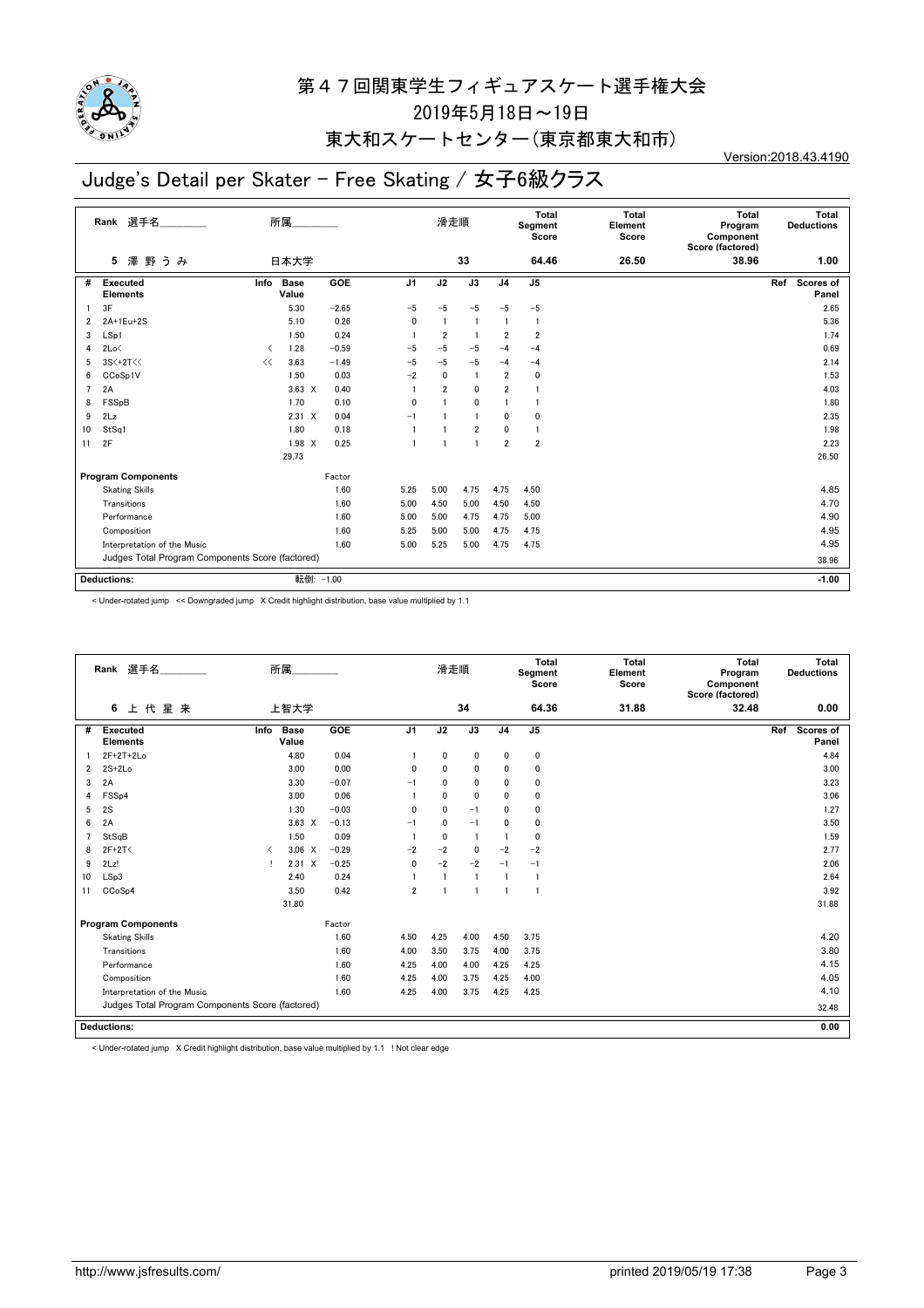

## 東大和スケートセンター(東京都東大和市)

# Judge's Detail per Skater - Free Skating / 女子6級クラス

Version:2018.43.4190

|                | 選手名<br>Rank                                      | 所属                             |            |                | 滑走順            |                 |                | <b>Total</b><br>Segment<br>Score | <b>Total</b><br>Element<br>Score | <b>Total</b><br>Program<br>Component<br>Score (factored) | <b>Total</b><br><b>Deductions</b> |
|----------------|--------------------------------------------------|--------------------------------|------------|----------------|----------------|-----------------|----------------|----------------------------------|----------------------------------|----------------------------------------------------------|-----------------------------------|
|                | 畠<br>山桜子<br>7                                    | 日本女子大学                         |            |                |                | 11              |                | 64.06                            | 27.34                            | 36.72                                                    | 0.00                              |
| #              | <b>Executed</b><br><b>Elements</b>               | <b>Base</b><br>Info<br>Value   | <b>GOE</b> | J <sub>1</sub> | J2             | $\overline{J3}$ | J <sub>4</sub> | J <sub>5</sub>                   |                                  |                                                          | Ref<br>Scores of<br>Panel         |
|                | 2A                                               | 3.30                           | 0.46       | $\overline{2}$ | $\mathbf{1}$   |                 |                | $\overline{2}$                   |                                  |                                                          | 3.76                              |
| $\overline{2}$ | 2A                                               | 3.30                           | 0.33       |                | $\mathbf{1}$   |                 |                | $\overline{1}$                   |                                  |                                                          | 3.63                              |
| 3              | 2F                                               | 1.80                           | $-0.25$    | $-2$           | $-2$           | $-1$            | $-1$           | $-1$                             |                                  |                                                          | 1.55                              |
| 4              | FCSp1                                            | 1.90                           | 0.38       | $\overline{2}$ | $\overline{2}$ | $\overline{2}$  | $\overline{2}$ | $\overline{2}$                   |                                  |                                                          | 2.28                              |
| 5              | 2T                                               | 1.30                           | $-0.13$    | $-1$           | $-1$           | $-1$            | $-1$           | $-1$                             |                                  |                                                          | 1.17                              |
| 6              | $2F+2T$                                          | $3.41 \times$                  | 0.00       | 0              | $\mathbf{0}$   | $\mathbf 0$     | $\mathbf{0}$   | $\mathbf 0$                      |                                  |                                                          | 3.41                              |
| 7              | LSp2                                             | 1.90                           | 0.19       | 0              | 1              | 2               | $\overline{1}$ | $\mathbf{1}$                     |                                  |                                                          | 2.09                              |
| 8              | 2Lze+2Lo                                         | $3.61 \quad X$<br>$\mathbf{e}$ | $-0.44$    | $-3$           | $-3$           | $-3$            | $-2$           | $-2$                             |                                  |                                                          | 3.17                              |
| 9              | StSqB                                            | 1.50                           | 0.15       |                | 0              | $\overline{2}$  | $\overline{1}$ | $\overline{1}$                   |                                  |                                                          | 1.65                              |
| 10             | 2Lze                                             | 1.74 X<br>$\mathbf{e}$         | $-0.47$    | $-3$           | $-3$           | $-3$            | $-3$           | $-3$                             |                                  |                                                          | 1.27                              |
| 11             | CCoSp3                                           | 3.00                           | 0.36       | $\overline{2}$ | $\overline{1}$ |                 | $\overline{1}$ | $\overline{1}$                   |                                  |                                                          | 3.36                              |
|                |                                                  | 26.76                          |            |                |                |                 |                |                                  |                                  |                                                          | 27.34                             |
|                | <b>Program Components</b>                        |                                | Factor     |                |                |                 |                |                                  |                                  |                                                          |                                   |
|                | <b>Skating Skills</b>                            |                                | 1.60       | 4.75           | 4.75           | 4.50            | 4.75           | 4.75                             |                                  |                                                          | 4.70                              |
|                | Transitions                                      |                                | 1.60       | 4.25           | 4.00           | 4.00            | 4.25           | 4.50                             |                                  |                                                          | 4.20                              |
|                | Performance                                      |                                | 1.60       | 4.50           | 4.50           | 5.00            | 4.50           | 5.00                             |                                  |                                                          | 4.70                              |
|                | Composition                                      |                                | 1.60       | 4.75           | 4.50           | 4.50            | 4.50           | 5.00                             |                                  |                                                          | 4.65                              |
|                | Interpretation of the Music                      |                                | 1.60       | 4.75           | 4.75           | 4.50            | 4.50           | 5.00                             |                                  |                                                          | 4.70                              |
|                | Judges Total Program Components Score (factored) |                                |            |                |                |                 |                |                                  |                                  |                                                          | 36.72                             |
|                | <b>Deductions:</b>                               |                                |            |                |                |                 |                |                                  |                                  |                                                          | 0.00                              |
|                |                                                  |                                |            |                |                |                 |                |                                  |                                  |                                                          |                                   |

X Credit highlight distribution, base value multiplied by 1.1 e Wrong edge

|                | Rank 選手名                                         |      | 所属                   |         |                | 滑走順  |                |                | Total<br>Segment<br>Score | Total<br>Element<br>Score | Total<br>Program<br>Component<br>Score (factored) |     | Total<br><b>Deductions</b> |
|----------------|--------------------------------------------------|------|----------------------|---------|----------------|------|----------------|----------------|---------------------------|---------------------------|---------------------------------------------------|-----|----------------------------|
|                | 8<br>岸野千夏                                        |      | 日本体育大学               |         |                |      | 1              |                | 63.17                     | 27.49                     | 35.68                                             |     | 0.00                       |
| #              | <b>Executed</b><br><b>Elements</b>               | Info | <b>Base</b><br>Value | GOE     | J <sub>1</sub> | J2   | J3             | J <sub>4</sub> | J5                        |                           |                                                   | Ref | <b>Scores of</b><br>Panel  |
|                | 1A                                               |      | 1.10                 | 0.09    |                |      | 0              | -1             | $\mathbf{1}$              |                           |                                                   |     | 1.19                       |
| 2              | $1$ Lz!                                          | т    | 0.60                 | $-0.30$ | $-5$           | $-5$ | $-5$           | $-5$           | $-5$                      |                           |                                                   |     | 0.30                       |
| 3              | 2S                                               |      | 1.30                 | 0.05    | $\mathbf{0}$   |      | 0              |                | $\mathbf 0$               |                           |                                                   |     | 1.35                       |
| 4              | $2F+1Eu+2S$                                      |      | 3.60                 | 0.11    |                |      | $\mathbf{0}$   |                | $\mathbf 0$               |                           |                                                   |     | 3.71                       |
| 5              | FCSp3                                            |      | 2.80                 | 0.34    | $\overline{2}$ |      | $\blacksquare$ |                | $\mathbf{1}$              |                           |                                                   |     | 3.14                       |
| 6              | $2F+2T$                                          |      | $3.41 \times$        | 0.14    | $\overline{2}$ |      | $\mathbf{0}$   |                | $\Omega$                  |                           |                                                   |     | 3.55                       |
| $\overline{7}$ | $2Lz!+2T$                                        | Ţ.   | $3.74 \times$        | $-0.08$ | $\mathbf{0}$   |      | $-2$           | 0              | $-1$                      |                           |                                                   |     | 3.66                       |
| 8              | 2Lo                                              |      | $1.87 \times$        | 0.20    |                |      | $\blacksquare$ | $\overline{2}$ | $\overline{1}$            |                           |                                                   |     | 2.07                       |
| 9              | CCoSp4                                           |      | 3.50                 | 0.28    |                |      |                |                | $\mathbf 0$               |                           |                                                   |     | 3.78                       |
| 10             | StSq1                                            |      | 1.80                 | 0.11    |                | 0    | 1              | 0              |                           |                           |                                                   |     | 1.91                       |
| 11             | LSp3                                             |      | 2.40                 | 0.43    | 3              |      | $\overline{2}$ | $\overline{2}$ | $\mathbf{1}$              |                           |                                                   |     | 2.83                       |
|                |                                                  |      | 26.12                |         |                |      |                |                |                           |                           |                                                   |     | 27.49                      |
|                | <b>Program Components</b>                        |      |                      | Factor  |                |      |                |                |                           |                           |                                                   |     |                            |
|                | <b>Skating Skills</b>                            |      |                      | 1.60    | 4.50           | 4.75 | 4.25           | 4.75           | 4.00                      |                           |                                                   |     | 4.45                       |
|                | Transitions                                      |      |                      | 1.60    | 4.25           | 4.50 | 4.00           | 4.25           | 4.25                      |                           |                                                   |     | 4.25                       |
|                | Performance                                      |      |                      | 1.60    | 4.50           | 4.75 | 4.50           | 4.50           | 4.50                      |                           |                                                   |     | 4.55                       |
|                | Composition                                      |      |                      | 1.60    | 5.00           | 4.50 | 4.25           | 4.50           | 4.25                      |                           |                                                   |     | 4.50                       |
|                | Interpretation of the Music                      |      |                      | 1.60    | 5.00           | 4.75 | 4.00           | 4.50           | 4.50                      |                           |                                                   |     | 4.55                       |
|                | Judges Total Program Components Score (factored) |      |                      |         |                |      |                |                |                           |                           |                                                   |     | 35.68                      |
|                | <b>Deductions:</b>                               |      |                      |         |                |      |                |                |                           |                           |                                                   |     | 0.00                       |

X Credit highlight distribution, base value multiplied by 1.1 ! Not clear edge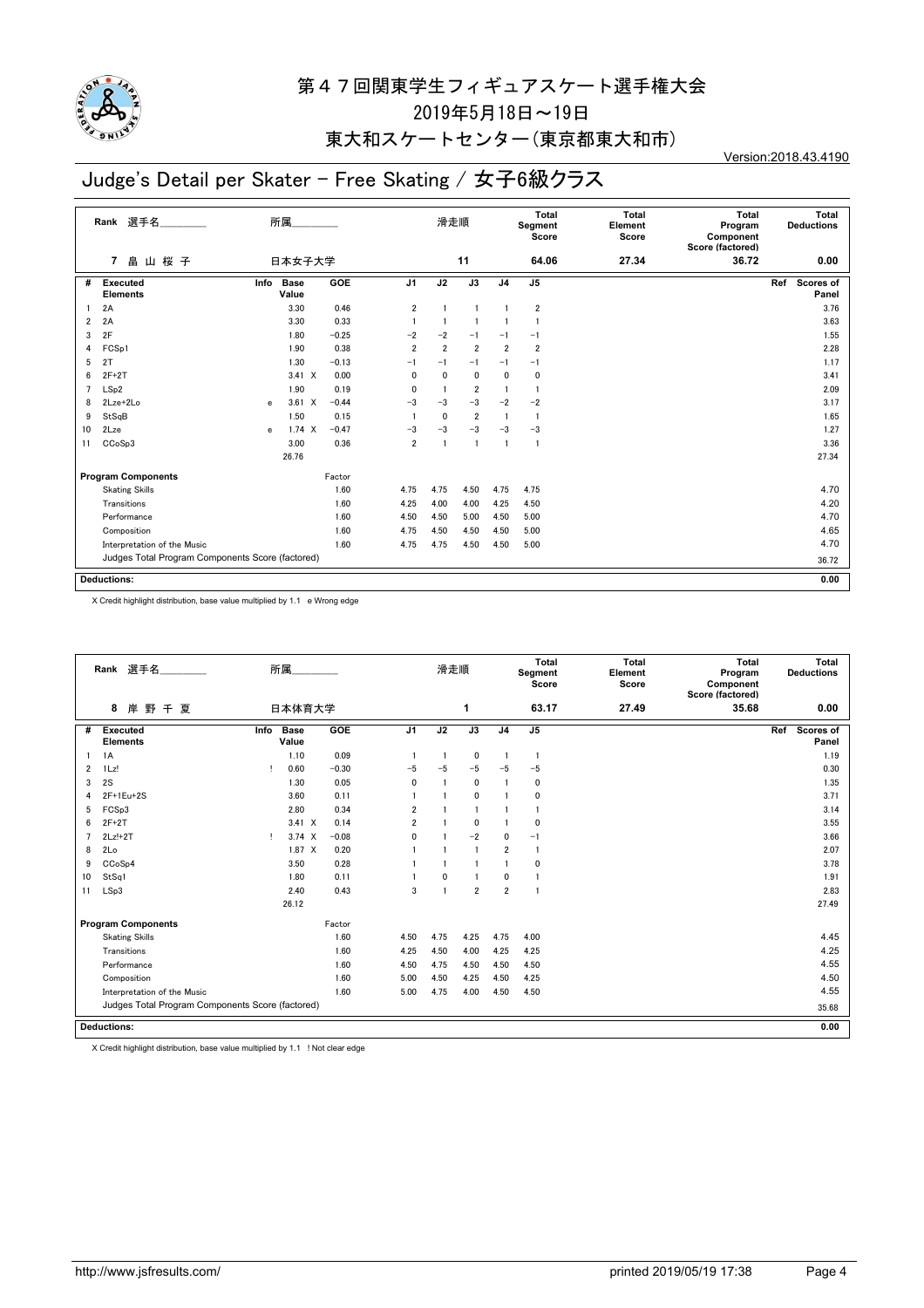

## 東大和スケートセンター(東京都東大和市)

# Judge's Detail per Skater - Free Skating / 女子6級クラス

Version:2018.43.4190

|    | 選手名<br>Rank                                      |                               | 所属.                  |         |                | 滑走順          |              |                | Total<br>Segment<br>Score | Total<br>Element<br>Score | <b>Total</b><br>Program<br>Component<br>Score (factored) | Total<br><b>Deductions</b> |
|----|--------------------------------------------------|-------------------------------|----------------------|---------|----------------|--------------|--------------|----------------|---------------------------|---------------------------|----------------------------------------------------------|----------------------------|
|    | 室 梨々奈<br>9<br>戸                                  |                               | 東洋学園大学               |         |                |              | 24           |                | 63.10                     | 31.02                     | 32.08                                                    | 0.00                       |
| #  | <b>Executed</b><br><b>Elements</b>               | Info                          | <b>Base</b><br>Value | GOE     | J <sub>1</sub> | J2           | J3           | J <sub>4</sub> | J <sub>5</sub>            |                           |                                                          | Scores of<br>Ref<br>Panel  |
| 1  | 2A                                               |                               | 3.30                 | 0.13    |                | 0            |              | 0              | 0                         |                           |                                                          | 3.43                       |
| 2  | 2Lz                                              |                               | 2.10                 | 0.00    | 0              | 0            | 0            | 0              | 0                         |                           |                                                          | 2.10                       |
| 3  | 2F                                               |                               | 1.80                 | 0.07    |                | $\mathbf{0}$ | 0            |                | $\mathbf{0}$              |                           |                                                          | 1.87                       |
| 4  | 3S<                                              | $\overline{\left( \right. }%$ | 3.23                 | $-0.84$ | $-5$           | $-2$         | $-2$         | $-2$           | $-2$                      |                           |                                                          | 2.39                       |
| 5  | LSp2                                             |                               | 1.90                 | 0.08    |                |              | $\mathbf{0}$ | 0              | 0                         |                           |                                                          | 1.98                       |
| 6  | $2F+2T$                                          |                               | $3.41 \times$        | 0.00    | 0              | 0            | 0            | 0              | 0                         |                           |                                                          | 3.41                       |
| 7  | 2A                                               |                               | $3.63 \times$        | 0.20    |                |              | 0            |                | 0                         |                           |                                                          | 3.83                       |
| 8  | CC <sub>o</sub> S <sub>p4</sub>                  |                               | 3.50                 | 0.28    |                | 0            | $\mathbf{1}$ |                | -1                        |                           |                                                          | 3.78                       |
| 9  | $2Lz!+2T$                                        | л.                            | $3.74 \times$        | $-0.25$ | $-1$           | $-1$         | $-2$         | $-1$           | $-1$                      |                           |                                                          | 3.49                       |
| 10 | StSq1                                            |                               | 1.80                 | 0.00    | $-1$           | 0            |              | 0              | 0                         |                           |                                                          | 1.80                       |
| 11 | FSSp4                                            |                               | 3.00                 | $-0.06$ | 0              | $-1$         | 0            | 0              | $\mathbf{0}$              |                           |                                                          | 2.94                       |
|    |                                                  |                               | 31.41                |         |                |              |              |                |                           |                           |                                                          | 31.02                      |
|    | <b>Program Components</b>                        |                               |                      | Factor  |                |              |              |                |                           |                           |                                                          |                            |
|    | <b>Skating Skills</b>                            |                               |                      | 1.60    | 4.00           | 4.00         | 4.50         | 4.50           | 3.75                      |                           |                                                          | 4.15                       |
|    | Transitions                                      |                               |                      | 1.60    | 3.50           | 3.75         | 4.25         | 4.25           | 3.50                      |                           |                                                          | 3.85                       |
|    | Performance                                      |                               |                      | 1.60    | 3.75           | 3.75         | 4.25         | 4.25           | 4.00                      |                           |                                                          | 4.00                       |
|    | Composition                                      |                               |                      | 1.60    | 4.00           | 4.00         | 4.50         | 4.25           | 3.75                      |                           |                                                          | 4.10                       |
|    | Interpretation of the Music                      |                               |                      | 1.60    | 3.75           | 4.00         | 4.00         | 4.25           | 3.75                      |                           |                                                          | 3.95                       |
|    | Judges Total Program Components Score (factored) |                               |                      |         |                |              |              |                |                           |                           |                                                          | 32.08                      |
|    |                                                  |                               |                      |         |                |              |              |                |                           |                           |                                                          |                            |
|    | <b>Deductions:</b>                               |                               |                      |         |                |              |              |                |                           |                           |                                                          | 0.00                       |

< Under-rotated jump X Credit highlight distribution, base value multiplied by 1.1 ! Not clear edge

|    | Rank 選手名                                         |                                          | 所属                   |         |                | 滑走順          |                |                | <b>Total</b><br>Segment<br>Score | <b>Total</b><br>Element<br>Score | Total<br>Program<br>Component<br>Score (factored) |     | Total<br><b>Deductions</b> |
|----|--------------------------------------------------|------------------------------------------|----------------------|---------|----------------|--------------|----------------|----------------|----------------------------------|----------------------------------|---------------------------------------------------|-----|----------------------------|
|    | 星<br>野<br>10<br>日菜子                              |                                          | 東洋大学                 |         |                |              | 3              |                | 61.37                            | 24.65                            | 36.72                                             |     | 0.00                       |
| #  | <b>Executed</b><br><b>Elements</b>               | Info                                     | <b>Base</b><br>Value | GOE     | J <sub>1</sub> | J2           | J3             | J <sub>4</sub> | J <sub>5</sub>                   |                                  |                                                   | Ref | Scores of<br>Panel         |
|    | 2A<                                              | ≺                                        | 2.48                 | $-0.35$ | $-1$           | $-1$         | $-2$           | $-1$           | $-2$                             |                                  |                                                   |     | 2.13                       |
| 2  | 3T<                                              |                                          | 3.15                 | $-1.07$ | $-5$           | $-4$         | $-2$           | $-4$           | $-2$                             |                                  |                                                   |     | 2.08                       |
| 3  | 2Lo+1Lo<<                                        | <<                                       | 1.70                 | $-0.68$ | $-4$           | $-5$         | $-5$           | $-3$           | $-3$                             |                                  |                                                   |     | 1.02                       |
| 4  | LSp4                                             |                                          | 2.70                 | 0.65    | 3              | 3            | $\overline{2}$ | $\mathbf{1}$   | 3                                |                                  |                                                   |     | 3.35                       |
| 5  | 2Lze                                             | e                                        | 1.58                 | $-0.47$ | $-3$           | $-3$         | $-4$           | $-2$           | $-3$                             |                                  |                                                   |     | 1.11                       |
| 6  | 2A<                                              | $\overline{\left( \right. }%$            | $2.73 \times$        | $-0.30$ | $\mathbf{0}$   | $-2$         | $-2$           | $-2$           | $\mathbf 0$                      |                                  |                                                   |     | 2.43                       |
|    | StSq1                                            |                                          | 1.80                 | 0.18    | $\mathbf{0}$   |              | $\overline{2}$ |                | $\mathbf{1}$                     |                                  |                                                   |     | 1.98                       |
| 8  | 2F                                               |                                          | $1.98 \times$        | 0.07    |                |              | 0              | $\mathbf{0}$   | $\mathbf 0$                      |                                  |                                                   |     | 2.05                       |
| 9  | 2F<                                              | $\overline{\left\langle \right\rangle }$ | 1.49 X               | $-0.27$ | $-2$           | $-2$         | $-2$           | $-2$           | $-2$                             |                                  |                                                   |     | 1.22                       |
| 10 | FSS <sub>p4</sub>                                |                                          | 3.00                 | 0.36    | $\overline{2}$ | $\mathbf{1}$ | $\overline{1}$ | $\mathbf{1}$   | $\overline{1}$                   |                                  |                                                   |     | 3.36                       |
| 11 | CC <sub>o</sub> S <sub>p4</sub>                  |                                          | 3.50                 | 0.42    | $\overline{1}$ | -1           | $\overline{2}$ | $\mathbf{1}$   | $\mathbf{1}$                     |                                  |                                                   |     | 3.92                       |
|    |                                                  |                                          | 26.11                |         |                |              |                |                |                                  |                                  |                                                   |     | 24.65                      |
|    | <b>Program Components</b>                        |                                          |                      | Factor  |                |              |                |                |                                  |                                  |                                                   |     |                            |
|    | <b>Skating Skills</b>                            |                                          |                      | 1.60    | 4.50           | 4.50         | 4.50           | 4.75           | 4.50                             |                                  |                                                   |     | 4.55                       |
|    | Transitions                                      |                                          |                      | 1.60    | 4.25           | 4.25         | 4.50           | 4.50           | 4.50                             |                                  |                                                   |     | 4.40                       |
|    | Performance                                      |                                          |                      | 1.60    | 4.50           | 4.75         | 4.75           | 4.75           | 5.00                             |                                  |                                                   |     | 4.75                       |
|    | Composition                                      |                                          |                      | 1.60    | 4.50           | 4.50         | 4.75           | 4.50           | 5.00                             |                                  |                                                   |     | 4.65                       |
|    | Interpretation of the Music                      |                                          |                      | 1.60    | 4.25           | 4.75         | 4.50           | 4.50           | 5.00                             |                                  |                                                   |     | 4.60                       |
|    | Judges Total Program Components Score (factored) |                                          |                      |         |                |              |                |                |                                  |                                  |                                                   |     | 36.72                      |
|    | Deductions:                                      |                                          |                      |         |                |              |                |                |                                  |                                  |                                                   |     | 0.00                       |

< Under-rotated jump << Downgraded jump X Credit highlight distribution, base value multiplied by 1.1 e Wrong edge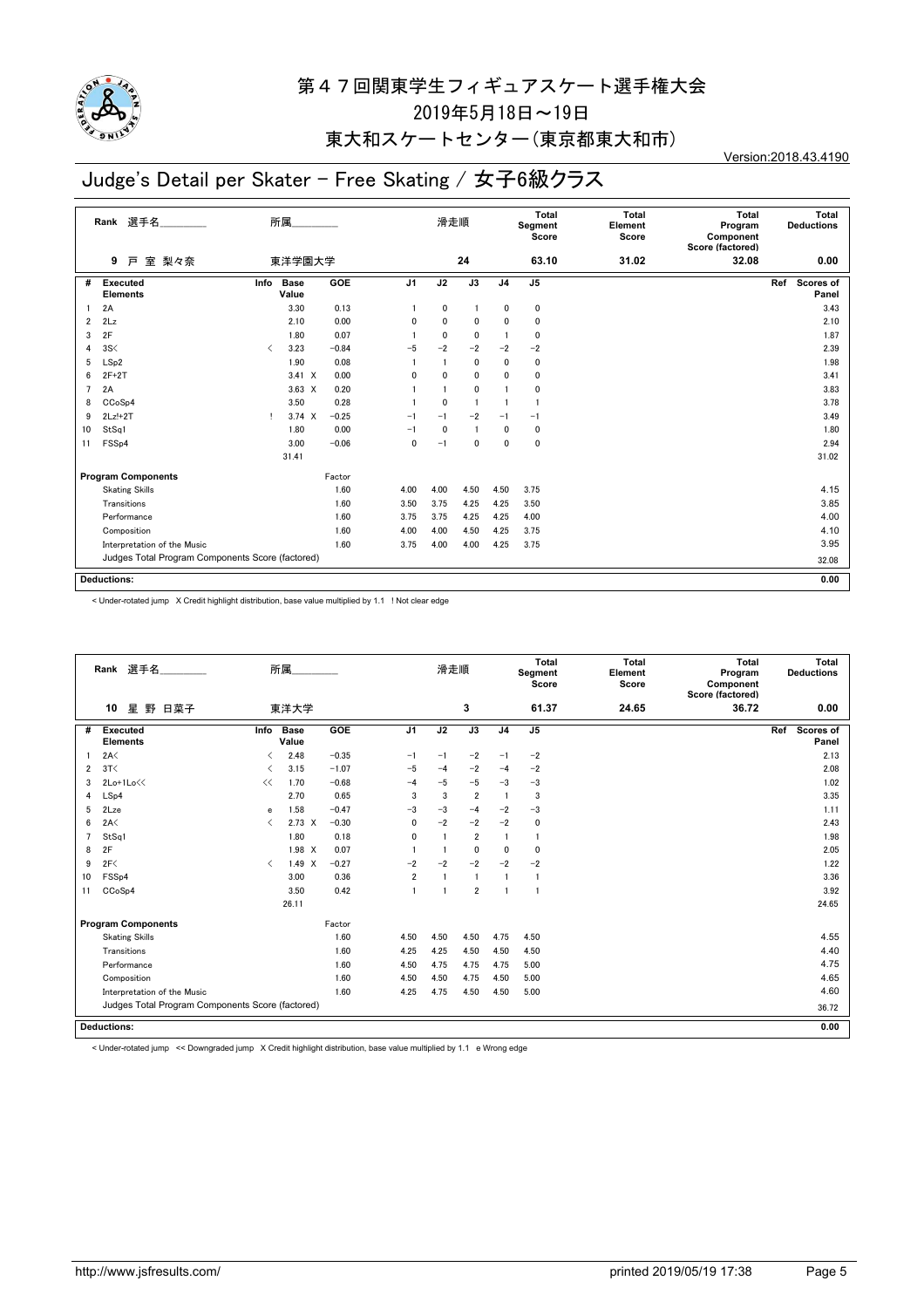

## 東大和スケートセンター(東京都東大和市)

# Judge's Detail per Skater - Free Skating / 女子6級クラス

Version:2018.43.4190

|    | 選手名<br>Rank                                      | 所属                                               |         |                | 滑走順      |                 |                | Total<br>Segment<br>Score | <b>Total</b><br>Element<br>Score | Total<br>Program<br>Component<br>Score (factored) | Total<br><b>Deductions</b> |
|----|--------------------------------------------------|--------------------------------------------------|---------|----------------|----------|-----------------|----------------|---------------------------|----------------------------------|---------------------------------------------------|----------------------------|
|    | 吉<br>藤 明日香<br>11                                 | 東洋大学                                             |         |                |          | 12              |                | 59.92                     | 25.64                            | 35.28                                             | 1.00                       |
| #  | <b>Executed</b><br><b>Elements</b>               | <b>Base</b><br>Info<br>Value                     | GOE     | J <sub>1</sub> | J2       | $\overline{J3}$ | J <sub>4</sub> | J <sub>5</sub>            |                                  |                                                   | Ref<br>Scores of<br>Panel  |
|    | 3S<                                              | 3.23<br>$\overline{\left\langle \right\rangle }$ | $-1.62$ | $-5$           | $-5$     | $-5$            | $-5$           | $-5$                      |                                  |                                                   | 1.61                       |
| 2  | LSp2                                             | 1.90                                             | 0.19    | $\overline{2}$ |          |                 |                | 0                         |                                  |                                                   | 2.09                       |
| 3  | $2A+1T$                                          | 3.70                                             | $-0.07$ | $-1$           | 0        | $\mathbf 0$     | 0              | $\mathbf{0}$              |                                  |                                                   | 3.63                       |
| 4  | 2Lo                                              | 1.70                                             | 0.00    | $\Omega$       | $\Omega$ | $\mathbf{0}$    | 0              | $\mathbf{0}$              |                                  |                                                   | 1.70                       |
| 5  | 1F+1Eu+2S                                        | 2.30                                             | $-0.03$ | 0              | $-1$     | $\mathbf{0}$    | 0              | $\mathbf{0}$              |                                  |                                                   | 2.27                       |
| 6  | FCSp1                                            | 1.90                                             | 0.00    | 0              | $-1$     | $\mathbf{0}$    | 0              |                           |                                  |                                                   | 1.90                       |
| 7  | StSqB                                            | 1.50                                             | 0.03    | 0              | $-1$     | 0               | 1              |                           |                                  |                                                   | 1.53                       |
| 8  | 2A                                               | $3.63 \times$                                    | 0.40    |                |          |                 | $\overline{2}$ |                           |                                  |                                                   | 4.03                       |
| 9  | 2Lz                                              | $2.31 \t X$                                      | 0.04    | $-1$           | 0        | $\mathbf{0}$    |                |                           |                                  |                                                   | 2.35                       |
| 10 | $1Lo+2T$                                         | 1.98 X                                           | 0.00    | $\mathbf 0$    | $\Omega$ | 0               | 0              | 0                         |                                  |                                                   | 1.98                       |
| 11 | CCoSp2                                           | 2.50                                             | 0.05    | $-1$           | $-1$     |                 | $\overline{1}$ | 1                         |                                  |                                                   | 2.55                       |
|    |                                                  | 26.65                                            |         |                |          |                 |                |                           |                                  |                                                   | 25.64                      |
|    | <b>Program Components</b>                        |                                                  | Factor  |                |          |                 |                |                           |                                  |                                                   |                            |
|    | <b>Skating Skills</b>                            |                                                  | 1.60    | 4.25           | 4.50     | 4.50            | 4.75           | 4.50                      |                                  |                                                   | 4.50                       |
|    | Transitions                                      |                                                  | 1.60    | 4.00           | 4.00     | 4.25            | 4.50           | 4.50                      |                                  |                                                   | 4.25                       |
|    | Performance                                      |                                                  | 1.60    | 4.25           | 4.25     | 4.50            | 4.50           | 5.00                      |                                  |                                                   | 4.50                       |
|    | Composition                                      |                                                  | 1.60    | 4.50           | 4.25     | 4.25            | 4.50           | 4.75                      |                                  |                                                   | 4.45                       |
|    | Interpretation of the Music                      | 1.60                                             | 4.25    | 4.25           | 4.00     | 4.50            | 4.75           |                           |                                  | 4.35                                              |                            |
|    | Judges Total Program Components Score (factored) |                                                  |         |                |          |                 |                |                           | 35.28                            |                                                   |                            |
|    | <b>Deductions:</b>                               | 転倒: -1.00                                        |         |                |          |                 |                |                           |                                  |                                                   | $-1.00$                    |

< Under-rotated jump X Credit highlight distribution, base value multiplied by 1.1

|                | Rank 選手名                                         |                               | 所属                   |         |                | 滑走順                     |                |                | Total<br>Segment<br>Score | Total<br>Element<br>Score | Total<br>Program<br>Component<br>Score (factored) | Total<br><b>Deductions</b>       |
|----------------|--------------------------------------------------|-------------------------------|----------------------|---------|----------------|-------------------------|----------------|----------------|---------------------------|---------------------------|---------------------------------------------------|----------------------------------|
|                | 小荒井 あさな<br>12                                    |                               | 成城大学                 |         |                |                         | 26             |                | 57.75                     | 26.27                     | 32.48                                             | 1.00                             |
| #              | Executed<br><b>Elements</b>                      | Info                          | <b>Base</b><br>Value | GOE     | J <sub>1</sub> | J2                      | J3             | J <sub>4</sub> | J <sub>5</sub>            |                           |                                                   | Ref<br><b>Scores of</b><br>Panel |
|                | 2S                                               |                               | 1.30                 | $-0.23$ | $-2$           | $-1$                    | $-2$           | $-1$           | $-3$                      |                           |                                                   | 1.07                             |
| $\overline{2}$ | 2A                                               |                               | 3.30                 | 0.26    | $\overline{2}$ | $\mathbf{0}$            | $\mathbf{0}$   | $\mathbf{1}$   | $\mathbf{1}$              |                           |                                                   | 3.56                             |
| 3              | $2Lz+2T$                                         |                               | 3.40                 | $-0.04$ | 0              | $\mathbf{0}$            | $-1$           | $\Omega$       | 0                         |                           |                                                   | 3.36                             |
| 4              | FSSp3                                            |                               | 2.60                 | 0.16    |                | $\overline{\mathbf{1}}$ | $\overline{1}$ | $\Omega$       | 0                         |                           |                                                   | 2.76                             |
| 5              | 2A<                                              | $\overline{\left( \right. }%$ | 2.48                 | $-1.24$ | $-5$           | $-5$                    | $-5$           | $-5$           | $-5$                      |                           |                                                   | 1.24                             |
| 6              | LSp4                                             |                               | 2.70                 | 0.11    | $-1$           | $\overline{\mathbf{1}}$ | $\overline{1}$ |                | 0                         |                           |                                                   | 2.81                             |
| $\overline{7}$ | 1F                                               |                               | 0.55<br>$\times$     | $-0.02$ | 0              | 0                       | $-2$           | $\mathbf 0$    | 0                         |                           |                                                   | 0.53                             |
| 8              | 2F <sub>2</sub>                                  | $\overline{\left( \right. }%$ | $3.36 \times$        | $-0.27$ | $-2$           | $-2$                    | $-2$           | $-2$           | 0                         |                           |                                                   | 3.09                             |
| 9              | 2Lz                                              |                               | $2.31 \t X$          | $-0.04$ | $\mathbf{0}$   | $\mathbf{0}$            | $\mathbf{0}$   | $\mathbf{0}$   | $-1$                      |                           |                                                   | 2.27                             |
| 10             | StSq1                                            |                               | 1.80                 | $-0.07$ | $-1$           | $-1$                    | 0              | $\mathbf{0}$   | 0                         |                           |                                                   | 1.73                             |
| 11             | CCoSp4                                           |                               | 3.50                 | 0.35    | $\overline{2}$ | $-1$                    | -1             | $\overline{2}$ | -1                        |                           |                                                   | 3.85                             |
|                |                                                  |                               | 27.30                |         |                |                         |                |                |                           |                           |                                                   | 26.27                            |
|                | <b>Program Components</b>                        |                               |                      | Factor  |                |                         |                |                |                           |                           |                                                   |                                  |
|                | <b>Skating Skills</b>                            |                               |                      | 1.60    | 4.50           | 4.25                    | 4.25           | 4.50           | 4.00                      |                           |                                                   | 4.30                             |
|                | Transitions                                      |                               |                      | 1.60    | 4.00           | 3.75                    | 3.75           | 4.00           | 3.50                      |                           |                                                   | 3.80                             |
|                | Performance                                      |                               |                      | 1.60    | 4.25           | 4.00                    | 4.00           | 4.25           | 3.75                      |                           |                                                   | 4.05                             |
|                | Composition                                      |                               |                      | 1.60    | 4.50           | 4.25                    | 4.00           | 4.25           | 3.75                      |                           |                                                   | 4.15                             |
|                | Interpretation of the Music                      |                               |                      | 1.60    | 4.25           | 4.25                    | 3.75           | 4.00           | 3.75                      |                           |                                                   | 4.00                             |
|                | Judges Total Program Components Score (factored) |                               |                      |         |                |                         |                |                | 32.48                     |                           |                                                   |                                  |
|                | <b>Deductions:</b>                               |                               | 転倒: -1.00            |         |                |                         |                |                |                           |                           |                                                   | $-1.00$                          |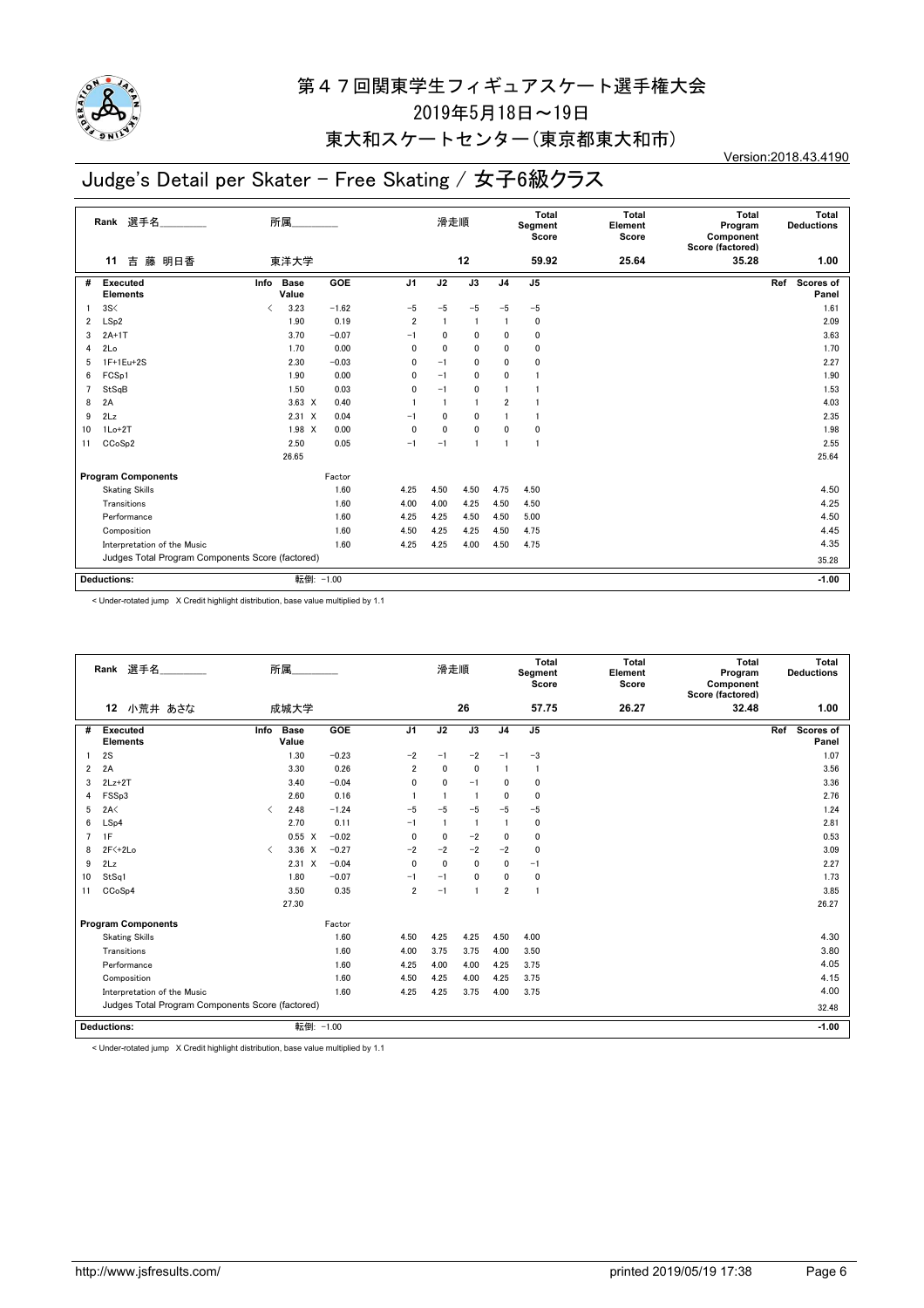

### 東大和スケートセンター(東京都東大和市)

# Judge's Detail per Skater - Free Skating / 女子6級クラス

Version:2018.43.4190

|                         | 選手名<br>Rank                                      |              | 所属                   |         |                | 滑走順            |                |                | Total<br>Segment<br>Score | <b>Total</b><br>Element<br>Score | Total<br>Program<br>Component<br>Score (factored) | Total<br><b>Deductions</b> |
|-------------------------|--------------------------------------------------|--------------|----------------------|---------|----------------|----------------|----------------|----------------|---------------------------|----------------------------------|---------------------------------------------------|----------------------------|
|                         | 野<br>美莉愛<br>13<br>$\Box$                         |              | 東洋大学                 |         |                |                | 13             |                | 56.95                     | 20.63                            | 36.32                                             | 0.00                       |
| #                       | <b>Executed</b><br><b>Elements</b>               | Info         | <b>Base</b><br>Value | GOE     | J <sub>1</sub> | J2             | J3             | J <sub>4</sub> | J <sub>5</sub>            |                                  |                                                   | Scores of<br>Ref<br>Panel  |
|                         | 3Lo<<                                            | <<           | 1.70                 | $-0.61$ | $-5$           | $-3$           | $-4$           | $-3$           | $-3$                      |                                  |                                                   | 1.09                       |
| $\overline{\mathbf{2}}$ | 2A<<                                             | <<           | 1.10                 | $-0.35$ | $-3$           | $-3$           | $-4$           | $-3$           | $-3$                      |                                  |                                                   | 0.75                       |
| 3                       | FCS <sub>p2</sub>                                |              | 2.30                 | 0.51    | 3              | $\overline{2}$ | $\overline{2}$ | $\overline{2}$ | $\overline{2}$            |                                  |                                                   | 2.81                       |
| 4                       | 2F+1A+SEQ                                        |              | 2.32                 | 0.04    | 0              |                | $\mathbf{0}$   | 0              | $\mathbf{0}$              |                                  |                                                   | 2.36                       |
| 5                       | 2Lo                                              |              | 1.70                 | 0.10    |                |                | $\mathbf{0}$   | 0              |                           |                                  |                                                   | 1.80                       |
| 6                       | LSp2                                             |              | 1.90                 | 0.04    |                | $-1$           | 0              | 0              |                           |                                  |                                                   | 1.94                       |
| 7                       | StSq1                                            |              | 1.80                 | 0.18    |                | 0              | 2              | 1              |                           |                                  |                                                   | 1.98                       |
| 8                       | 2Lze+2T<<                                        | $\mathbf{e}$ | $2.18 \times$        | $-0.79$ | -5             | $-5$           | $-5$           | $-5$           | $-5$                      |                                  |                                                   | 1.39                       |
| 9                       | 2Lo                                              |              | 1.87 X               | 0.00    | 0              | 0              | 0              | 0              | 0                         |                                  |                                                   | 1.87                       |
| 10                      | 2S                                               |              | $1.43 \times$        | 0.03    | 0              | 0              | 0              |                | 0                         |                                  |                                                   | 1.46                       |
| 11                      | CCoSp3                                           |              | 3.00                 | 0.18    | $\mathbf{0}$   | $\mathbf{0}$   |                | $\mathbf{1}$   | $\overline{1}$            |                                  |                                                   | 3.18                       |
|                         |                                                  |              | 21.30                |         |                |                |                |                |                           |                                  |                                                   | 20.63                      |
|                         | <b>Program Components</b>                        |              |                      | Factor  |                |                |                |                |                           |                                  |                                                   |                            |
|                         | <b>Skating Skills</b>                            |              |                      | 1.60    | 4.75           | 4.75           | 4.25           | 4.75           | 4.50                      |                                  |                                                   | 4.60                       |
|                         | Transitions                                      |              |                      | 1.60    | 4.00           | 4.25           | 4.25           | 4.50           | 4.50                      |                                  |                                                   | 4.30                       |
|                         | Performance                                      |              |                      | 1.60    | 4.25           | 4.50           | 5.00           | 4.50           | 5.00                      |                                  |                                                   | 4.65                       |
|                         | Composition                                      |              |                      | 1.60    | 4.50           | 4.50           | 4.50           | 4.50           | 4.75                      |                                  |                                                   | 4.55                       |
|                         | Interpretation of the Music                      |              |                      | 1.60    | 4.50           | 4.75           | 4.50           | 4.50           | 4.75                      |                                  |                                                   | 4.60                       |
|                         | Judges Total Program Components Score (factored) |              |                      |         |                |                |                |                |                           |                                  |                                                   | 36.32                      |
|                         |                                                  |              |                      |         |                |                |                |                |                           |                                  |                                                   |                            |
|                         | <b>Deductions:</b>                               |              |                      |         |                |                |                |                |                           |                                  |                                                   | 0.00                       |

<< Downgraded jump X Credit highlight distribution, base value multiplied by 1.1 e Wrong edge

|    | Rank 選手名                                         |                                          | 所属                   |         |                | 滑走順          |                |                | <b>Total</b><br>Segment<br>Score | <b>Total</b><br>Element<br>Score | Total<br>Program<br>Component<br>Score (factored) |     | Total<br><b>Deductions</b> |
|----|--------------------------------------------------|------------------------------------------|----------------------|---------|----------------|--------------|----------------|----------------|----------------------------------|----------------------------------|---------------------------------------------------|-----|----------------------------|
|    | 14<br>仲<br>谷 梨理愛                                 |                                          | 日本体育大学               |         |                |              | 35             |                | 56.36                            | 26.08                            | 31.28                                             |     | 1.00                       |
| #  | <b>Executed</b><br><b>Elements</b>               | Info                                     | <b>Base</b><br>Value | GOE     | J <sub>1</sub> | J2           | J3             | J <sub>4</sub> | J <sub>5</sub>                   |                                  |                                                   | Ref | Scores of<br>Panel         |
|    | 3S<                                              | $\overline{\left\langle \right\rangle }$ | 3.23                 | $-1.62$ | $-5$           | $-5$         | $-5$           | $-5$           | $-5$                             |                                  |                                                   |     | 1.61                       |
| 2  | 1A                                               |                                          | 1.10                 | 0.00    | $\mathbf 0$    | 0            | $\mathbf 0$    | 0              | $\mathbf 0$                      |                                  |                                                   |     | 1.10                       |
| 3  | 2T                                               |                                          | 1.30                 | 0.00    | $\mathbf{0}$   | $\mathbf{0}$ | $\mathbf{0}$   | 0              | 0                                |                                  |                                                   |     | 1.30                       |
| 4  | FSS <sub>p4</sub>                                |                                          | 3.00                 | 0.30    | $\overline{2}$ | $\mathbf{1}$ |                |                | 0                                |                                  |                                                   |     | 3.30                       |
| 5  | LSp3                                             |                                          | 2.40                 | $-0.05$ | $\mathbf{0}$   | $-2$         | $\overline{1}$ | 0              | 0                                |                                  |                                                   |     | 2.35                       |
| 6  | $2F+2Lo$                                         |                                          | 3.50                 | $-0.04$ | $\mathbf{0}$   | 0            | $-1$           | 0              | 0                                |                                  |                                                   |     | 3.46                       |
| 7  | 2S                                               |                                          | $1.43 \times$        | 0.05    |                | $\mathbf{0}$ | 0              |                | 0                                |                                  |                                                   |     | 1.48                       |
| 8  | 2Lz+2T<<+2Lo                                     | <<                                       | 4.62 $\times$        | $-0.80$ | $-3$           | $-4$         | $-5$           | $-4$           | $-3$                             |                                  |                                                   |     | 3.82                       |
| 9  | 2F                                               |                                          | 1.98 X               | 0.00    | $\mathbf{0}$   | $\mathbf{0}$ | $\mathbf{0}$   | 0              | 0                                |                                  |                                                   |     | 1.98                       |
| 10 | StSq1                                            |                                          | 1.80                 | $-0.04$ | $-1$           | $-1$         | $\mathbf{0}$   |                | 0                                |                                  |                                                   |     | 1.76                       |
| 11 | CCoSp4                                           |                                          | 3.50                 | 0.42    | $\overline{2}$ | -1           |                |                | $\overline{1}$                   |                                  |                                                   |     | 3.92                       |
|    |                                                  |                                          | 27.86                |         |                |              |                |                |                                  |                                  |                                                   |     | 26.08                      |
|    | <b>Program Components</b>                        |                                          |                      | Factor  |                |              |                |                |                                  |                                  |                                                   |     |                            |
|    | <b>Skating Skills</b>                            |                                          |                      | 1.60    | 4.50           | 4.00         | 4.00           | 4.25           | 3.50                             |                                  |                                                   |     | 4.05                       |
|    | Transitions                                      |                                          |                      | 1.60    | 4.00           | 3.50         | 3.50           | 4.00           | 3.50                             |                                  |                                                   |     | 3.70                       |
|    | Performance                                      |                                          |                      | 1.60    | 4.25           | 3.75         | 3.75           | 4.25           | 3.75                             |                                  |                                                   |     | 3.95                       |
|    | Composition                                      |                                          |                      | 1.60    | 4.25           | 3.75         | 4.00           | 4.25           | 3.50                             |                                  |                                                   |     | 3.95                       |
|    | Interpretation of the Music                      |                                          |                      | 1.60    | 4.00           | 3.75         | 3.75           | 4.25           | 3.75                             |                                  |                                                   |     | 3.90                       |
|    | Judges Total Program Components Score (factored) |                                          |                      |         |                |              |                |                |                                  |                                  | 31.28                                             |     |                            |
|    | <b>Deductions:</b>                               |                                          | 転倒: -1.00            |         |                |              |                |                |                                  |                                  |                                                   |     | $-1.00$                    |

< Under-rotated jump << Downgraded jump X Credit highlight distribution, base value multiplied by 1.1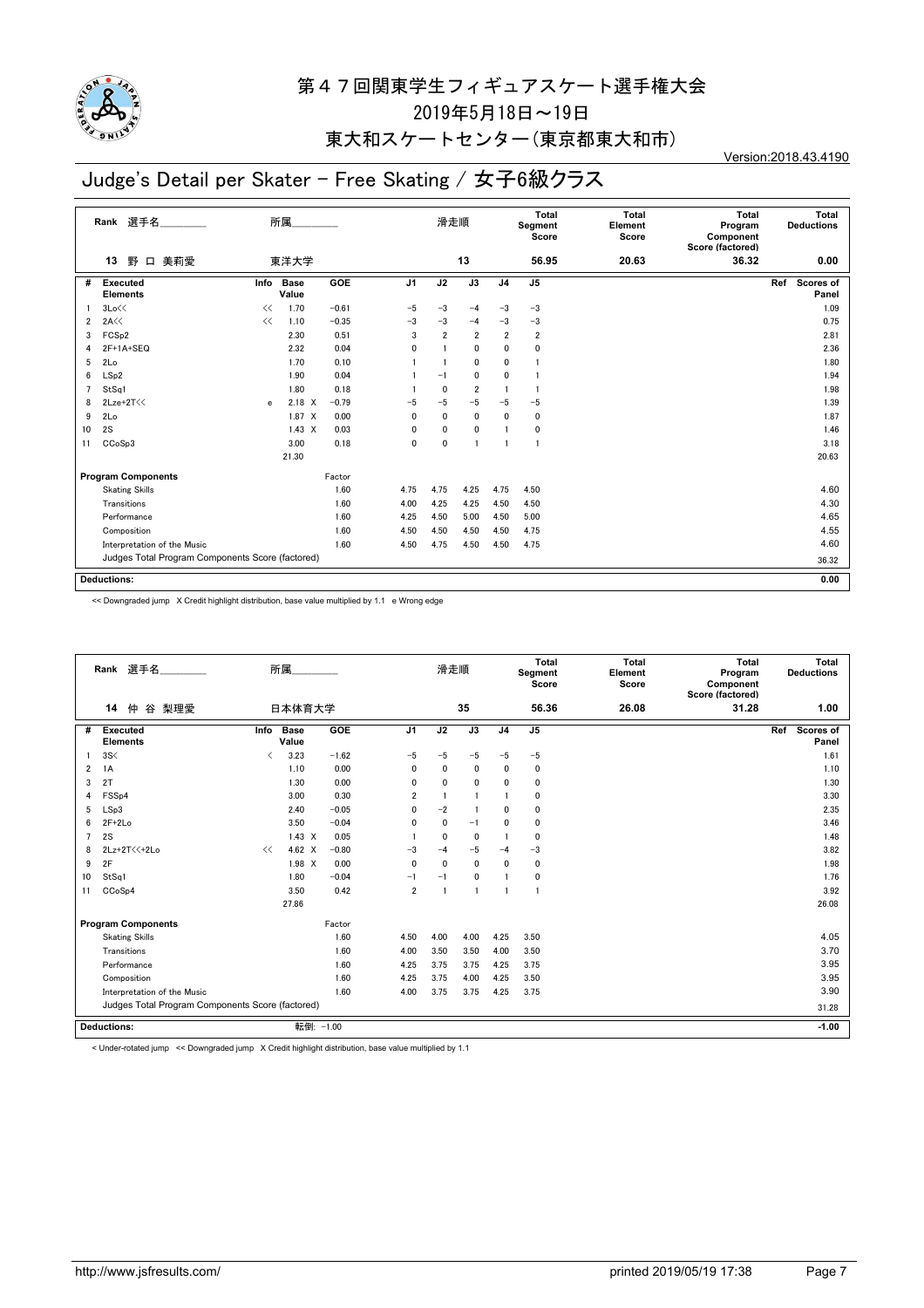

## 東大和スケートセンター(東京都東大和市)

# Judge's Detail per Skater - Free Skating / 女子6級クラス

Version:2018.43.4190

|    | 選手名<br>Rank                                      |      | 所属                   |         |                | 滑走順  |                |                | Total<br>Segment<br>Score | Total<br>Element<br>Score | <b>Total</b><br>Program<br>Component<br>Score (factored) | Total<br><b>Deductions</b> |
|----|--------------------------------------------------|------|----------------------|---------|----------------|------|----------------|----------------|---------------------------|---------------------------|----------------------------------------------------------|----------------------------|
|    | 水上菜奈<br>15                                       |      | 東洋大学                 |         |                |      | 20             |                | 56.03                     | 23.51                     | 33.52                                                    | 1.00                       |
| #  | <b>Executed</b><br><b>Elements</b>               | Info | <b>Base</b><br>Value | GOE     | J <sub>1</sub> | J2   | J3             | J <sub>4</sub> | J <sub>5</sub>            |                           |                                                          | Ref<br>Scores of<br>Panel  |
|    | 2F                                               |      | 1.80                 | 0.22    |                |      |                |                | $\overline{2}$            |                           |                                                          | 2.02                       |
| 2  | FSSp3                                            |      | 2.60                 | 0.42    | $\overline{2}$ | 0    | $\overline{2}$ | $\overline{2}$ | $\overline{2}$            |                           |                                                          | 3.02                       |
| 3  | 2A<<                                             | <<   | 1.10                 | $-0.35$ | $-3$           | $-3$ | $-4$           | $-3$           | $-3$                      |                           |                                                          | 0.75                       |
| 4  | 2A<<                                             | <<   | 1.10                 | $-0.37$ | $-3$           | $-3$ | $-4$           | $-3$           | $-4$                      |                           |                                                          | 0.73                       |
| 5  | $2F+2Lo$                                         |      | 3.50                 | 0.04    | $\Omega$       | 0    | $\mathbf{0}$   | $\mathbf{0}$   | -1                        |                           |                                                          | 3.54                       |
| 6  | $2S+2T+2T$                                       |      | 4.29 X               | 0.05    |                | 0    | $\mathbf{0}$   | $\mathbf{1}$   | $\mathbf{0}$              |                           |                                                          | 4.34                       |
| 7  | 3T<<                                             | <<   | $1.43 \times$        | $-0.65$ | -5             | $-5$ | -5             | $-5$           | $-5$                      |                           |                                                          | 0.78                       |
| 8  | 2Lze                                             | e    | 1.74 X               | $-0.47$ | $-3$           | $-3$ | $-3$           | $-3$           | $-3$                      |                           |                                                          | 1.27                       |
| 9  | FCCoSp3                                          |      | 3.00                 | 0.18    |                | $-1$ |                | $\overline{2}$ | $\mathbf 0$               |                           |                                                          | 3.18                       |
| 10 | StSq1                                            |      | 1.80                 | 0.22    |                |      | $\overline{2}$ |                | $\mathbf{1}$              |                           |                                                          | 2.02                       |
| 11 | LSp2                                             |      | 1.90                 | $-0.04$ | $\mathbf{0}$   | $-1$ | $\mathbf{0}$   | $\mathbf{0}$   | 0                         |                           |                                                          | 1.86                       |
|    |                                                  |      | 24.26                |         |                |      |                |                |                           |                           |                                                          | 23.51                      |
|    | <b>Program Components</b>                        |      |                      | Factor  |                |      |                |                |                           |                           |                                                          |                            |
|    | <b>Skating Skills</b>                            |      |                      | 1.60    | 4.50           | 4.00 | 4.50           | 4.25           | 4.25                      |                           |                                                          | 4.30                       |
|    | Transitions                                      |      |                      | 1.60    | 4.00           | 3.50 | 4.25           | 4.00           | 4.00                      |                           |                                                          | 3.95                       |
|    | Performance                                      |      |                      | 1.60    | 4.25           | 3.75 | 4.50           | 4.25           | 4.50                      |                           |                                                          | 4.25                       |
|    | Composition                                      |      |                      | 1.60    | 4.25           | 3.75 | 4.75           | 4.25           | 4.25                      |                           |                                                          | 4.25                       |
|    | Interpretation of the Music                      | 1.60 | 4.00                 | 3.75    | 4.25           | 4.50 | 4.50           |                |                           | 4.20                      |                                                          |                            |
|    | Judges Total Program Components Score (factored) |      |                      |         |                |      |                |                |                           | 33.52                     |                                                          |                            |
|    | <b>Deductions:</b>                               |      | 転倒: -1.00            |         |                |      |                |                |                           |                           |                                                          | $-1.00$                    |

<< Downgraded jump X Credit highlight distribution, base value multiplied by 1.1 e Wrong edge

|                | Rank 選手名                                         |                          | 所属                   |         |                | 滑走順            |                |                | Total<br>Segment<br>Score | <b>Total</b><br>Element<br>Score | Total<br>Program<br>Component<br>Score (factored) | Total<br><b>Deductions</b> |
|----------------|--------------------------------------------------|--------------------------|----------------------|---------|----------------|----------------|----------------|----------------|---------------------------|----------------------------------|---------------------------------------------------|----------------------------|
|                | 澤瑞葉<br>16<br>西                                   |                          | 国士舘大学                |         |                |                | 8              |                | 54.78                     | 21.30                            | 34.48                                             | 1.00                       |
| #              | <b>Executed</b><br><b>Elements</b>               | Info                     | <b>Base</b><br>Value | GOE     | J <sub>1</sub> | J2             | J3             | J <sub>4</sub> | J <sub>5</sub>            |                                  |                                                   | Scores of<br>Ref<br>Panel  |
|                | 2A                                               |                          | 3.30                 | 0.46    | 3              | $\overline{1}$ | 0              | $\overline{1}$ | $\overline{\mathbf{2}}$   |                                  |                                                   | 3.76                       |
| 2              | 3S<                                              | $\overline{\phantom{a}}$ | 3.23                 | $-1.62$ | $-5$           | $-5$           | $-5$           | $-5$           | $-5$                      |                                  |                                                   | 1.61                       |
| 3              | 2A<                                              | $\langle$                | 2.48                 | $-0.40$ | $-3$           | $-2$           | $-2$           | $-2$           | $\mathbf{1}$              |                                  |                                                   | 2.08                       |
| 4              | FSSp3                                            |                          | 2.60                 | 0.26    |                | 0              | $\overline{1}$ | -1             | $\overline{2}$            |                                  |                                                   | 2.86                       |
| 5              | StSqB                                            |                          | 1.50                 | $-0.18$ | $-1$           | $-2$           | $-1$           | $-1$           | $-1$                      |                                  |                                                   | 1.32                       |
| 6              | $2S+1T$                                          |                          | 1.70                 | 0.03    |                | $\mathbf 0$    | $\mathbf{0}$   | $\Omega$       | 0                         |                                  |                                                   | 1.73                       |
| $\overline{7}$ | 2Lo                                              |                          | 1.87 X               | 0.07    |                |                | $\mathbf 0$    | $\mathbf{0}$   | $\mathbf 0$               |                                  |                                                   | 1.94                       |
| 8              | LSp2                                             |                          | 1.90                 | 0.04    | 0              | $\mathbf{0}$   | $\overline{1}$ | 0              | $\mathbf{0}$              |                                  |                                                   | 1.94                       |
| 9              | 1Lo                                              |                          | $0.55 \quad X$       | 0.00    | $\mathbf{0}$   | $\mathbf{0}$   | $\mathbf{0}$   | $\Omega$       | 0                         |                                  |                                                   | 0.55                       |
| 10             | 2S+1A+SEQ                                        |                          | $2.11 \times$        | 0.05    | $\mathbf 0$    |                | $\mathbf 0$    |                | 0                         |                                  |                                                   | 2.16                       |
| 11             | CCoSp1V                                          |                          | 1.50                 | $-0.15$ | $-2$           | $-2$           | $-1$           | $\mathbf 0$    | $\mathbf 0$               |                                  |                                                   | 1.35                       |
|                |                                                  |                          | 22.74                |         |                |                |                |                |                           |                                  |                                                   | 21.30                      |
|                | <b>Program Components</b>                        |                          |                      | Factor  |                |                |                |                |                           |                                  |                                                   |                            |
|                | <b>Skating Skills</b>                            |                          |                      | 1.60    | 4.50           | 4.50           | 4.50           | 4.50           | 4.25                      |                                  |                                                   | 4.45                       |
|                | Transitions                                      |                          |                      | 1.60    | 4.25           | 3.75           | 4.25           | 4.25           | 4.00                      |                                  |                                                   | 4.10                       |
|                | Performance                                      |                          |                      | 1.60    | 4.25           | 4.25           | 4.25           | 4.25           | 4.50                      |                                  |                                                   | 4.30                       |
|                | Composition                                      |                          |                      | 1.60    | 4.50           | 4.25           | 4.50           | 4.25           | 4.50                      |                                  |                                                   | 4.40                       |
|                | Interpretation of the Music                      | 1.60                     | 4.25                 | 4.25    | 4.25           | 4.25           | 4.50           |                |                           | 4.30                             |                                                   |                            |
|                | Judges Total Program Components Score (factored) |                          |                      |         |                |                |                |                |                           | 34.48                            |                                                   |                            |
|                | <b>Deductions:</b>                               |                          | 転倒: -1.00            |         |                |                |                |                |                           |                                  |                                                   | $-1.00$                    |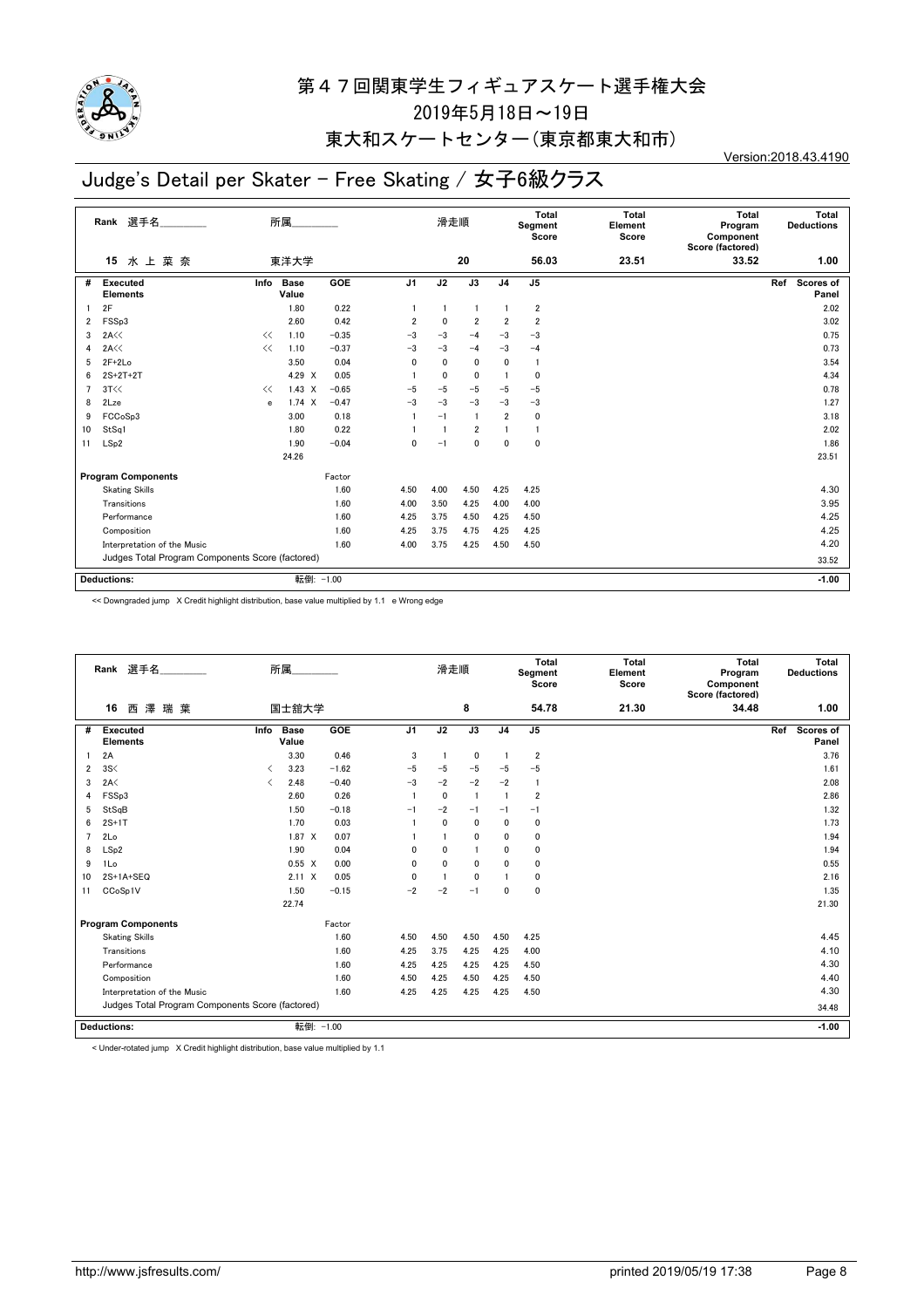

### 東大和スケートセンター(東京都東大和市)

# Judge's Detail per Skater - Free Skating / 女子6級クラス

Version:2018.43.4190

|                         | 選手名<br>Rank                                      |                               | 所属                   |            |                | 滑走順      |                         |                | <b>Total</b><br>Segment<br>Score | <b>Total</b><br>Element<br>Score | <b>Total</b><br>Program<br>Component<br>Score (factored) | Total<br><b>Deductions</b> |
|-------------------------|--------------------------------------------------|-------------------------------|----------------------|------------|----------------|----------|-------------------------|----------------|----------------------------------|----------------------------------|----------------------------------------------------------|----------------------------|
|                         | 村 田 ことの<br>17                                    |                               | 東海大学                 |            |                |          | $\overline{\mathbf{2}}$ |                | 54.21                            | 23.85                            | 33.36                                                    | 3.00                       |
| #                       | <b>Executed</b><br><b>Elements</b>               | Info                          | <b>Base</b><br>Value | <b>GOE</b> | J <sub>1</sub> | J2       | $\overline{J3}$         | J <sub>4</sub> | J <sub>5</sub>                   |                                  |                                                          | Scores of<br>Ref<br>Panel  |
|                         | 2S                                               |                               | 1.30                 | $-0.65$    | $-5$           | $-5$     | $-5$                    | $-5$           | $-5$                             |                                  |                                                          | 0.65                       |
| $\overline{\mathbf{2}}$ | $2A+2T$                                          |                               | 4.60                 | 0.07       | 0              | -1       | $\mathbf 0$             | $\Omega$       | $\mathbf 0$                      |                                  |                                                          | 4.67                       |
| 3                       | $2F+2Lo<$                                        | $\overline{\left( \right. }%$ | 3.08                 | $-0.86$    | $-5$           | $-5$     | $-4$                    | $-5$           | $-5$                             |                                  |                                                          | 2.22                       |
| 4                       | LSp2                                             |                               | 1.90                 | 0.11       | 1              | -1       | -1                      | $\mathbf{0}$   | $\mathbf 0$                      |                                  |                                                          | 2.01                       |
| 5                       | StSq1                                            |                               | 1.80                 | 0.14       |                |          |                         | $\mathbf{0}$   | $\mathbf{1}$                     |                                  |                                                          | 1.94                       |
| 6                       | FSSp3                                            |                               | 2.60                 | 0.42       | 3              |          | 2                       |                | $\mathbf{1}$                     |                                  |                                                          | 3.02                       |
| $\overline{7}$          | 2Lz                                              |                               | 2.10                 | $-1.05$    | $-5$           | $-5$     | $-5$                    | $-5$           | $-5$                             |                                  |                                                          | 1.05                       |
| 8                       | 2A<                                              | $\langle$                     | $2.73 \times$        | $-1.24$    | $-5$           | $-5$     | $-5$                    | $-5$           | $-5$                             |                                  |                                                          | 1.49                       |
| 9                       | 2F                                               |                               | 1.98 X               | 0.00       | 0              | 0        | $\mathbf{0}$            | $\mathbf{0}$   | 0                                |                                  |                                                          | 1.98                       |
| 10                      | 2Lz                                              |                               | $2.31 \times$        | $-0.04$    | $-1$           | $\Omega$ | 0                       | 0              | 0                                |                                  |                                                          | 2.27                       |
| 11                      | CCoSp2                                           |                               | 2.50                 | 0.05       | 0              | 0        | 1                       | $\mathbf{0}$   | $\mathbf 0$                      |                                  |                                                          | 2.55                       |
|                         |                                                  |                               | 26.90                |            |                |          |                         |                |                                  |                                  |                                                          | 23.85                      |
|                         | <b>Program Components</b>                        |                               |                      | Factor     |                |          |                         |                |                                  |                                  |                                                          |                            |
|                         | <b>Skating Skills</b>                            |                               |                      | 1.60       | 4.25           | 4.50     | 4.00                    | 4.50           | 4.00                             |                                  |                                                          | 4.25                       |
|                         | Transitions                                      |                               |                      | 1.60       | 4.00           | 4.00     | 3.75                    | 4.25           | 4.00                             |                                  |                                                          | 4.00                       |
|                         | Performance                                      |                               |                      | 1.60       | 4.00           | 4.25     | 4.00                    | 4.25           | 4.25                             |                                  |                                                          | 4.15                       |
|                         | Composition                                      |                               |                      | 1.60       | 4.25           | 4.25     | 4.25                    | 4.50           | 4.25                             |                                  |                                                          | 4.30                       |
|                         | Interpretation of the Music                      |                               |                      | 1.60       | 4.00           | 4.25     | 4.00                    | 4.25           | 4.25                             |                                  |                                                          | 4.15                       |
|                         | Judges Total Program Components Score (factored) |                               |                      |            |                |          |                         |                | 33.36                            |                                  |                                                          |                            |
|                         | <b>Deductions:</b>                               |                               | 転倒: - 3.00           |            |                |          |                         |                |                                  |                                  |                                                          | $-3.00$                    |

< Under-rotated jump X Credit highlight distribution, base value multiplied by 1.1

|    | Rank 選手名                                         |      | 所属                   |         |                | 滑走順          |              |                | Total<br>Segment<br>Score | <b>Total</b><br>Element<br>Score | <b>Total</b><br>Program<br>Component<br>Score (factored) | Total<br><b>Deductions</b> |
|----|--------------------------------------------------|------|----------------------|---------|----------------|--------------|--------------|----------------|---------------------------|----------------------------------|----------------------------------------------------------|----------------------------|
|    | 松浦侑加<br>18                                       |      | 日本大学                 |         |                |              | 19           |                | 53.74                     | 24.78                            | 30.96                                                    | 2.00                       |
| #  | <b>Executed</b><br><b>Elements</b>               | Info | <b>Base</b><br>Value | GOE     | J <sub>1</sub> | J2           | J3           | J <sub>4</sub> | J5                        |                                  |                                                          | Ref<br>Scores of<br>Panel  |
| -1 | 2A<<                                             | <<   | 1.10                 | $-0.55$ | $-5$           | $-5$         | $-5$         | $-5$           | $-5$                      |                                  |                                                          | 0.55                       |
| 2  | 2S                                               |      | 1.30                 | 0.00    | 0              | $\Omega$     | 0            | 0              | 0                         |                                  |                                                          | 1.30                       |
| 3  | $2Lo+2T$                                         |      | 3.00                 | 0.00    | 0              | $\mathbf 0$  | $\mathbf 0$  | 0              | 0                         |                                  |                                                          | 3.00                       |
| 4  | 2Lz                                              |      | 2.10                 | $-0.04$ | 0              | $-1$         | 0            | 0              | 0                         |                                  |                                                          | 2.06                       |
| 5  | FSS <sub>p2</sub>                                |      | 2.30                 | 0.00    | $-2$           | $\mathbf 0$  | $\mathbf{1}$ | 0              | -1                        |                                  |                                                          | 2.30                       |
| 6  | 2A<                                              | <<   | 1.10                 | $-0.55$ | $-5$           | $-5$         | $-5$         | $-5$           | $-5$                      |                                  |                                                          | 0.55                       |
| 7  | $2Lz+2T$                                         |      | $3.74 \times$        | 0.00    | 0              | $-1$         | $\mathbf 0$  |                | 0                         |                                  |                                                          | 3.74                       |
| 8  | $2F+1Eu+2S$                                      |      | $3.96 \times$        | $-0.04$ | 0              | $-1$         | $\mathbf 0$  | $\mathbf{0}$   | 0                         |                                  |                                                          | 3.92                       |
| 9  | LSp1                                             |      | 1.50                 | 0.00    | 0              | $-1$         | $\mathbf 0$  |                | 0                         |                                  |                                                          | 1.50                       |
| 10 | StSq1                                            |      | 1.80                 | 0.14    |                | $\mathbf{1}$ | $\mathbf{1}$ |                | 0                         |                                  |                                                          | 1.94                       |
| 11 | CCoSp4                                           |      | 3.50                 | 0.42    | $\mathbf{1}$   | $\mathbf{1}$ | -1           | $\overline{2}$ | 1                         |                                  |                                                          | 3.92                       |
|    |                                                  |      | 25.40                |         |                |              |              |                |                           |                                  |                                                          | 24.78                      |
|    | <b>Program Components</b>                        |      |                      | Factor  |                |              |              |                |                           |                                  |                                                          |                            |
|    | <b>Skating Skills</b>                            |      |                      | 1.60    | 4.25           | 3.75         | 4.25         | 4.25           | 4.00                      |                                  |                                                          | 4.10                       |
|    | Transitions                                      |      |                      | 1.60    | 3.50           | 3.50         | 3.75         | 3.75           | 3.50                      |                                  |                                                          | 3.60                       |
|    | Performance                                      |      |                      | 1.60    | 4.00           | 3.50         | 4.00         | 4.00           | 3.75                      |                                  |                                                          | 3.85                       |
|    | Composition                                      |      |                      | 1.60    | 4.25           | 3.50         | 3.75         | 4.00           | 3.75                      |                                  |                                                          | 3.85                       |
|    | Interpretation of the Music                      |      |                      | 1.60    | 4.00           | 3.75         | 4.00         | 4.25           | 3.75                      |                                  |                                                          | 3.95                       |
|    | Judges Total Program Components Score (factored) |      |                      |         |                |              |              |                |                           |                                  |                                                          | 30.96                      |
|    | <b>Deductions:</b>                               |      | 転倒: - 2.00           |         |                |              |              |                |                           |                                  |                                                          | $-2.00$                    |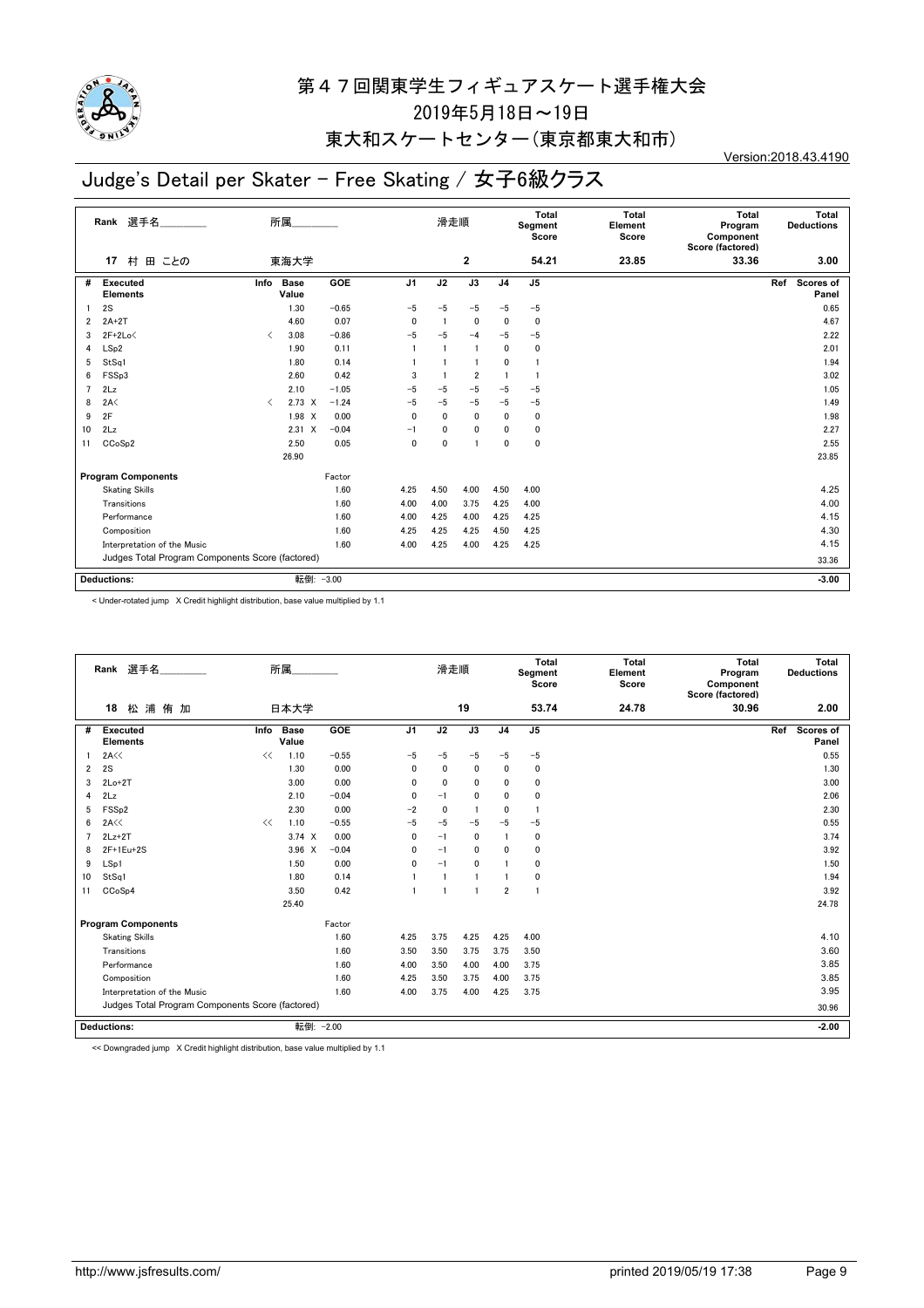

### 東大和スケートセンター(東京都東大和市)

# Judge's Detail per Skater - Free Skating / 女子6級クラス

Version:2018.43.4190

|                         | 選手名<br>Rank                                      |                               | 所属                   |         |                | 滑走順          |              |                | Total<br>Segment<br>Score | Total<br>Element<br>Score | Total<br>Program<br>Component<br>Score (factored) | Total<br><b>Deductions</b> |
|-------------------------|--------------------------------------------------|-------------------------------|----------------------|---------|----------------|--------------|--------------|----------------|---------------------------|---------------------------|---------------------------------------------------|----------------------------|
|                         | 小暮桃子<br>19                                       |                               | 青山学院大学               |         |                |              | 36           |                | 53.37                     | 22.33                     | 31.04                                             | 0.00                       |
| #                       | <b>Executed</b><br><b>Elements</b>               | Info                          | <b>Base</b><br>Value | GOE     | J <sub>1</sub> | J2           | J3           | J <sub>4</sub> | J <sub>5</sub>            |                           |                                                   | Scores of<br>Ref<br>Panel  |
|                         | 1Lze                                             | e                             | 0.45                 | $-0.23$ | $-5$           | -5           | -5           | $-5$           | $-5$                      |                           |                                                   | 0.22                       |
| $\overline{\mathbf{2}}$ | 1A                                               |                               | 1.10                 | 0.04    |                | 0            | $\mathbf{0}$ | $\mathbf{0}$   | $\overline{1}$            |                           |                                                   | 1.14                       |
| 3                       | $2F+2T+2Lo$                                      |                               | 4.80                 | $-0.07$ | 0              | $\Omega$     | $-1$         | $-1$           | $\mathbf{0}$              |                           |                                                   | 4.73                       |
| 4                       | LSp3                                             |                               | 2.40                 | 0.19    |                |              |              | 1              | $\mathbf{0}$              |                           |                                                   | 2.59                       |
| 5                       | FSS <sub>p2</sub>                                |                               | 2.30                 | 0.05    | 0              | $\mathbf{0}$ | $\mathbf{0}$ |                | $\mathbf{0}$              |                           |                                                   | 2.35                       |
| 6                       | StSqB                                            |                               | 1.50                 | 0.03    |                | $-1$         | 0            |                | $\mathbf{0}$              |                           |                                                   | 1.53                       |
| $\overline{7}$          | 2S                                               |                               | 1.30                 | 0.03    | 0              | $\mathbf{0}$ | 0            | $\mathbf{1}$   | $\mathbf{0}$              |                           |                                                   | 1.33                       |
| 8                       | 2F <sub>2</sub>                                  | $\overline{\left( \right. }%$ | $2.92 \times$        | $-0.24$ | $-2$           | $-2$         | $-2$         | $-2$           | $-1$                      |                           |                                                   | 2.68                       |
| 9                       | 2Lo<                                             | $\overline{\left( \right. }%$ | 1.41<br>$\mathsf{x}$ | $-0.61$ | $-5$           | $-5$         | $-5$         | $-5$           | $-4$                      |                           |                                                   | 0.80                       |
| 10                      | $2S+1A+SEQ$                                      |                               | $2.11 \times$        | 0.03    | $\Omega$       | 0            | $\mathbf{0}$ | 1              | 0                         |                           |                                                   | 2.14                       |
| 11                      | CCoSp3                                           |                               | 3.00                 | $-0.18$ | $-1$           | $-2$         | $\mathbf{0}$ | $\mathbf{0}$   | $\mathbf{0}$              |                           |                                                   | 2.82                       |
|                         |                                                  |                               | 23.29                |         |                |              |              |                |                           |                           |                                                   | 22.33                      |
|                         | <b>Program Components</b>                        |                               |                      | Factor  |                |              |              |                |                           |                           |                                                   |                            |
|                         | <b>Skating Skills</b>                            |                               |                      | 1.60    | 4.25           | 3.75         | 4.00         | 4.25           | 3.50                      |                           |                                                   | 3.95                       |
|                         | Transitions                                      |                               |                      | 1.60    | 4.00           | 3.50         | 3.75         | 4.00           | 3.50                      |                           |                                                   | 3.75                       |
|                         | Performance                                      |                               |                      | 1.60    | 4.00           | 3.50         | 3.50         | 4.25           | 3.75                      |                           |                                                   | 3.80                       |
|                         | Composition                                      |                               |                      | 1.60    | 4.25           | 3.75         | 3.75         | 4.25           | 3.75                      |                           |                                                   | 3.95                       |
|                         | Interpretation of the Music                      |                               |                      | 1.60    | 4.00           | 3.75         | 4.00         | 4.25           | 3.75                      |                           |                                                   | 3.95                       |
|                         | Judges Total Program Components Score (factored) |                               |                      |         |                |              |              |                |                           |                           |                                                   | 31.04                      |
|                         |                                                  |                               |                      |         |                |              |              |                |                           |                           |                                                   |                            |
|                         | <b>Deductions:</b>                               |                               |                      |         |                |              |              |                |                           |                           |                                                   | 0.00                       |

< Under-rotated jump X Credit highlight distribution, base value multiplied by 1.1 e Wrong edge

|                | Rank 選手名                                         |                               | 所属                   |          |                | 滑走順          |              |                | Total<br>Segment<br>Score | Total<br>Element<br>Score | Total<br>Program<br>Component<br>Score (factored) | Total<br><b>Deductions</b> |
|----------------|--------------------------------------------------|-------------------------------|----------------------|----------|----------------|--------------|--------------|----------------|---------------------------|---------------------------|---------------------------------------------------|----------------------------|
|                | 浅沼恭佳<br>20                                       |                               |                      | 東京女子体育大学 |                |              | 39           |                | 53.08                     | 23.08                     | 30.00                                             | 0.00                       |
| #              | <b>Executed</b><br><b>Elements</b>               | Info                          | <b>Base</b><br>Value | GOE      | J <sub>1</sub> | J2           | J3           | J <sub>4</sub> | J <sub>5</sub>            |                           |                                                   | Ref<br>Scores of<br>Panel  |
|                | 2F+1Eu+2S                                        |                               | 3.60                 | $-0.04$  | 0              | 0            | $-1$         | 0              | $\mathbf 0$               |                           |                                                   | 3.56                       |
| 2              | FSSp3                                            |                               | 2.60                 | $-0.05$  | $\mathbf{0}$   | $-1$         | 0            | 0              | $\mathbf 0$               |                           |                                                   | 2.55                       |
| 3              | 2A<                                              | ✓                             | 2.48                 | $-0.50$  | $-2$           | $-2$         | $-2$         | $-2$           | $-2$                      |                           |                                                   | 1.98                       |
| 4              | 2Lz!                                             |                               | 2.10                 | $-0.38$  | $-3$           | $-2$         | $-2$         | $-1$           | $-1$                      |                           |                                                   | 1.72                       |
| 5              | StSqB                                            |                               | 1.50                 | $-0.03$  | $\mathbf{0}$   | $-1$         | $\mathbf{0}$ | $\mathbf{0}$   | $\mathbf 0$               |                           |                                                   | 1.47                       |
| 6              | 2S                                               |                               | 1.30                 | 0.00     | $\mathbf{0}$   | $\mathbf{0}$ | $\mathbf{0}$ | 0              | $\mathbf 0$               |                           |                                                   | 1.30                       |
| $\overline{7}$ | 2Lo<                                             | $\overline{\left( \right. }%$ | 1.28                 | $-0.59$  | $-5$           | $-5$         | $-5$         | $-4$           | $-4$                      |                           |                                                   | 0.69                       |
| 8              | CCoSp3                                           |                               | 3.00                 | $-0.06$  | $-1$           | $\mathbf{0}$ | $\mathbf{0}$ | 0              | $\mathbf 0$               |                           |                                                   | 2.94                       |
| 9              | 2Lo                                              |                               | $1.87 \times$        | 0.00     | 0              | 0            | $\mathbf{0}$ | 0              | $\Omega$                  |                           |                                                   | 1.87                       |
| 10             | 2F!+2T<                                          | т.                            | $3.06 \times$        | $-0.65$  | $-4$           | $-4$         | $-4$         | $-3$           | $-3$                      |                           |                                                   | 2.41                       |
| 11             | LSp3                                             |                               | 2.40                 | 0.19     |                | $\mathbf 0$  | -1           | $\mathbf{1}$   | $\mathbf{1}$              |                           |                                                   | 2.59                       |
|                |                                                  |                               | 25.19                |          |                |              |              |                |                           |                           |                                                   | 23.08                      |
|                | <b>Program Components</b>                        |                               |                      | Factor   |                |              |              |                |                           |                           |                                                   |                            |
|                | <b>Skating Skills</b>                            |                               |                      | 1.60     | 4.00           | 3.75         | 4.25         | 4.25           | 3.50                      |                           |                                                   | 3.95                       |
|                | Transitions                                      |                               |                      | 1.60     | 3.50           | 3.25         | 3.75         | 3.75           | 3.25                      |                           |                                                   | 3.50                       |
|                | Performance                                      |                               |                      | 1.60     | 4.00           | 3.50         | 4.00         | 4.00           | 3.50                      |                           |                                                   | 3.80                       |
|                | Composition                                      |                               |                      | 1.60     | 4.00           | 3.75         | 4.00         | 4.00           | 3.25                      |                           |                                                   | 3.80                       |
|                | Interpretation of the Music                      |                               |                      | 1.60     | 3.75           | 3.75         | 3.75         | 4.00           | 3.25                      |                           |                                                   | 3.70                       |
|                | Judges Total Program Components Score (factored) |                               |                      |          |                |              |              |                |                           |                           |                                                   | 30.00                      |
|                | <b>Deductions:</b>                               |                               |                      |          |                |              |              |                |                           |                           |                                                   | 0.00                       |

< Under-rotated jump X Credit highlight distribution, base value multiplied by 1.1 ! Not clear edge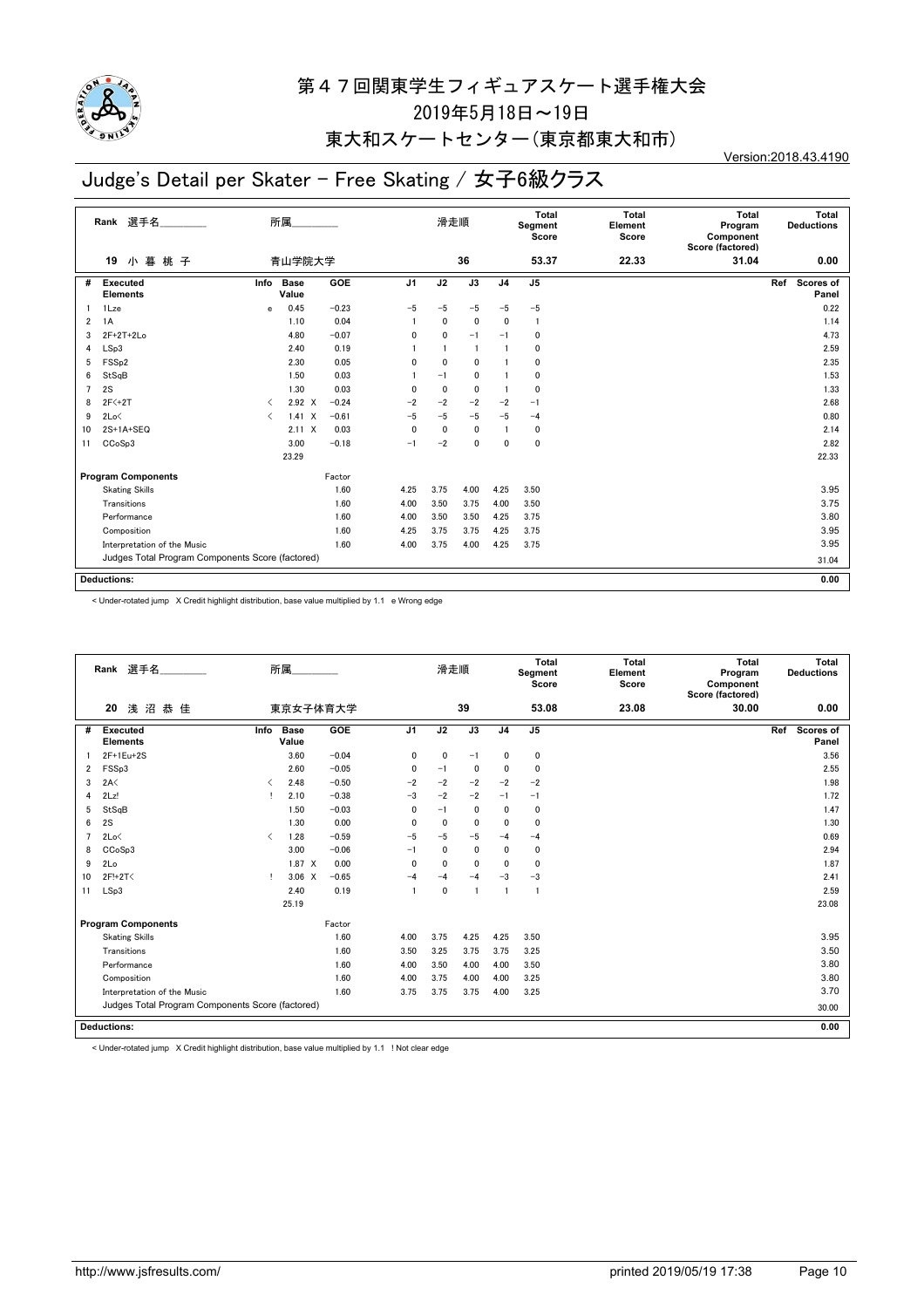

## 東大和スケートセンター(東京都東大和市)

# Judge's Detail per Skater - Free Skating / 女子6級クラス

Version:2018.43.4190

|                | 選手名<br>Rank                                      |                               | 所属                   |            |                | 滑走順            |                 |                | Total<br>Segment<br>Score | <b>Total</b><br>Element<br>Score | <b>Total</b><br>Program<br>Component<br>Score (factored) | Total<br><b>Deductions</b> |
|----------------|--------------------------------------------------|-------------------------------|----------------------|------------|----------------|----------------|-----------------|----------------|---------------------------|----------------------------------|----------------------------------------------------------|----------------------------|
|                | 茜<br>小池<br>21                                    |                               | 日本体育大学               |            |                |                | 10              |                | 52.61                     | 19.13                            | 34.48                                                    | 1.00                       |
| #              | <b>Executed</b><br><b>Elements</b>               | Info                          | <b>Base</b><br>Value | <b>GOE</b> | J <sub>1</sub> | J2             | $\overline{J3}$ | J <sub>4</sub> | J <sub>5</sub>            |                                  |                                                          | Scores of<br>Ref<br>Panel  |
|                | 2Lz+1A+SEQ                                       |                               | 2.56                 | 0.21       | 2              |                | 0               |                | $\mathbf{1}$              |                                  |                                                          | 2.77                       |
| $\overline{2}$ | LSp2                                             |                               | 1.90                 | 0.42       | 3              | $\overline{2}$ | $\overline{2}$  | $\overline{2}$ | $\overline{2}$            |                                  |                                                          | 2.32                       |
| 3              | 1A<                                              | $\overline{\left( \right. }%$ | 0.83                 | $-0.28$    | $-4$           | $-3$           | $-3$            | $-5$           | $-2$                      |                                  |                                                          | 0.55                       |
| 4              | 2Lo<                                             | $\overline{\left( \right. }%$ | 1.28                 | $-0.64$    | $-5$           | $-5$           | $-5$            | $-5$           | $-5$                      |                                  |                                                          | 0.64                       |
| 5              | 2S                                               |                               | 1.30                 | 0.08       |                | -1             | 0               | $\mathbf{0}$   | $\overline{1}$            |                                  |                                                          | 1.38                       |
| 6              | 2F <+1Eu <+2S                                    | $\langle$                     | $3.33 \times$        | $-0.51$    | $-4$           | $-3$           | $-4$            | $-4$           | $-4$                      |                                  |                                                          | 2.82                       |
| 7              | CCoSp3                                           |                               | 3.00                 | 0.24       |                | 0              |                 |                | -1                        |                                  |                                                          | 3.24                       |
| 8              | 2Lz                                              | $\overline{\left( \right. }%$ | $1.74 \times$        | $-0.76$    | $-5$           | $-5$           | $-5$            | $-5$           | $-4$                      |                                  |                                                          | 0.98                       |
| 9              | StSqB                                            |                               | 1.50                 | 0.15       |                |                | -1              |                |                           |                                  |                                                          | 1.65                       |
| 10             | 2F<                                              | $\langle$                     | $1.49 \times$        | $-0.27$    | $-2$           | $-2$           | $-2$            | $-2$           | $-2$                      |                                  |                                                          | 1.22                       |
| 11             | FCSp1                                            |                               | 1.90                 | $-0.34$    | $-2$           | $-3$           | $-1$            | $-1$           | $-2$                      |                                  |                                                          | 1.56                       |
|                |                                                  |                               | 20.83                |            |                |                |                 |                |                           |                                  |                                                          | 19.13                      |
|                | <b>Program Components</b>                        |                               |                      | Factor     |                |                |                 |                |                           |                                  |                                                          |                            |
|                | <b>Skating Skills</b>                            |                               |                      | 1.60       | 4.50           | 4.75           | 4.25            | 4.25           | 4.00                      |                                  |                                                          | 4.35                       |
|                | Transitions                                      |                               |                      | 1.60       | 4.25           | 4.50           | 4.25            | 4.00           | 3.75                      |                                  |                                                          | 4.15                       |
|                | Performance                                      |                               |                      | 1.60       | 4.50           | 4.25           | 4.50            | 4.00           | 4.25                      |                                  |                                                          | 4.30                       |
|                | Composition                                      |                               |                      | 1.60       | 4.50           | 4.50           | 4.75            | 4.25           | 4.00                      |                                  |                                                          | 4.40                       |
|                | Interpretation of the Music                      |                               |                      | 1.60       | 4.25           | 4.50           | 4.50            | 4.25           | 4.25                      |                                  |                                                          | 4.35                       |
|                | Judges Total Program Components Score (factored) |                               |                      |            |                |                |                 |                |                           |                                  |                                                          | 34.48                      |
|                | <b>Deductions:</b>                               |                               |                      | 転倒: -1.00  |                |                |                 |                |                           |                                  |                                                          | $-1.00$                    |

< Under-rotated jump X Credit highlight distribution, base value multiplied by 1.1

|                | Rank 選手名                                         |      | 所属                   |         |                | 滑走順          |                          |                | Total<br>Segment<br>Score | Total<br>Element<br>Score | <b>Total</b><br>Program<br>Component<br>Score (factored) | Total<br><b>Deductions</b> |
|----------------|--------------------------------------------------|------|----------------------|---------|----------------|--------------|--------------------------|----------------|---------------------------|---------------------------|----------------------------------------------------------|----------------------------|
|                | 部 芙弓奈<br>22<br>阿                                 |      | 法政大学                 |         |                |              | 22                       |                | 52.18                     | 20.10                     | 32.08                                                    | 0.00                       |
| #              | <b>Executed</b><br><b>Elements</b>               | Info | <b>Base</b><br>Value | GOE     | J <sub>1</sub> | J2           | J3                       | J <sub>4</sub> | J5                        |                           |                                                          | Scores of<br>Ref<br>Panel  |
|                | 2F                                               |      | 1.80                 | 0.11    | $\mathbf{1}$   | 0            | $\overline{1}$           | $\overline{1}$ | 0                         |                           |                                                          | 1.91                       |
| $\overline{2}$ | A                                                |      | 0.00                 | 0.00    |                |              |                          |                |                           |                           |                                                          | 0.00                       |
| 3              | 2S                                               |      | 1.30                 | 0.00    | 0              | $\mathbf{0}$ | 0                        | 0              | 0                         |                           |                                                          | 1.30                       |
| 4              | FSSp                                             |      | 0.00                 | 0.00    |                |              | $\overline{\phantom{0}}$ |                | -                         |                           |                                                          | 0.00                       |
| 5              | LSp1                                             |      | 1.50                 | 0.00    | 0              | $\mathbf{0}$ | 0                        | 0              | 0                         |                           |                                                          | 1.50                       |
| 6              | $2Lz+2T$                                         |      | 3.40                 | 0.08    |                | $\mathbf 0$  | $\mathbf 0$              |                | 0                         |                           |                                                          | 3.48                       |
| $\overline{7}$ | $2F+2T$                                          |      | $3.41 \times$        | 0.07    | 0              | $\mathbf{0}$ | $\mathbf 0$              |                | 1                         |                           |                                                          | 3.48                       |
| 8              | StSqB                                            |      | 1.50                 | 0.06    | 0              | $\mathbf{1}$ | $\overline{1}$           | 0              | 0                         |                           |                                                          | 1.56                       |
| 9              | 2Lz                                              |      | $2.31 \t X$          | 0.17    |                | $\Omega$     | $\mathbf{1}$             |                | -1                        |                           |                                                          | 2.48                       |
| 10             | 2Lo+1T+1Lo<<                                     | <<   | $2.31 \t X$          | $-0.68$ | $-4$           | $-5$         | $-4$                     | $-4$           | $-3$                      |                           |                                                          | 1.63                       |
| 11             | CCoSp3                                           |      | 3.00                 | $-0.24$ | $\mathbf{0}$   | $-1$         | $\Omega$                 | 0              | $-3$                      |                           |                                                          | 2.76                       |
|                |                                                  |      | 20.53                |         |                |              |                          |                |                           |                           |                                                          | 20.10                      |
|                | <b>Program Components</b>                        |      |                      | Factor  |                |              |                          |                |                           |                           |                                                          |                            |
|                | <b>Skating Skills</b>                            |      |                      | 1.60    | 4.25           | 4.25         | 4.50                     | 4.25           | 3.75                      |                           |                                                          | 4.20                       |
|                | Transitions                                      |      |                      | 1.60    | 4.00           | 3.75         | 4.25                     | 3.75           | 3.50                      |                           |                                                          | 3.85                       |
|                | Performance                                      |      |                      | 1.60    | 4.00           | 3.50         | 4.50                     | 3.75           | 3.50                      |                           |                                                          | 3.85                       |
|                | Composition                                      |      |                      | 1.60    | 4.25           | 3.75         | 4.75                     | 4.00           | 3.50                      |                           |                                                          | 4.05                       |
|                | Interpretation of the Music                      |      |                      | 1.60    | 3.75           |              |                          | 4.10           |                           |                           |                                                          |                            |
|                | Judges Total Program Components Score (factored) |      |                      |         |                |              |                          |                |                           |                           |                                                          | 32.08                      |
|                | <b>Deductions:</b>                               |      |                      |         |                |              |                          |                |                           |                           |                                                          | 0.00                       |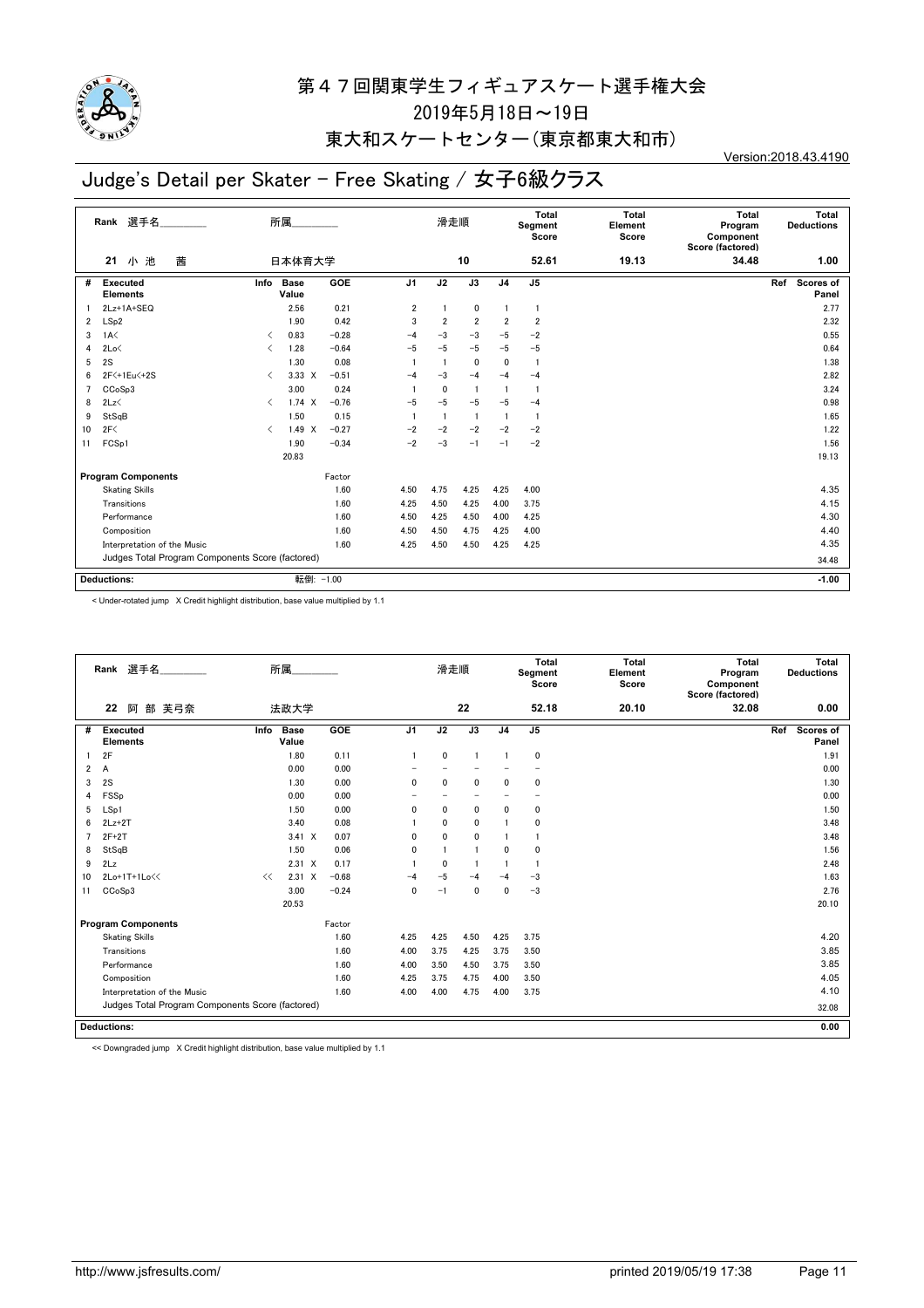

### 東大和スケートセンター(東京都東大和市)

# Judge's Detail per Skater - Free Skating / 女子6級クラス

Version:2018.43.4190

|                | 選手名<br>Rank                                      |                               | 所属                   |         |                | 滑走順  |                 |                | Total<br>Segment<br>Score | <b>Total</b><br>Element<br>Score | <b>Total</b><br>Program<br>Component<br>Score (factored) | <b>Total</b><br><b>Deductions</b> |
|----------------|--------------------------------------------------|-------------------------------|----------------------|---------|----------------|------|-----------------|----------------|---------------------------|----------------------------------|----------------------------------------------------------|-----------------------------------|
|                | 山彩夏<br>奥<br>23                                   |                               | 鎌倉女子大学               |         |                |      | 9               |                | 51.75                     | 19.47                            | 33.28                                                    | 1.00                              |
| #              | <b>Executed</b><br><b>Elements</b>               | Info                          | <b>Base</b><br>Value | GOE     | J <sub>1</sub> | J2   | $\overline{J3}$ | J <sub>4</sub> | J <sub>5</sub>            |                                  |                                                          | Scores of<br>Ref<br>Panel         |
|                | 2A<<                                             | <<                            | 1.10                 | $-0.42$ | $-4$           | $-5$ | $-4$            | $-3$           | $-3$                      |                                  |                                                          | 0.68                              |
| $\overline{2}$ | $2F+1T$                                          |                               | 2.20                 | $-0.04$ | $-1$           | 0    | $\mathbf 0$     | 0              | 0                         |                                  |                                                          | 2.16                              |
| 3              | 1A                                               |                               | 1.10                 | $-0.44$ | $-5$           | $-5$ | $-4$            | $-2$           | $-4$                      |                                  |                                                          | 0.66                              |
| 4              | 2Lo                                              |                               | 1.70                 | 0.03    | 0              | 0    | 0               |                | 0                         |                                  |                                                          | 1.73                              |
| 5              | FSSp3                                            |                               | 2.60                 | 0.26    |                |      |                 |                |                           |                                  |                                                          | 2.86                              |
| 6              | 2Lz!                                             |                               | $2.31 \t X$          | $-0.08$ |                | $-1$ | $-1$            | 0              | $-1$                      |                                  |                                                          | 2.23                              |
| $\overline{7}$ | 2S+1Eu<+2S                                       | $\overline{\left( \right. }%$ | 3.28 X               | $-0.65$ | -5             | $-5$ | $-5$            | $-5$           | $-5$                      |                                  |                                                          | 2.63                              |
| 8              | LSp2                                             |                               | 1.90                 | 0.08    | 0              | 0    | 1               | 0              | $\overline{1}$            |                                  |                                                          | 1.98                              |
| 9              | 2F                                               |                               | 1.98 X               | $-0.14$ | $-1$           | $-1$ | $-2$            | 0              | $\mathbf{0}$              |                                  |                                                          | 1.84                              |
| 10             | StSqB                                            |                               | 1.50                 | 0.15    |                | 0    | $\overline{2}$  | $\overline{2}$ | $\mathbf{0}$              |                                  |                                                          | 1.65                              |
| 11             | FCoSp1V                                          |                               | 1.28                 | $-0.23$ | $-4$           | $-2$ | $-2$            | $-1$           | 0                         |                                  |                                                          | 1.05                              |
|                |                                                  |                               | 20.95                |         |                |      |                 |                |                           |                                  |                                                          | 19.47                             |
|                | <b>Program Components</b>                        |                               |                      | Factor  |                |      |                 |                |                           |                                  |                                                          |                                   |
|                | <b>Skating Skills</b>                            |                               |                      | 1.60    | 4.25           | 4.00 | 4.25            | 4.50           | 3.75                      |                                  |                                                          | 4.15                              |
|                | Transitions                                      |                               |                      | 1.60    | 4.00           | 3.75 | 4.25            | 4.25           | 3.50                      |                                  |                                                          | 3.95                              |
|                | Performance                                      |                               |                      | 1.60    | 4.25           | 4.00 | 4.50            | 4.25           | 4.00                      |                                  |                                                          | 4.20                              |
|                | Composition                                      |                               |                      | 1.60    | 4.25           | 4.25 | 4.25            | 4.50           | 3.75                      |                                  |                                                          | 4.20                              |
|                | Interpretation of the Music                      |                               |                      | 1.60    | 4.50           | 4.25 | 4.50            | 4.50           | 3.75                      |                                  |                                                          | 4.30                              |
|                | Judges Total Program Components Score (factored) |                               |                      |         |                |      |                 |                |                           |                                  | 33.28                                                    |                                   |
|                | <b>Deductions:</b>                               |                               | 転倒: -1.00            |         |                |      |                 |                |                           |                                  |                                                          | $-1.00$                           |

< Under-rotated jump << Downgraded jump X Credit highlight distribution, base value multiplied by 1.1 ! Not clear edge

|    | Rank 選手名                                         |                                          | 所属            |         |                | 滑走順          |                |                | Total<br>Segment<br>Score | Total<br>Element<br>Score | Total<br>Program<br>Component<br>Score (factored) | Total<br><b>Deductions</b> |
|----|--------------------------------------------------|------------------------------------------|---------------|---------|----------------|--------------|----------------|----------------|---------------------------|---------------------------|---------------------------------------------------|----------------------------|
|    | 24<br>島<br>田<br>有<br>美                           |                                          | 立教大学          |         |                |              | 16             |                | 51.51                     | 19.03                     | 32.48                                             | 0.00                       |
| #  | <b>Executed</b><br><b>Elements</b>               | Info                                     | Base<br>Value | GOE     | J <sub>1</sub> | J2           | J3             | J <sub>4</sub> | $\mathsf{J}5$             |                           |                                                   | Scores of<br>Ref<br>Panel  |
|    | 3S<<                                             | <<                                       | 1.30          | $-0.60$ | $-5$           | $-5$         | $-5$           | $-4$           | $-4$                      |                           |                                                   | 0.70                       |
| 2  | $2Lz!+1T$                                        |                                          | 2.50          | $-0.34$ | $-2$           | $-2$         | $-2$           | $-1$           | $-1$                      |                           |                                                   | 2.16                       |
| 3  | 1A                                               |                                          | 1.10          | 0.04    |                | $\mathbf{0}$ | $\mathbf{1}$   | $\mathbf{0}$   | $\mathbf 0$               |                           |                                                   | 1.14                       |
| 4  | FCSp1                                            |                                          | 1.90          | 0.15    |                | $\mathbf{0}$ | $\mathbf{1}$   | $\overline{1}$ | $\overline{1}$            |                           |                                                   | 2.05                       |
| 5  | 2F<                                              | $\overline{\left\langle \right\rangle }$ | 1.35          | $-0.27$ | $-2$           | $-2$         | $-2$           | $-2$           | $-2$                      |                           |                                                   | 1.08                       |
| 6  | $2Lz$ !                                          |                                          | 1.58          | $-0.57$ | $-3$           | $-4$         | $-4$           | $-4$           | $-3$                      |                           |                                                   | 1.01                       |
|    | LSp2                                             |                                          | 1.90          | 0.04    | 0              | 0            | $\overline{1}$ | $\mathbf 0$    | 0                         |                           |                                                   | 1.94                       |
| 8  | StSq1                                            |                                          | 1.80          | 0.07    | 0              | $-1$         | $\overline{2}$ | $\overline{1}$ | 0                         |                           |                                                   | 1.87                       |
| 9  | 1F+1Eu<+2S                                       | $\langle$                                | $2.40 \times$ | $-0.31$ | $-2$           | $-3$         | $-3$           | $-2$           | $-2$                      |                           |                                                   | 2.09                       |
| 10 | 2Lo                                              |                                          | $1.87 \times$ | 0.00    | 0              | $\mathbf{0}$ | 0              | $\mathbf{0}$   | 0                         |                           |                                                   | 1.87                       |
| 11 | CCoSp3                                           |                                          | 3.00          | 0.12    | 0              | $\mathbf{0}$ | 1              | $\overline{1}$ | 0                         |                           |                                                   | 3.12                       |
|    |                                                  |                                          | 20.70         |         |                |              |                |                |                           |                           |                                                   | 19.03                      |
|    | <b>Program Components</b>                        |                                          |               | Factor  |                |              |                |                |                           |                           |                                                   |                            |
|    | <b>Skating Skills</b>                            |                                          |               | 1.60    | 4.25           | 4.25         | 4.50           | 4.50           | 3.50                      |                           |                                                   | 4.20                       |
|    | Transitions                                      |                                          |               | 1.60    | 4.00           | 3.75         | 4.25           | 4.25           | 3.25                      |                           |                                                   | 3.90                       |
|    | Performance                                      |                                          |               | 1.60    | 4.00           | 4.00         | 4.50           | 4.25           | 3.25                      |                           |                                                   | 4.00                       |
|    | Composition                                      |                                          |               | 1.60    | 4.25           | 4.25         | 4.75           | 4.25           | 3.25                      |                           |                                                   | 4.15                       |
|    | Interpretation of the Music                      |                                          |               | 1.60    | 4.00           | 4.25         | 4.50           | 4.25           | 3.25                      |                           |                                                   | 4.05                       |
|    | Judges Total Program Components Score (factored) |                                          |               |         |                |              |                |                |                           |                           |                                                   | 32.48                      |
|    | Deductions:                                      |                                          |               |         |                |              |                |                |                           |                           |                                                   | 0.00                       |

< Under-rotated jump << Downgraded jump X Credit highlight distribution, base value multiplied by 1.1 ! Not clear edge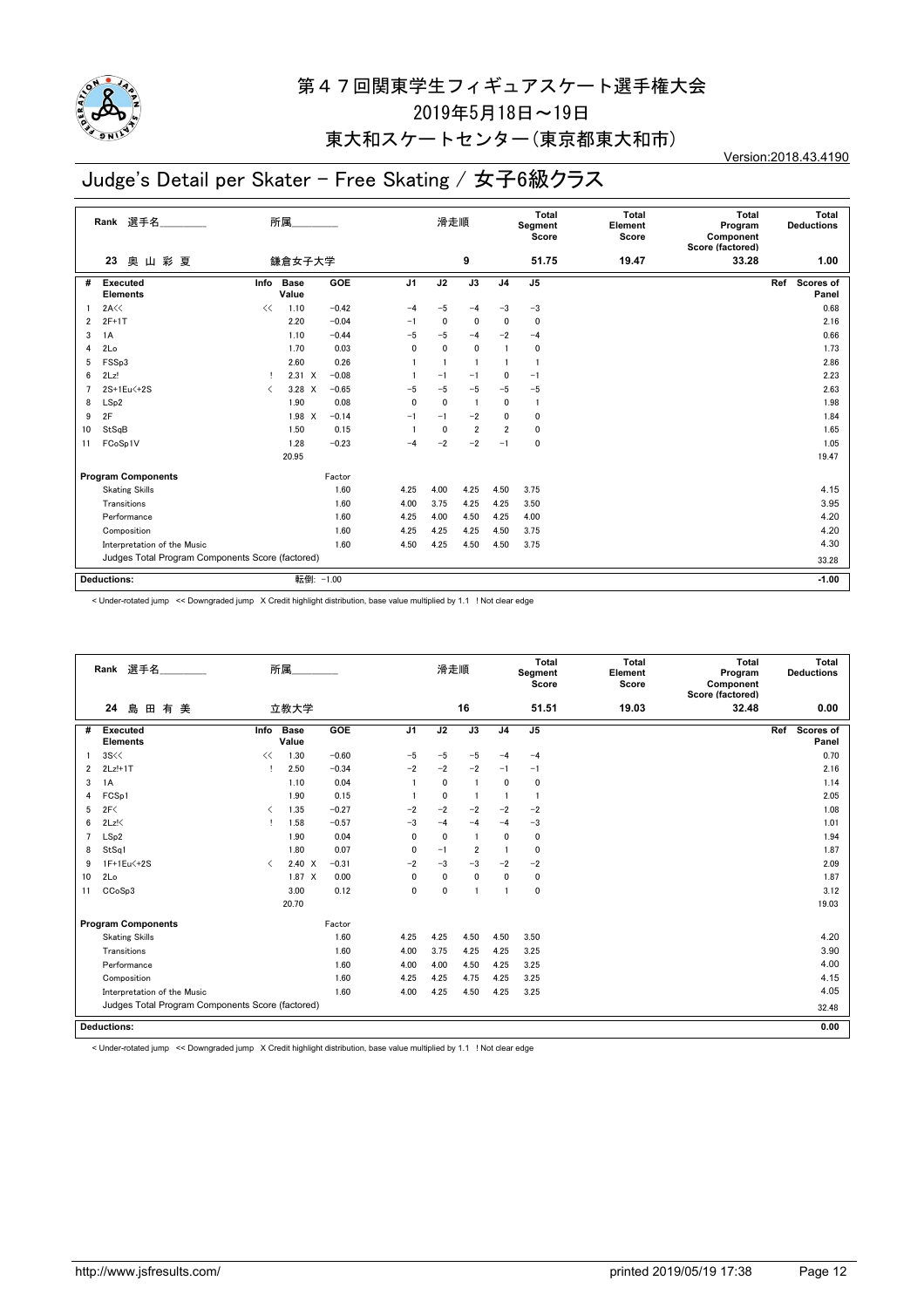

## 東大和スケートセンター(東京都東大和市)

# Judge's Detail per Skater - Free Skating / 女子6級クラス

Version:2018.43.4190

|                | 選手名<br>Rank                                      |      | 所属                   |            |                | 滑走順          |             |                | Total<br>Segment<br>Score | <b>Total</b><br>Element<br>Score | <b>Total</b><br>Program<br>Component<br>Score (factored) | Total<br><b>Deductions</b> |
|----------------|--------------------------------------------------|------|----------------------|------------|----------------|--------------|-------------|----------------|---------------------------|----------------------------------|----------------------------------------------------------|----------------------------|
|                | 花城桜子<br>25                                       |      | 慶應義塾大学               |            |                |              | 4           |                | 50.57                     | 19.09                            | 32.48                                                    | 1.00                       |
| #              | <b>Executed</b><br><b>Elements</b>               | Info | <b>Base</b><br>Value | <b>GOE</b> | J <sub>1</sub> | J2           | J3          | J <sub>4</sub> | J5                        |                                  |                                                          | Ref<br>Scores of<br>Panel  |
|                | 2A<<                                             | <<   | 1.10                 | $-0.55$    | $-5$           | $-5$         | $-5$        | -5             | $-5$                      |                                  |                                                          | 0.55                       |
| $\overline{2}$ | $2S+2T$                                          |      | 2.60                 | 0.03       | 0              |              | 0           | $\Omega$       | 0                         |                                  |                                                          | 2.63                       |
| 3              | $2Lz$ !                                          |      | 1.58                 | $-0.53$    | $-4$           | $-3$         | $-4$        | $-3$           | $-3$                      |                                  |                                                          | 1.05                       |
| 4              | 2F                                               |      | 1.80                 | 0.04       |                | $\mathbf{0}$ | 0           | $\Omega$       | 0                         |                                  |                                                          | 1.84                       |
| 5              | CCoSp3                                           |      | 3.00                 | $-0.18$    | $-1$           | $-1$         | 0           | $-1$           | 0                         |                                  |                                                          | 2.82                       |
| 6              | StSqB                                            |      | 1.50                 | 0.09       |                | $\mathbf{0}$ | 0           |                |                           |                                  |                                                          | 1.59                       |
| $\overline{7}$ | FSSp3                                            |      | 2.60                 | $-0.05$    | 0              | $-1$         | 0           | $\mathbf{0}$   | 0                         |                                  |                                                          | 2.55                       |
| 8              | 2S                                               |      | $1.43 \times$        | 0.00       | 0              | 0            | 0           | $\mathbf{0}$   | 0                         |                                  |                                                          | 1.43                       |
| 9              | 1Lz                                              |      | 0.66<br>$\mathsf{X}$ | $-0.02$    | $-1$           | 0            | 0           | $-1$           | 0                         |                                  |                                                          | 0.64                       |
| 10             | 2F                                               |      | $1.98$ X             | 0.07       |                | $\mathbf 0$  | $\mathbf 0$ |                | 0                         |                                  |                                                          | 2.05                       |
| 11             | LSp2                                             |      | 1.90                 | 0.04       | 0              | $\mathbf{0}$ |             | $\mathbf{0}$   | 0                         |                                  |                                                          | 1.94                       |
|                |                                                  |      | 20.15                |            |                |              |             |                |                           |                                  |                                                          | 19.09                      |
|                | <b>Program Components</b>                        |      |                      | Factor     |                |              |             |                |                           |                                  |                                                          |                            |
|                | <b>Skating Skills</b>                            |      |                      | 1.60       | 4.50           | 4.00         | 4.50        | 4.50           | 3.50                      |                                  |                                                          | 4.20                       |
|                | Transitions                                      |      |                      | 1.60       | 4.00           | 3.75         | 4.00        | 4.25           | 3.25                      |                                  |                                                          | 3.85                       |
|                | Performance                                      |      |                      | 1.60       | 4.25           | 4.25         | 4.25        | 4.25           | 3.75                      |                                  |                                                          | 4.15                       |
|                | Composition                                      |      |                      | 1.60       | 4.25           | 4.00         | 4.00        | 4.25           | 3.50                      |                                  |                                                          | 4.00                       |
|                | Interpretation of the Music                      |      |                      | 1.60       | 4.00           | 4.25         | 4.25        | 4.50           | 3.50                      |                                  |                                                          | 4.10                       |
|                | Judges Total Program Components Score (factored) |      |                      |            |                |              |             |                |                           |                                  |                                                          | 32.48                      |
|                | <b>Deductions:</b>                               |      | 転倒: -1.00            |            |                |              |             |                |                           |                                  |                                                          | $-1.00$                    |

< Under-rotated jump << Downgraded jump X Credit highlight distribution, base value multiplied by 1.1 ! Not clear edge

|                | Rank 選手名                                         |                               | 所属                   |         |                | 滑走順            |                |                | Total<br>Segment<br>Score | <b>Total</b><br>Element<br>Score | <b>Total</b><br>Program<br>Component<br>Score (factored) | Total<br><b>Deductions</b> |
|----------------|--------------------------------------------------|-------------------------------|----------------------|---------|----------------|----------------|----------------|----------------|---------------------------|----------------------------------|----------------------------------------------------------|----------------------------|
|                | 佐々木 風 珠<br>26                                    |                               | 早稲田大学                |         |                |                | $\overline{7}$ |                | 49.43                     | 16.47                            | 32.96                                                    | 0.00                       |
| #              | <b>Executed</b><br><b>Elements</b>               | Info                          | <b>Base</b><br>Value | GOE     | J <sub>1</sub> | J2             | J3             | J <sub>4</sub> | J <sub>5</sub>            |                                  |                                                          | Ref<br>Scores of<br>Panel  |
|                | 2T                                               |                               | 1.30                 | 0.00    | 0              | 0              | $\mathbf 0$    | $\mathbf 0$    | 0                         |                                  |                                                          | 1.30                       |
| $\overline{2}$ | 2A<<                                             | <<                            | 1.10                 | $-0.40$ | $-5$           | $-5$           | $-5$           | $-3$           | $\mathbf{0}$              |                                  |                                                          | 0.70                       |
| 3              | 2F<<                                             | <<                            | 0.50                 | $-0.21$ | $-5$           | $-4$           | $-5$           | $-4$           | $-3$                      |                                  |                                                          | 0.29                       |
| 4              | FSS <sub>p3</sub>                                |                               | 2.60                 | 0.26    |                | $\overline{1}$ | $\overline{1}$ | $\overline{1}$ | -1                        |                                  |                                                          | 2.86                       |
| 5              | $1A+2T+1T$                                       |                               | 2.80                 | $-0.03$ | $\mathbf{0}$   | $\mathbf{0}$   | $-1$           | $\Omega$       | 0                         |                                  |                                                          | 2.77                       |
| 6              | 2Lo<                                             | $\overline{\left( \right. }%$ | $1.41 \times$        | $-0.59$ | $-5$           | $-5$           | $-5$           | $-3$           | $-5$                      |                                  |                                                          | 0.82                       |
| $\overline{7}$ | 2S                                               |                               | $1.43 \times$        | 0.00    | 0              | $\mathbf 0$    | $\mathbf 0$    | $\mathbf{0}$   | $\mathbf 0$               |                                  |                                                          | 1.43                       |
| 8              | LSp1                                             |                               | 1.50                 | 0.00    | $\mathbf{0}$   | $\mathbf{0}$   | $\mathbf{0}$   | $\mathbf{0}$   | 0                         |                                  |                                                          | 1.50                       |
| 9              | StSqB                                            |                               | 1.50                 | 0.06    | $\Omega$       | $\mathbf{0}$   | $\overline{1}$ | -1             | 0                         |                                  |                                                          | 1.56                       |
| 10             | 2S<<+SEQ+1A*                                     | $\ast$                        | $0.35 \quad X$       | $-0.17$ | $-5$           | -5             | $-5$           | $-3$           | $-3$                      |                                  |                                                          | 0.18                       |
| 11             | CCoSp3                                           |                               | 3.00                 | 0.06    |                | $\mathbf 0$    | $\mathbf{0}$   | $\mathbf{0}$   | 0                         |                                  |                                                          | 3.06                       |
|                |                                                  |                               | 17.49                |         |                |                |                |                |                           |                                  |                                                          | 16.47                      |
|                | <b>Program Components</b>                        |                               |                      | Factor  |                |                |                |                |                           |                                  |                                                          |                            |
|                | <b>Skating Skills</b>                            |                               |                      | 1.60    | 4.00           | 4.25           | 4.25           | 4.25           | 3.75                      |                                  |                                                          | 4.10                       |
|                | Transitions                                      |                               |                      | 1.60    | 4.00           | 4.00           | 4.00           | 4.00           | 3.50                      |                                  |                                                          | 3.90                       |
|                | Performance                                      |                               |                      | 1.60    | 4.25           | 4.25           | 4.25           | 4.00           | 4.00                      |                                  |                                                          | 4.15                       |
|                | Composition                                      |                               |                      | 1.60    | 4.50           | 4.25           | 4.25           | 4.25           | 3.75                      |                                  |                                                          | 4.20                       |
|                | Interpretation of the Music                      |                               |                      | 1.60    | 4.50           | 4.50           | 4.00           | 4.25           | 4.00                      |                                  |                                                          | 4.25                       |
|                | Judges Total Program Components Score (factored) |                               |                      |         |                |                |                |                |                           |                                  | 32.96                                                    |                            |
|                | <b>Deductions:</b>                               |                               |                      |         |                |                |                |                |                           |                                  |                                                          | 0.00                       |

\* Invalid element < Under-rotated jump << Downgraded jump X Credit highlight distribution, base value multiplied by 1.1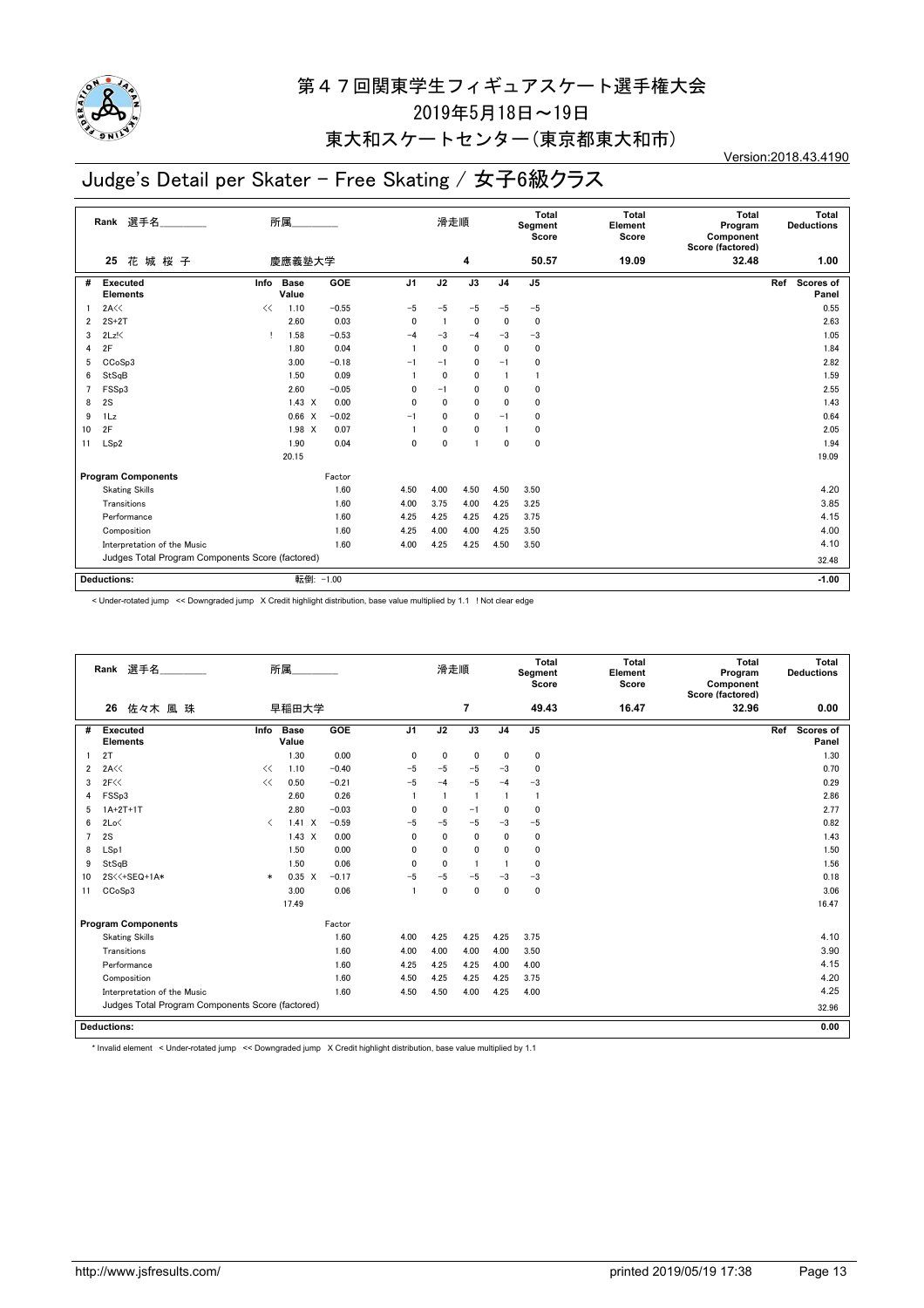

### 東大和スケートセンター(東京都東大和市)

# Judge's Detail per Skater - Free Skating / 女子6級クラス

Version:2018.43.4190

|                | 選手名<br>Rank                                      |           | 所属                   |            |                | 滑走順            |                 |                | Total<br>Segment<br>Score | <b>Total</b><br>Element<br>Score | <b>Total</b><br>Program<br>Component<br>Score (factored) | Total<br><b>Deductions</b> |
|----------------|--------------------------------------------------|-----------|----------------------|------------|----------------|----------------|-----------------|----------------|---------------------------|----------------------------------|----------------------------------------------------------|----------------------------|
|                | 大住仁愛<br>27                                       |           | 日本女子大学               |            |                |                | 17              |                | 49.38                     | 20.54                            | 29.84                                                    | 1.00                       |
| #              | <b>Executed</b><br><b>Elements</b>               | Info      | <b>Base</b><br>Value | <b>GOE</b> | J <sub>1</sub> | J2             | $\overline{J3}$ | J <sub>4</sub> | J <sub>5</sub>            |                                  |                                                          | Scores of<br>Ref<br>Panel  |
|                | 2A<                                              | ✓         | 2.48                 | $-1.24$    | $-5$           | $-5$           | $-5$            | $-5$           | $-5$                      |                                  |                                                          | 1.24                       |
| $\overline{2}$ | 2A<                                              | ◁         | 2.48                 | $-1.19$    | $-5$           | $-5$           | $-5$            | $-5$           | $-4$                      |                                  |                                                          | 1.29                       |
| 3              | 2Lz!                                             |           | 2.10                 | $-0.13$    | $-2$           | $\overline{1}$ | $-1$            | $\mathbf{0}$   | $-1$                      |                                  |                                                          | 1.97                       |
| 4              | $2S+2T+2Lo\leq$                                  | ✓         | 3.88                 | $-0.26$    | $-2$           | $-2$           | $-2$            | $-2$           | $-2$                      |                                  |                                                          | 3.62                       |
| 5              | FCSpB                                            |           | 1.60                 | 0.03       |                | 0              | $\mathbf{0}$    | $\mathbf{0}$   | $\mathbf{0}$              |                                  |                                                          | 1.63                       |
| 6              | $2F+2T<$                                         | $\langle$ | $3.06 \times$        | $-0.90$    | $-5$           | $-5$           | $-5$            | $-5$           | $-5$                      |                                  |                                                          | 2.16                       |
| $\overline{7}$ | $2S+2Lo$                                         |           | 3.30 X               | 0.03       | $\Omega$       | $\Omega$       | 0               |                | 0                         |                                  |                                                          | 3.33                       |
| 8              | SSp2                                             |           | 1.60                 | 0.06       | 0              |                |                 | 0              | $\mathbf{0}$              |                                  |                                                          | 1.66                       |
| 9              | 1F                                               |           | $0.55 \quad X$       | $-0.20$    | $-4$           | $-4$           | $-4$            | $-3$           | $-5$                      |                                  |                                                          | 0.35                       |
| 10             | StSqB                                            |           | 1.50                 | 0.06       | $\Omega$       | 0              |                 |                | 0                         |                                  |                                                          | 1.56                       |
| 11             | CCoSp2V                                          |           | 1.88                 | $-0.15$    | $-3$           | $-1$           | $\mathbf{0}$    | 0              | 0                         |                                  |                                                          | 1.73                       |
|                |                                                  |           | 24.43                |            |                |                |                 |                |                           |                                  |                                                          | 20.54                      |
|                | <b>Program Components</b>                        |           |                      | Factor     |                |                |                 |                |                           |                                  |                                                          |                            |
|                | <b>Skating Skills</b>                            |           |                      | 1.60       | 3.75           | 4.00           | 4.25            | 4.25           | 3.50                      |                                  |                                                          | 3.95                       |
|                | Transitions                                      |           |                      | 1.60       | 3.00           | 3.50           | 3.75            | 4.00           | 3.25                      |                                  |                                                          | 3.50                       |
|                | Performance                                      |           |                      | 1.60       | 3.25           | 3.50           | 4.00            | 4.25           | 3.50                      |                                  |                                                          | 3.70                       |
|                | Composition                                      |           |                      | 1.60       | 3.25           | 3.75           | 4.25            | 4.25           | 3.25                      |                                  |                                                          | 3.75                       |
|                | Interpretation of the Music                      |           |                      | 1.60       | 3.25           | 4.00           | 4.00            | 4.25           | 3.25                      |                                  |                                                          | 3.75                       |
|                | Judges Total Program Components Score (factored) |           |                      |            |                |                |                 |                |                           |                                  |                                                          | 29.84                      |
|                | <b>Deductions:</b>                               |           | 転倒: -1.00            |            |                |                |                 |                |                           |                                  |                                                          | $-1.00$                    |

< Under-rotated jump X Credit highlight distribution, base value multiplied by 1.1 ! Not clear edge

|                | Rank 選手名                                         | 所属   |                      |         |                | 滑走順                     |                |                | Total<br>Segment<br>Score | <b>Total</b><br>Element<br>Score | Total<br>Program<br>Component<br>Score (factored) | Total<br><b>Deductions</b> |
|----------------|--------------------------------------------------|------|----------------------|---------|----------------|-------------------------|----------------|----------------|---------------------------|----------------------------------|---------------------------------------------------|----------------------------|
|                | 永田あみ<br>28                                       |      | 東海大学                 |         |                |                         | 21             |                | 48.45                     | 19.09                            | 31.36                                             | 2.00                       |
| #              | <b>Executed</b><br><b>Elements</b>               | Info | <b>Base</b><br>Value | GOE     | J <sub>1</sub> | J2                      | J3             | J <sub>4</sub> | J <sub>5</sub>            |                                  |                                                   | Ref<br>Scores of<br>Panel  |
|                | 2A                                               |      | 3.30                 | $-1.65$ | $-5$           | $-5$                    | $-5$           | $-5$           | $-5$                      |                                  |                                                   | 1.65                       |
| 2              | 2S <                                             | <<   | 0.40                 | $-0.20$ | $-5$           | $-5$                    | $-5$           | $-5$           | $-5$                      |                                  |                                                   | 0.20                       |
| 3              | 2Lz                                              |      | 2.10                 | $-0.55$ | $-3$           | $-2$                    | $-3$           | $-2$           | $-3$                      |                                  |                                                   | 1.55                       |
| 4              | LSp2                                             |      | 1.90                 | 0.27    |                | $\overline{2}$          | $\overline{2}$ | $\overline{1}$ | -1                        |                                  |                                                   | 2.17                       |
| 5              | 2A                                               |      | 3.30                 | $-1.65$ | $-5$           | $-5$                    | $-5$           | $-5$           | $-5$                      |                                  |                                                   | 1.65                       |
| 6              | 2Lo                                              |      | 1.87 X               | 0.14    |                | $\overline{\mathbf{1}}$ | $\mathbf 0$    | $\mathbf{1}$   | -1                        |                                  |                                                   | 2.01                       |
| $\overline{7}$ | 1F                                               |      | $0.55 \quad X$       | 0.00    | 0              | $\mathbf 0$             | $\mathbf 0$    | $\mathbf{0}$   | 0                         |                                  |                                                   | 0.55                       |
| 8              | 2Lo                                              |      | $1.87 \times$        | 0.03    | 0              | $\mathbf{0}$            | $\mathbf{0}$   |                | $\mathbf{0}$              |                                  |                                                   | 1.90                       |
| 9              | FSSp3                                            |      | 2.60                 | 0.21    |                | $\mathbf{0}$            | $\mathbf{1}$   |                |                           |                                  |                                                   | 2.81                       |
| 10             | StSq1                                            |      | 1.80                 | 0.00    | 0              | $\mathbf 0$             | $\mathbf 0$    | $\mathbf{0}$   | 0                         |                                  |                                                   | 1.80                       |
| 11             | CCoSp2                                           |      | 2.50                 | 0.30    | $\overline{2}$ | -1                      | $\overline{2}$ |                | $\mathbf 0$               |                                  |                                                   | 2.80                       |
|                |                                                  |      | 22.19                |         |                |                         |                |                |                           |                                  |                                                   | 19.09                      |
|                | <b>Program Components</b>                        |      |                      | Factor  |                |                         |                |                |                           |                                  |                                                   |                            |
|                | <b>Skating Skills</b>                            |      |                      | 1.60    | 4.00           | 4.25                    | 4.25           | 4.25           | 3.75                      |                                  |                                                   | 4.10                       |
|                | Transitions                                      |      |                      | 1.60    | 3.75           | 3.75                    | 3.75           | 3.75           | 3.25                      |                                  |                                                   | 3.65                       |
|                | Performance                                      |      |                      | 1.60    | 3.75           | 4.25                    | 3.75           | 4.00           | 3.50                      |                                  |                                                   | 3.85                       |
|                | Composition                                      |      |                      | 1.60    | 4.25           | 4.25                    | 4.00           | 4.00           | 3.50                      |                                  |                                                   | 4.00                       |
|                | Interpretation of the Music                      |      |                      | 1.60    | 4.25           | 4.25                    | 3.75           | 4.00           | 3.75                      |                                  |                                                   | 4.00                       |
|                | Judges Total Program Components Score (factored) |      |                      |         |                |                         |                |                |                           | 31.36                            |                                                   |                            |
|                | <b>Deductions:</b>                               |      | 転倒: -2.00            |         |                |                         |                |                |                           |                                  |                                                   | $-2.00$                    |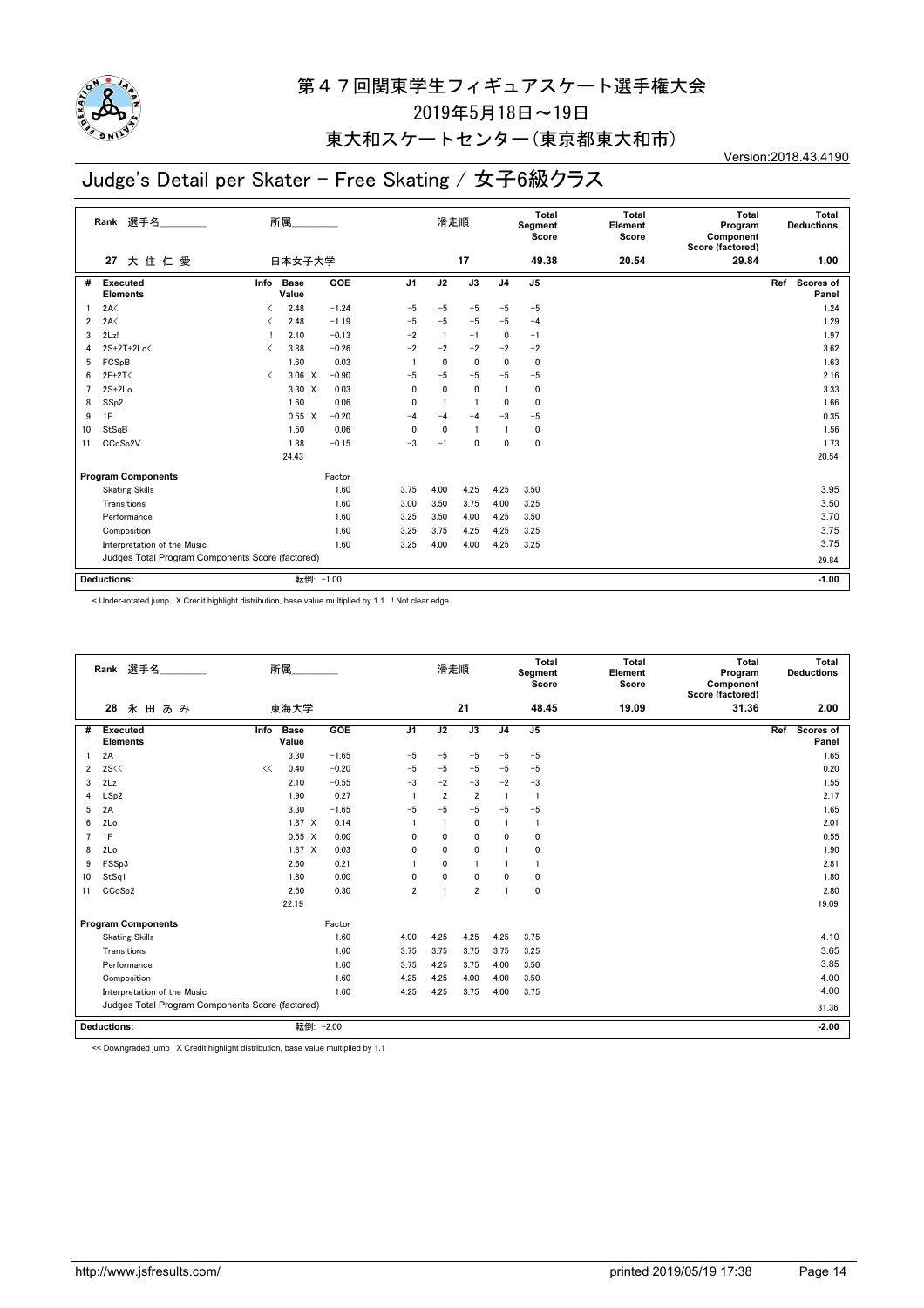

## 東大和スケートセンター(東京都東大和市)

# Judge's Detail per Skater - Free Skating / 女子6級クラス

Version:2018.43.4190

|                | 選手名<br>Rank                                      |                               | 所属                   |            |                | 滑走順          |                         |                | Total<br>Segment<br>Score | Total<br>Element<br>Score | <b>Total</b><br>Program<br>Component<br>Score (factored) | Total<br><b>Deductions</b>       |
|----------------|--------------------------------------------------|-------------------------------|----------------------|------------|----------------|--------------|-------------------------|----------------|---------------------------|---------------------------|----------------------------------------------------------|----------------------------------|
|                | 猪 川 乃絵瑠<br>29                                    |                               | 慶應義塾大学               |            |                |              | 30                      |                | 48.10                     | 19.98                     | 29.12                                                    | 1.00                             |
| #              | <b>Executed</b><br><b>Elements</b>               | Info                          | <b>Base</b><br>Value | <b>GOE</b> | J <sub>1</sub> | J2           | J3                      | J <sub>4</sub> | J <sub>5</sub>            |                           |                                                          | <b>Scores of</b><br>Ref<br>Panel |
|                | 2Lz                                              |                               | 2.10                 | $-1.05$    | $-5$           | $-5$         | $-5$                    | $-5$           | $-5$                      |                           |                                                          | 1.05                             |
| 2              | 1A                                               |                               | 1.10                 | 0.02       |                | $\mathbf{0}$ | $\mathbf 0$             | 0              | 0                         |                           |                                                          | 1.12                             |
| 3              | 2F                                               |                               | 1.80                 | $-0.14$    | $-2$           | $\mathbf{0}$ | $-1$                    | $-1$           | 0                         |                           |                                                          | 1.66                             |
| 4              | 2Lo<<                                            | <<                            | 0.50                 | $-0.21$    | $-5$           | $-4$         | $-5$                    | $-3$           | $-4$                      |                           |                                                          | 0.29                             |
| 5              | CCoSp4                                           |                               | 3.50                 | 0.42       | 2              |              |                         |                | $\mathbf{1}$              |                           |                                                          | 3.92                             |
| 6              | StSq1                                            |                               | 1.80                 | $-0.07$    | 0              | $-1$         | $-1$                    | 0              | $\mathbf{0}$              |                           |                                                          | 1.73                             |
| $\overline{7}$ | 2Lz<<                                            | <<                            | $0.66 \times$        | $-0.29$    | $-5$           | $-5$         | $-5$                    | $-5$           | $-4$                      |                           |                                                          | 0.37                             |
| 8              | LSp3                                             |                               | 2.40                 | 0.29       |                |              | $\overline{\mathbf{2}}$ |                | -1                        |                           |                                                          | 2.69                             |
| 9              | 1A+1Eu<+2S<                                      | $\overline{\left( \right. }%$ | $2.71 \times$        | $-0.40$    | $-3$           | $-4$         | $-4$                    | $-4$           | $-3$                      |                           |                                                          | 2.31                             |
| 10             | $1F+1T$                                          |                               | 0.99 X               | 0.00       | 0              | $\mathbf{0}$ | $\mathbf 0$             | 0              | 0                         |                           |                                                          | 0.99                             |
| 11             | FCCoSp4                                          |                               | 3.50                 | 0.35       | $\overline{2}$ | $\mathbf{0}$ |                         |                | -1                        |                           |                                                          | 3.85                             |
|                |                                                  |                               | 21.06                |            |                |              |                         |                |                           |                           |                                                          | 19.98                            |
|                | <b>Program Components</b>                        |                               |                      | Factor     |                |              |                         |                |                           |                           |                                                          |                                  |
|                | <b>Skating Skills</b>                            |                               |                      | 1.60       | 4.00           | 3.50         | 3.50                    | 4.00           | 3.50                      |                           |                                                          | 3.70                             |
|                | Transitions                                      |                               |                      | 1.60       | 3.75           | 3.25         | 3.25                    | 3.75           | 3.25                      |                           |                                                          | 3.45                             |
|                | Performance                                      |                               |                      | 1.60       | 3.75           | 3.50         | 3.25                    | 4.00           | 3.50                      |                           |                                                          | 3.60                             |
|                | Composition                                      |                               |                      | 1.60       | 4.00           | 3.75         | 3.25                    | 4.00           | 3.25                      |                           |                                                          | 3.65                             |
|                | Interpretation of the Music                      |                               |                      | 1.60       | 4.00           | 3.75         | 3.50                    | 4.25           | 3.50                      |                           |                                                          | 3.80                             |
|                | Judges Total Program Components Score (factored) |                               |                      |            |                |              |                         |                |                           |                           |                                                          | 29.12                            |
|                | <b>Deductions:</b>                               |                               | 転倒: -1.00            |            |                |              |                         |                |                           |                           |                                                          | $-1.00$                          |

< Under-rotated jump << Downgraded jump X Credit highlight distribution, base value multiplied by 1.1

| Rank 選手名<br>所属<br>湯浅加彩<br>慶應義塾大学<br>30 |                                                  |      |                      | 滑走順       |                |              | Total<br>Segment<br>Score | Total<br>Element<br>Score | Total<br>Program<br>Component<br>Score (factored) | Total<br><b>Deductions</b> |       |                           |
|----------------------------------------|--------------------------------------------------|------|----------------------|-----------|----------------|--------------|---------------------------|---------------------------|---------------------------------------------------|----------------------------|-------|---------------------------|
|                                        |                                                  |      |                      |           |                |              | 5                         |                           | 47.18                                             | 19.14                      | 29.04 | 1.00                      |
| #                                      | <b>Executed</b><br><b>Elements</b>               | Info | <b>Base</b><br>Value | GOE       | J <sub>1</sub> | J2           | J3                        | J <sub>4</sub>            | J <sub>5</sub>                                    |                            |       | Ref<br>Scores of<br>Panel |
|                                        | 2A<<                                             | <<   | 1.10                 | $-0.40$   | $-4$           | $-3$         | $-4$                      | $-4$                      | $-3$                                              |                            |       | 0.70                      |
| $\overline{2}$                         | $2F+2Lo$                                         |      | 3.50                 | $-0.04$   | 0              | $-1$         | $\mathbf{0}$              | $\mathbf 0$               | $\mathbf 0$                                       |                            |       | 3.46                      |
| 3                                      | FSSp                                             |      | 0.00                 | 0.00      |                |              | $\overline{\phantom{a}}$  |                           | $\overline{\phantom{0}}$                          |                            |       | 0.00                      |
| 4                                      | $2S+2T$                                          |      | 2.60                 | $-0.08$   | $-1$           | $-1$         | 0                         | $-1$                      | 0                                                 |                            |       | 2.52                      |
| 5                                      | 2S                                               |      | 1.30                 | 0.00      | $\Omega$       | $\mathbf{0}$ | $\mathbf{0}$              | $\mathbf{0}$              | $\mathbf 0$                                       |                            |       | 1.30                      |
| 6                                      | CCoSp4                                           |      | 3.50                 | 0.00      | 0              | $-1$         | 0                         |                           | 0                                                 |                            |       | 3.50                      |
| 7                                      | StSqB                                            |      | 1.50                 | $-0.03$   | 0              | $-1$         | 0                         | 0                         | 0                                                 |                            |       | 1.47                      |
| 8                                      | 1A                                               |      | $1.21 \times$        | 0.00      | $\mathbf 0$    | $\mathbf{0}$ | $\mathbf{0}$              | $\Omega$                  | 0                                                 |                            |       | 1.21                      |
| 9                                      | $1F+2T$                                          |      | 1.98<br>X            | $-0.08$   | $-1$           | $-1$         | $\mathbf{0}$              | $-1$                      | 0                                                 |                            |       | 1.90                      |
| 10                                     | 2Lze                                             | e    | $1.74 \times$        | $-0.41$   | $-4$           | $-3$         | $-3$                      | $\Omega$                  | $-3$                                              |                            |       | 1.33                      |
| 11                                     | LSp2                                             |      | 1.90                 | $-0.15$   | $-1$           | $-1$         | $-1$                      | $-1$                      | 0                                                 |                            |       | 1.75                      |
|                                        |                                                  |      | 20.33                |           |                |              |                           |                           |                                                   |                            |       | 19.14                     |
|                                        | <b>Program Components</b>                        |      |                      | Factor    |                |              |                           |                           |                                                   |                            |       |                           |
|                                        | <b>Skating Skills</b>                            |      |                      | 1.60      | 3.75           | 3.75         | 3.75                      | 4.25                      | 3.50                                              |                            |       | 3.80                      |
|                                        | Transitions                                      |      |                      | 1.60      | 3.00           | 3.50         | 3.50                      | 3.75                      | 3.25                                              |                            |       | 3.40                      |
|                                        | Performance                                      |      |                      | 1.60      | 3.25           | 3.50         | 3.75                      | 4.00                      | 3.75                                              |                            |       | 3.65                      |
|                                        | Composition                                      |      |                      | 1.60      | 3.50           | 3.75         | 3.50                      | 4.00                      | 3.50                                              |                            |       | 3.65                      |
|                                        | Interpretation of the Music                      |      |                      | 1.60      | 3.50           | 3.75         | 3.50                      | 4.00                      | 3.50                                              |                            |       | 3.65                      |
|                                        | Judges Total Program Components Score (factored) |      |                      |           |                |              |                           |                           |                                                   |                            |       | 29.04                     |
|                                        | Deductions:                                      |      |                      | 転倒: -1.00 |                |              |                           |                           |                                                   |                            |       | $-1.00$                   |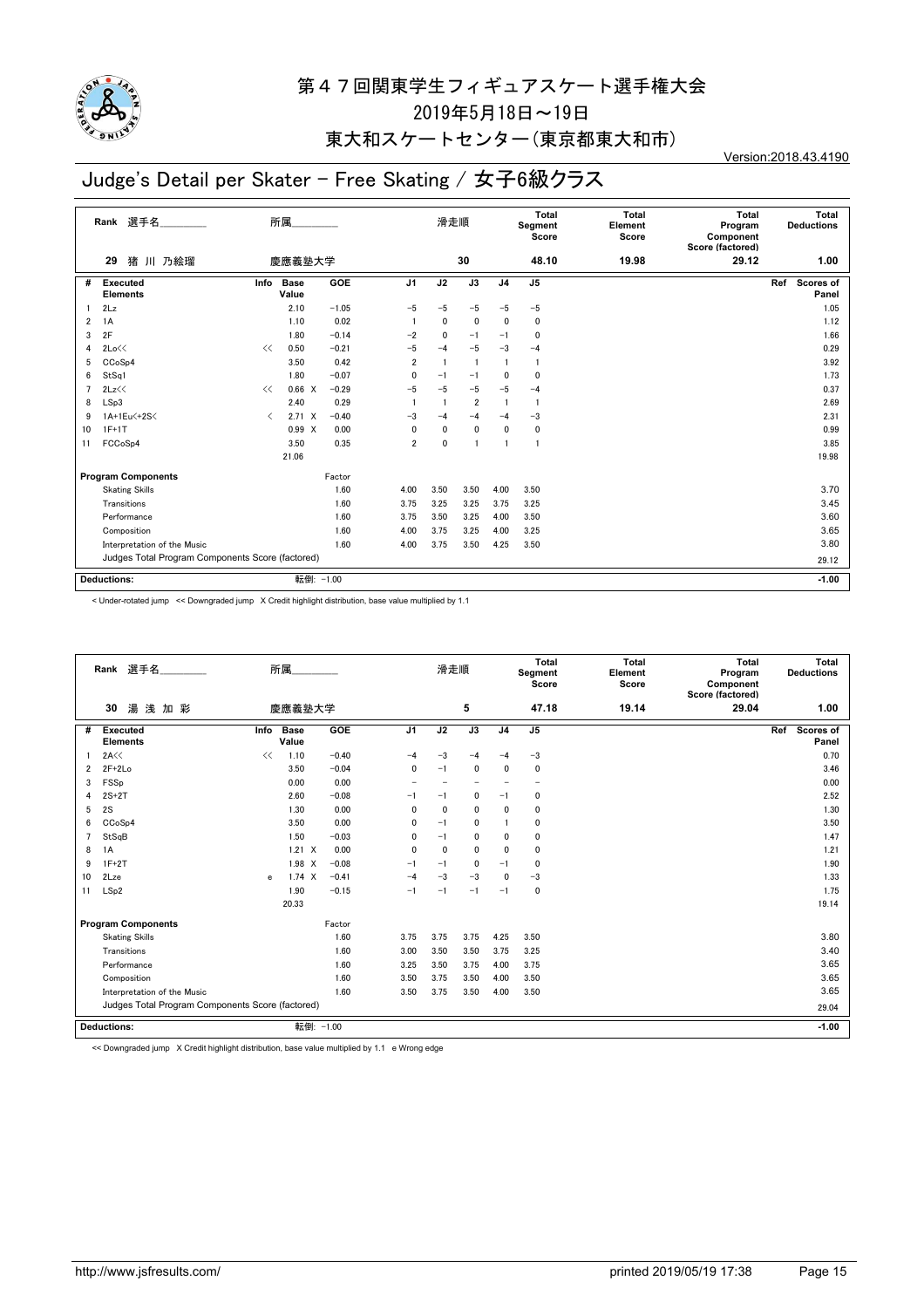

### 東大和スケートセンター(東京都東大和市)

# Judge's Detail per Skater - Free Skating / 女子6級クラス

Version:2018.43.4190

|    | 選手名<br>Rank                                      |      | 所属            |         |                | 滑走順  |                 |                | Total<br>Segment<br>Score | Total<br>Element<br>Score | <b>Total</b><br>Program<br>Component<br>Score (factored) | Total<br><b>Deductions</b> |
|----|--------------------------------------------------|------|---------------|---------|----------------|------|-----------------|----------------|---------------------------|---------------------------|----------------------------------------------------------|----------------------------|
|    | 渡 邊 みずほ<br>31                                    |      | 関東学院大学        |         |                |      | 23              |                | 46.39                     | 17.43                     | 28.96                                                    | 0.00                       |
| #  | <b>Executed</b><br><b>Elements</b>               | Info | Base<br>Value | GOE     | J <sub>1</sub> | J2   | $\overline{J3}$ | J <sub>4</sub> | J <sub>5</sub>            |                           |                                                          | Scores of<br>Ref<br>Panel  |
|    | 2F                                               |      | 1.80          | 0.04    | 0              | 0    | 0               |                | 0                         |                           |                                                          | 1.84                       |
| 2  | $2S+1A+SEQ$                                      |      | 1.92          | 0.03    | $\mathbf{0}$   | 0    | 0               |                | 0                         |                           |                                                          | 1.95                       |
| 3  | CCoSp3                                           |      | 3.00          | 0.06    | 0              | $-1$ |                 |                | 0                         |                           |                                                          | 3.06                       |
| 4  | LSpB                                             |      | 1.20          | $-0.07$ | $-1$           | $-2$ | $\mathbf{0}$    | $\mathbf{0}$   | $\mathbf{0}$              |                           |                                                          | 1.13                       |
| 5  | StSqB                                            |      | 1.50          | $-0.09$ | 0              | $-2$ | $-1$            | $\mathbf{0}$   | $\mathbf{0}$              |                           |                                                          | 1.41                       |
| 6  | 2Lz<<                                            | <<   | 0.60          | $-0.30$ | $-5$           | $-5$ | $-5$            | $-5$           | $-5$                      |                           |                                                          | 0.30                       |
| 7  | 2Lo                                              |      | 1.70          | 0.00    | $\mathbf{0}$   | 0    | 0               | $\mathbf{0}$   | 0                         |                           |                                                          | 1.70                       |
| 8  | 2T                                               |      | $1.43 \times$ | $-0.03$ | $\mathbf{0}$   | 0    | $-1$            | 0              | $\mathbf{0}$              |                           |                                                          | 1.40                       |
| 9  | 2S                                               |      | $1.43 \times$ | 0.00    | $\mathbf{0}$   | 0    | $\mathbf{0}$    | $\mathbf{0}$   | $\mathbf{0}$              |                           |                                                          | 1.43                       |
| 10 | 1A                                               |      | $1.21 \times$ | $-0.48$ | -5             | -4   | $-5$            | $-3$           | $-5$                      |                           |                                                          | 0.73                       |
| 11 | FSS <sub>p2</sub>                                |      | 2.30          | 0.18    |                |      |                 | $\mathbf{0}$   | $\overline{1}$            |                           |                                                          | 2.48                       |
|    |                                                  |      | 18.09         |         |                |      |                 |                |                           |                           |                                                          | 17.43                      |
|    | <b>Program Components</b>                        |      |               | Factor  |                |      |                 |                |                           |                           |                                                          |                            |
|    | <b>Skating Skills</b>                            |      |               | 1.60    | 3.75           | 3.50 | 4.00            | 4.25           | 3.50                      |                           |                                                          | 3.80                       |
|    | Transitions                                      |      |               | 1.60    | 3.50           | 3.25 | 3.75            | 3.75           | 3.25                      |                           |                                                          | 3.50                       |
|    | Performance                                      |      |               | 1.60    | 3.50           | 3.25 | 3.75            | 4.00           | 3.50                      |                           |                                                          | 3.60                       |
|    | Composition                                      |      |               | 1.60    | 3.75           | 3.50 | 3.75            | 4.00           | 3.25                      |                           |                                                          | 3.65                       |
|    | Interpretation of the Music                      |      |               | 1.60    | 3.50           | 3.50 | 3.50            | 4.00           | 3.25                      |                           |                                                          | 3.55                       |
|    | Judges Total Program Components Score (factored) |      |               |         |                |      |                 |                |                           |                           |                                                          | 28.96                      |
|    |                                                  |      |               |         |                |      |                 |                |                           |                           |                                                          |                            |
|    | <b>Deductions:</b>                               |      |               |         |                |      |                 |                |                           |                           |                                                          | 0.00                       |

<< Downgraded jump X Credit highlight distribution, base value multiplied by 1.1

| Rank 選手名<br>所属<br>吉川真由<br>32 |                                                  |      |                      |         |                | 滑走順            |             |                | Total<br>Segment<br>Score | <b>Total</b><br>Element<br>Score | Total<br>Program<br>Component<br>Score (factored) | Total<br><b>Deductions</b>       |
|------------------------------|--------------------------------------------------|------|----------------------|---------|----------------|----------------|-------------|----------------|---------------------------|----------------------------------|---------------------------------------------------|----------------------------------|
|                              |                                                  |      | 日本女子大学               |         |                |                | 27          |                | 46.32                     | 18.00                            | 28.32                                             | 0.00                             |
| #                            | <b>Executed</b><br><b>Elements</b>               | Info | <b>Base</b><br>Value | GOE     | J <sub>1</sub> | J2             | J3          | J <sub>4</sub> | J <sub>5</sub>            |                                  |                                                   | Ref<br><b>Scores of</b><br>Panel |
|                              | $2Lo+2T$                                         |      | 3.00                 | 0.00    | 0              | $\Omega$       | $\pmb{0}$   | 0              | 0                         |                                  |                                                   | 3.00                             |
| $\overline{2}$               | 2A<<                                             | <<   | 1.10                 | $-0.48$ | $-5$           | $-5$           | $-5$        | $-3$           | $-4$                      |                                  |                                                   | 0.62                             |
| 3                            | FCCoSp3                                          |      | 3.00                 | $-0.06$ | 0              | $-1$           | $\mathbf 0$ | 0              | 0                         |                                  |                                                   | 2.94                             |
| 4                            | $1Lz+1T$                                         |      | 1.00                 | 0.00    | $\mathbf{0}$   | $\mathbf{0}$   | $\mathbf 0$ | 0              | $\mathbf 0$               |                                  |                                                   | 1.00                             |
| 5                            | 1F                                               |      | 0.50                 | $-0.16$ | $-4$           | $-1$           | $-4$        | $-2$           | $-5$                      |                                  |                                                   | 0.34                             |
| 6                            | 1S                                               |      | 0.40                 | $-0.09$ | $-2$           | $-1$           | $-3$        | $-1$           | $-4$                      |                                  |                                                   | 0.31                             |
| $\overline{7}$               | LSp2                                             |      | 1.90                 | 0.11    |                | $\overline{1}$ | $\mathbf 0$ | 0              | $\overline{1}$            |                                  |                                                   | 2.01                             |
| 8                            | $2Lo+1T$                                         |      | $2.31 \t X$          | $-0.03$ | $-1$           | $\mathbf{0}$   | $\mathbf 0$ | 0              | 0                         |                                  |                                                   | 2.28                             |
| 9                            | StSqB                                            |      | 1.50                 | $-0.03$ | 0              | $-2$           | $\mathbf 0$ |                | 0                         |                                  |                                                   | 1.47                             |
| 10                           | 2S                                               |      | $1.43 \times$        | 0.00    | 0              | $\mathbf{0}$   | 0           | 0              | $\mathbf{0}$              |                                  |                                                   | 1.43                             |
| 11                           | FSSp3                                            |      | 2.60                 | 0.00    | 0              | $\Omega$       | $\mathbf 0$ | 0              | 0                         |                                  |                                                   | 2.60                             |
|                              |                                                  |      | 18.74                |         |                |                |             |                |                           |                                  |                                                   | 18.00                            |
|                              | <b>Program Components</b>                        |      |                      | Factor  |                |                |             |                |                           |                                  |                                                   |                                  |
|                              | <b>Skating Skills</b>                            |      |                      | 1.60    | 3.50           | 3.50           | 3.75        | 4.25           | 3.50                      |                                  |                                                   | 3.70                             |
|                              | Transitions                                      |      |                      | 1.60    | 3.00           | 3.25           | 3.50        | 3.75           | 3.25                      |                                  |                                                   | 3.35                             |
|                              | Performance                                      |      |                      | 1.60    | 3.50           | 3.25           | 3.75        | 4.00           | 3.50                      |                                  |                                                   | 3.60                             |
|                              | Composition                                      |      |                      | 1.60    | 3.25           | 3.50           | 3.50        | 4.00           | 3.25                      |                                  |                                                   | 3.50                             |
|                              | Interpretation of the Music                      |      |                      | 1.60    | 3.25           | 3.50           | 3.75        | 4.00           | 3.25                      |                                  |                                                   | 3.55                             |
|                              | Judges Total Program Components Score (factored) |      |                      |         |                |                |             |                |                           |                                  | 28.32                                             |                                  |
|                              | Deductions:                                      |      |                      |         |                |                |             |                |                           |                                  |                                                   | 0.00                             |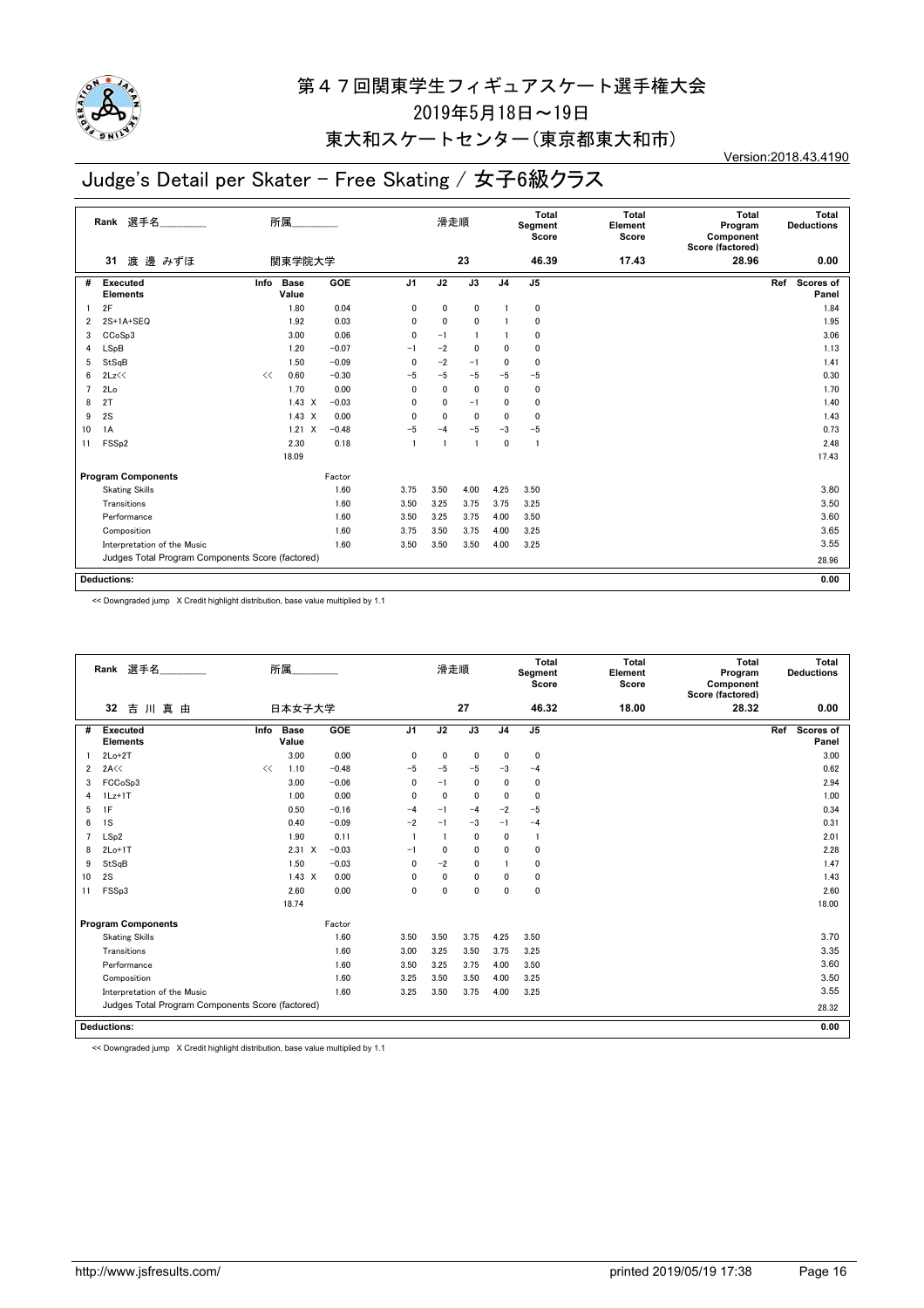

## 東大和スケートセンター(東京都東大和市)

# Judge's Detail per Skater - Free Skating / 女子6級クラス

Version:2018.43.4190

|                | 選手名<br>Rank                                      | 所属                           |            |                | 滑走順  |                 |                | <b>Total</b><br>Segment<br>Score | <b>Total</b><br>Element<br>Score | <b>Total</b><br>Program<br>Component<br>Score (factored) | Total<br><b>Deductions</b>       |
|----------------|--------------------------------------------------|------------------------------|------------|----------------|------|-----------------|----------------|----------------------------------|----------------------------------|----------------------------------------------------------|----------------------------------|
|                | 莉子<br>田<br>33<br>Ш                               | 大東文化大学                       |            |                |      | 25              |                | 46.31                            | 16.99                            | 30.32                                                    | 1.00                             |
| #              | Executed<br><b>Elements</b>                      | Info<br><b>Base</b><br>Value | <b>GOE</b> | J <sub>1</sub> | J2   | $\overline{J3}$ | J <sub>4</sub> | J <sub>5</sub>                   |                                  |                                                          | Ref<br><b>Scores of</b><br>Panel |
|                | 2F                                               | 1.80                         | 0.25       | 2              |      |                 | 2              | $\overline{1}$                   |                                  |                                                          | 2.05                             |
| $\overline{2}$ | 2S                                               | 1.30                         | 0.00       | 0              | 0    | 0               | 0              | $\mathbf{0}$                     |                                  |                                                          | 1.30                             |
| 3              | FSSp3                                            | 2.60                         | 0.21       |                | 0    |                 |                | -1                               |                                  |                                                          | 2.81                             |
| 4              | 1Lz                                              | 0.60                         | $-0.20$    | -4             | $-3$ | $-4$            | $-1$           | $-5$                             |                                  |                                                          | 0.40                             |
| 5              | 1T                                               | 0.40                         | $-0.02$    | 0              | $-1$ | 0               | $-1$           | $\mathbf{0}$                     |                                  |                                                          | 0.38                             |
| 6              | 2F                                               | 1.98 X                       | 0.07       |                |      | $\mathbf{0}$    | 0              | $\mathbf{0}$                     |                                  |                                                          | 2.05                             |
| $\overline{7}$ | 2S <                                             | $0.44 \times$<br><<          | $-0.20$    | -5             | $-5$ | $-5$            | $-5$           | $-5$                             |                                  |                                                          | 0.24                             |
| 8              | LSp3                                             | 2.40                         | 0.14       | 0              | 0    |                 |                | -1                               |                                  |                                                          | 2.54                             |
| 9              | StSq1                                            | 1.80                         | 0.00       | 0              | 0    | 0               | 0              | $\mathbf{0}$                     |                                  |                                                          | 1.80                             |
| 10             | $1A+1T$                                          | $1.65 \quad X$               | 0.00       | 0              | 0    | 0               | 0              | 0                                |                                  |                                                          | 1.65                             |
| 11             | CCoSp2V                                          | 1.88                         | $-0.11$    | $-1$           | $-1$ | 0               | $-1$           | $\mathbf{0}$                     |                                  |                                                          | 1.77                             |
|                |                                                  | 16.85                        |            |                |      |                 |                |                                  |                                  |                                                          | 16.99                            |
|                | <b>Program Components</b>                        |                              | Factor     |                |      |                 |                |                                  |                                  |                                                          |                                  |
|                | <b>Skating Skills</b>                            |                              | 1.60       | 3.75           | 4.00 | 4.25            | 4.25           | 3.50                             |                                  |                                                          | 3.95                             |
|                | Transitions                                      |                              | 1.60       | 3.00           | 3.75 | 3.75            | 3.75           | 3.50                             |                                  |                                                          | 3.55                             |
|                | Performance                                      |                              | 1.60       | 4.00           | 3.75 | 4.00            | 3.75           | 3.25                             |                                  |                                                          | 3.75                             |
|                | Composition                                      |                              | 1.60       | 4.00           | 4.00 | 4.25            | 4.00           | 3.25                             |                                  |                                                          | 3.90                             |
|                | Interpretation of the Music                      |                              | 1.60       | 3.75           | 4.00 | 4.00            | 4.00           | 3.25                             |                                  |                                                          | 3.80                             |
|                | Judges Total Program Components Score (factored) |                              |            |                |      |                 |                |                                  |                                  |                                                          | 30.32                            |
|                | <b>Deductions:</b>                               | 演技時間: -1.00                  |            |                |      |                 |                |                                  |                                  |                                                          | $-1.00$                          |

<< Downgraded jump X Credit highlight distribution, base value multiplied by 1.1

| Rank 選手名<br>所属<br>東京家政学院大学<br>石川琉衣<br>34 |                                                  |                               |                      |         | 滑走順            |      |                | <b>Total</b><br>Segment<br>Score | <b>Total</b><br>Element<br>Score | <b>Total</b><br>Program<br>Component<br>Score (factored) | Total<br><b>Deductions</b> |                           |
|------------------------------------------|--------------------------------------------------|-------------------------------|----------------------|---------|----------------|------|----------------|----------------------------------|----------------------------------|----------------------------------------------------------|----------------------------|---------------------------|
|                                          |                                                  |                               |                      |         |                |      | 38             |                                  | 45.64                            | 16.56                                                    | 30.08                      | 1.00                      |
| #                                        | <b>Executed</b><br><b>Elements</b>               | Info                          | <b>Base</b><br>Value | GOE     | J <sub>1</sub> | J2   | J3             | J <sub>4</sub>                   | J <sub>5</sub>                   |                                                          |                            | Ref<br>Scores of<br>Panel |
|                                          | 2Fe+1A+SEQ                                       | e                             | 1.96                 | $-0.35$ | $-3$           | 0    | $-4$           | $-3$                             | $-3$                             |                                                          |                            | 1.61                      |
| $\overline{2}$                           | 2Lz                                              |                               | 2.10                 | $-0.76$ | $-5$           | $-3$ | $-4$           | $-3$                             | $-3$                             |                                                          |                            | 1.34                      |
| 3                                        | FCSp1                                            |                               | 1.90                 | $-0.04$ | 0              | $-2$ | $\overline{1}$ | 0                                | 0                                |                                                          |                            | 1.86                      |
| 4                                        | 2Lo                                              |                               | 1.70                 | 0.00    | $\mathbf{0}$   | 0    | $\mathbf 0$    | 0                                | 0                                |                                                          |                            | 1.70                      |
| 5                                        | 1A                                               |                               | 1.10                 | $-0.02$ | $-1$           | 0    | $\mathbf{0}$   | 0                                | 0                                |                                                          |                            | 1.08                      |
| 6                                        | 1Lz                                              |                               | 0.66 X               | $-0.10$ | $\mathbf{0}$   | 0    | $-4$           | 0                                | $-4$                             |                                                          |                            | 0.56                      |
| 7                                        | CCoSp4V                                          |                               | 2.63                 | 0.26    |                |      | $\overline{1}$ | $\overline{\mathbf{2}}$          | $\mathbf 0$                      |                                                          |                            | 2.89                      |
| 8                                        | 2F <sub>1</sub>                                  | Ţ.                            | $1.49 \times$        | $-0.68$ | $-5$           | $-5$ | $-5$           | $-5$                             | $-5$                             |                                                          |                            | 0.81                      |
| 9                                        | StSqB                                            |                               | 1.50                 | $-0.06$ | 0              | $-2$ | $\mathbf 0$    | 0                                | 0                                |                                                          |                            | 1.44                      |
| 10                                       | 2S<                                              | $\overline{\left( \right. }%$ | $1.08$ X             | $-0.41$ | -5             | $-5$ | $-5$           | $-4$                             | $-2$                             |                                                          |                            | 0.67                      |
| 11                                       | SSp4                                             |                               | 2.50                 | 0.10    | $\mathbf 0$    | 0    | $\overline{1}$ | 1                                | $\mathbf 0$                      |                                                          |                            | 2.60                      |
|                                          |                                                  |                               | 18.62                |         |                |      |                |                                  |                                  |                                                          |                            | 16.56                     |
|                                          | <b>Program Components</b>                        |                               |                      | Factor  |                |      |                |                                  |                                  |                                                          |                            |                           |
|                                          | <b>Skating Skills</b>                            |                               |                      | 1.60    | 3.50           | 4.00 | 4.25           | 4.00                             | 3.50                             |                                                          |                            | 3.85                      |
|                                          | Transitions                                      |                               |                      | 1.60    | 3.25           | 3.75 | 3.75           | 3.75                             | 3.50                             |                                                          |                            | 3.60                      |
|                                          | Performance                                      |                               |                      | 1.60    | 3.50           | 3.75 | 3.75           | 3.75                             | 3.75                             |                                                          |                            | 3.70                      |
|                                          | Composition                                      |                               |                      | 1.60    | 3.50           | 4.00 | 4.25           | 4.00                             | 3.50                             |                                                          |                            | 3.85                      |
|                                          | Interpretation of the Music                      |                               |                      | 1.60    | 3.50           | 4.00 | 3.75           | 4.25                             | 3.50                             |                                                          |                            | 3.80                      |
|                                          | Judges Total Program Components Score (factored) |                               |                      |         |                |      |                |                                  |                                  | 30.08                                                    |                            |                           |
|                                          | <b>Deductions:</b>                               | 転倒: -1.00                     |                      |         |                |      |                |                                  |                                  | $-1.00$                                                  |                            |                           |

< Under-rotated jump X Credit highlight distribution, base value multiplied by 1.1 e Wrong edge ! Not clear edge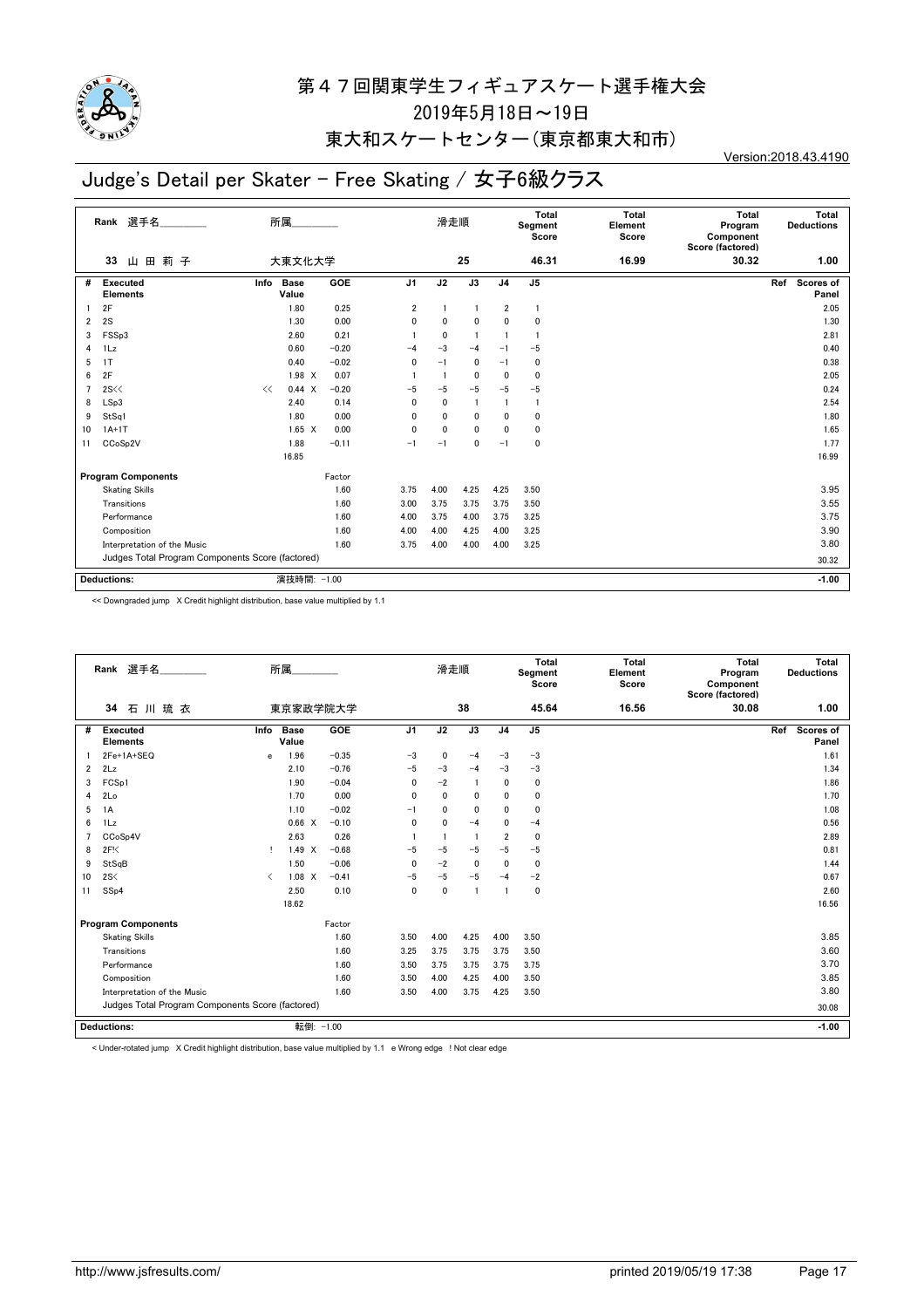

### 東大和スケートセンター(東京都東大和市)

# Judge's Detail per Skater - Free Skating / 女子6級クラス

Version:2018.43.4190

|    | 選手名<br>Rank                                      | 所属                           |            |                | 滑走順          |              |                | <b>Total</b><br>Segment<br>Score | <b>Total</b><br>Element<br>Score | <b>Total</b><br>Program<br>Component<br>Score (factored) | Total<br><b>Deductions</b> |
|----|--------------------------------------------------|------------------------------|------------|----------------|--------------|--------------|----------------|----------------------------------|----------------------------------|----------------------------------------------------------|----------------------------|
|    | 有<br>村<br>和<br>35                                | 学習院大学                        |            |                |              | 15           |                | 45.59                            | 15.11                            | 30.48                                                    | 0.00                       |
| #  | <b>Executed</b><br><b>Elements</b>               | Info<br><b>Base</b><br>Value | <b>GOE</b> | J <sub>1</sub> | J2           | J3           | J <sub>4</sub> | J5                               |                                  |                                                          | Scores of<br>Ref<br>Panel  |
|    | 2Lo                                              | 1.70                         | 0.07       |                | 0            | $\mathbf 0$  | -1             | $\mathbf 0$                      |                                  |                                                          | 1.77                       |
| 2  | 2F                                               | 1.80                         | $-0.54$    | $-5$           | $-3$         | $-4$         | $-3$           | 0                                |                                  |                                                          | 1.26                       |
| 3  | $2Lo+1T$                                         | 2.10                         | 0.00       | 0              | $\mathbf{0}$ | $\mathbf{0}$ | $\mathbf{0}$   | 0                                |                                  |                                                          | 2.10                       |
| 4  | LSpB                                             | 1.20                         | 0.00       | 0              | 0            | $\mathbf{0}$ | $\mathbf{0}$   | $\mathbf 0$                      |                                  |                                                          | 1.20                       |
| 5  | 1S+1A+SEQ                                        | 1.20                         | 0.00       | 0              | 0            | $\mathbf{0}$ | $\mathbf{0}$   | 0                                |                                  |                                                          | 1.20                       |
| 6  | $2F+1T$                                          | $2.42 \times$                | 0.00       | 0              | 0            | $\mathbf{0}$ | $\mathbf{0}$   | 0                                |                                  |                                                          | 2.42                       |
| 7  | FCSp1                                            | 1.90                         | $-0.19$    | $-2$           | $-2$         | $-1$         | 0              | 0                                |                                  |                                                          | 1.71                       |
| 8  | StSq1                                            | 1.80                         | 0.00       | $-1$           | 0            | $\mathbf{0}$ |                | $\mathbf{0}$                     |                                  |                                                          | 1.80                       |
| 9  | 1A                                               | $1.21 \times$                | 0.00       | 0              | 0            | $\mathbf{0}$ | $\mathbf{0}$   | 0                                |                                  |                                                          | 1.21                       |
| 10 | 1T                                               | $0.44 \times$                | 0.00       | 0              | 0            | $\mathbf{0}$ | $\mathbf{0}$   | $\mathbf{0}$                     |                                  |                                                          | 0.44                       |
| 11 | CCoSp                                            | 0.00                         | 0.00       |                |              |              |                |                                  |                                  |                                                          | 0.00                       |
|    |                                                  | 15.77                        |            |                |              |              |                |                                  |                                  |                                                          | 15.11                      |
|    | <b>Program Components</b>                        |                              | Factor     |                |              |              |                |                                  |                                  |                                                          |                            |
|    | <b>Skating Skills</b>                            |                              | 1.60       | 4.00           | 4.00         | 4.25         | 4.25           | 3.50                             |                                  |                                                          | 4.00                       |
|    | Transitions                                      |                              | 1.60       | 3.50           | 3.50         | 4.00         | 3.75           | 3.25                             |                                  |                                                          | 3.60                       |
|    | Performance                                      |                              | 1.60       | 3.75           | 3.50         | 4.25         | 4.00           | 3.50                             |                                  |                                                          | 3.80                       |
|    | Composition                                      |                              | 1.60       | 4.00           | 3.75         | 3.75         | 4.00           | 3.25                             |                                  |                                                          | 3.75                       |
|    | Interpretation of the Music                      |                              | 1.60       | 3.75           | 4.00         | 4.00         | 4.25           | 3.50                             |                                  |                                                          | 3.90                       |
|    | Judges Total Program Components Score (factored) |                              |            |                |              |              |                |                                  |                                  |                                                          | 30.48                      |
|    |                                                  |                              |            |                |              |              |                |                                  |                                  |                                                          |                            |
|    | <b>Deductions:</b>                               |                              |            |                |              |              |                |                                  |                                  |                                                          | 0.00                       |

X Credit highlight distribution, base value multiplied by 1.1

|                | Rank 選手名                                         | 所属________                   |         |                | 滑走順          |              |                | Total<br>Segment<br>Score | <b>Total</b><br>Element<br>Score | Total<br>Program<br>Component<br>Score (factored) | Total<br><b>Deductions</b> |
|----------------|--------------------------------------------------|------------------------------|---------|----------------|--------------|--------------|----------------|---------------------------|----------------------------------|---------------------------------------------------|----------------------------|
|                | 36<br>熊谷咲希                                       | 日本大学                         |         |                |              | 18           |                | 45.43                     | 17.59                            | 27.84                                             | 0.00                       |
| #              | <b>Executed</b><br><b>Elements</b>               | <b>Base</b><br>Info<br>Value | GOE     | J <sub>1</sub> | J2           | J3           | J <sub>4</sub> | J5                        |                                  |                                                   | Ref<br>Scores of<br>Panel  |
|                | 2A                                               | 3.30                         | 0.00    | 0              | 0            | $\mathbf 0$  | 0              | $\mathbf 0$               |                                  |                                                   | 3.30                       |
| 2              | 2T                                               | 1.30                         | $-0.36$ | $-4$           | $-3$         | $-4$         | $-2$           | $-1$                      |                                  |                                                   | 0.94                       |
| 3              | LSp2                                             | 1.90                         | $-0.49$ | $-3$           | $-4$         | $-1$         | $-2$           | $-3$                      |                                  |                                                   | 1.41                       |
| 4              | 2S                                               | 1.30                         | 0.00    | $\mathbf{0}$   | $\mathbf{0}$ | $\mathbf{0}$ | 0              | $\mathbf 0$               |                                  |                                                   | 1.30                       |
| 5              | $1F+1T$                                          | 0.90                         | 0.00    | $\mathbf{0}$   | $\mathbf{0}$ | $\mathbf{0}$ | $\mathbf{0}$   | 0                         |                                  |                                                   | 0.90                       |
| 6              | FCSp1                                            | 1.90                         | 0.11    | $\mathbf{0}$   |              | -1           |                | $\Omega$                  |                                  |                                                   | 2.01                       |
| $\overline{7}$ | 2Lo                                              | 1.87<br>$\times$             | $-0.58$ | $-5$           | $-5$         | $-4$         | $-3$           | $\mathbf 0$               |                                  |                                                   | 1.29                       |
| 8              | $1A+1T$                                          | $1.65 \quad X$               | 0.00    | $\mathbf{0}$   | $\mathbf{0}$ | $\mathbf 0$  | 0              | $\mathbf 0$               |                                  |                                                   | 1.65                       |
| 9              | CCoSp2                                           | 2.50                         | $-0.15$ | $-2$           | $-1$         | $\mathbf 0$  | 0              | $\mathbf 0$               |                                  |                                                   | 2.35                       |
| 10             | 2S                                               | $1.43 \times$                | $-0.31$ | $-2$           | $-3$         | $-3$         | $-1$           | $-3$                      |                                  |                                                   | 1.12                       |
| 11             | StSqB                                            | 1.50                         | $-0.18$ | $-3$           | $-3$         | $\mathbf 0$  | $\mathbf 0$    | $\mathbf 0$               |                                  |                                                   | 1.32                       |
|                |                                                  | 19.55                        |         |                |              |              |                |                           |                                  |                                                   | 17.59                      |
|                | <b>Program Components</b>                        |                              | Factor  |                |              |              |                |                           |                                  |                                                   |                            |
|                | <b>Skating Skills</b>                            |                              | 1.60    | 3.50           | 3.75         | 4.00         | 4.25           | 3.25                      |                                  |                                                   | 3.75                       |
|                | Transitions                                      |                              | 1.60    | 3.00           | 3.00         | 3.75         | 3.75           | 3.00                      |                                  |                                                   | 3.30                       |
|                | Performance                                      |                              | 1.60    | 3.25           | 3.25         | 3.75         | 4.00           | 3.00                      |                                  |                                                   | 3.45                       |
|                | Composition                                      |                              | 1.60    | 3.25           | 3.25         | 4.00         | 4.00           | 3.00                      |                                  |                                                   | 3.50                       |
|                | Interpretation of the Music                      |                              | 1.60    | 3.00           | 3.25         | 3.75         | 4.00           | 3.00                      |                                  |                                                   | 3.40                       |
|                | Judges Total Program Components Score (factored) |                              |         |                |              |              |                |                           |                                  |                                                   | 27.84                      |
|                | <b>Deductions:</b>                               |                              |         |                |              |              |                |                           |                                  |                                                   | 0.00                       |

X Credit highlight distribution, base value multiplied by 1.1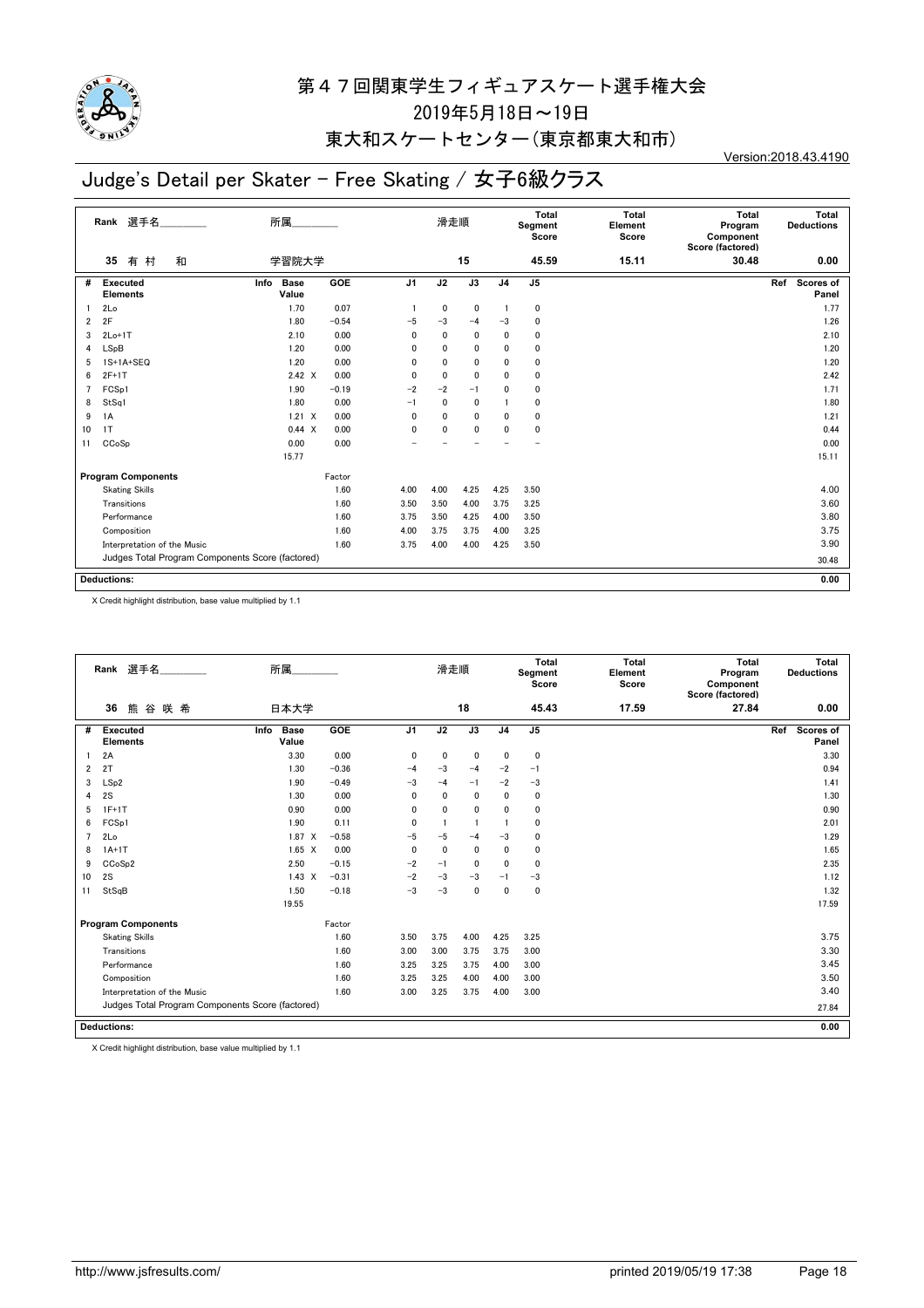

### 東大和スケートセンター(東京都東大和市)

# Judge's Detail per Skater - Free Skating / 女子6級クラス

Version:2018.43.4190

| 選手名<br>Rank                         |                                                  | 所属   |                      |            |                          | 滑走順                      |                          |                | Total<br>Segment<br>Score | <b>Total</b><br>Element<br>Score | Total<br>Program<br>Component<br>Score (factored) | Total<br><b>Deductions</b> |  |
|-------------------------------------|--------------------------------------------------|------|----------------------|------------|--------------------------|--------------------------|--------------------------|----------------|---------------------------|----------------------------------|---------------------------------------------------|----------------------------|--|
|                                     | 小 林 レオニー百音<br>37                                 |      | 東京女子体育大学             |            |                          |                          | 31                       |                | 42.39                     | 14.03                            | 29.36                                             | 1.00                       |  |
| #                                   | <b>Executed</b><br><b>Elements</b>               | Info | <b>Base</b><br>Value | <b>GOE</b> | J <sub>1</sub>           | J2                       | $\overline{J3}$          | J <sub>4</sub> | J <sub>5</sub>            |                                  |                                                   | Ref<br>Scores of<br>Panel  |  |
|                                     | 2Lo                                              |      | 1.70                 | 0.20       | 2                        |                          |                          |                |                           |                                  |                                                   | 1.90                       |  |
| $\overline{2}$                      | 2F                                               |      | 1.80                 | 0.04       | $\mathbf{0}$             | $\mathbf 0$              |                          | 0              | $\mathbf{0}$              |                                  |                                                   | 1.84                       |  |
| 3                                   | 1Lz!                                             | т    | 0.60                 | $-0.07$    | $-2$                     | $\mathbf{0}$             | $-2$                     | $-1$           | $-1$                      |                                  |                                                   | 0.53                       |  |
| 4                                   | CCoSp3                                           |      | 3.00                 | 0.00       | 0                        | $-1$                     | $\mathbf{0}$             |                | $\mathbf{0}$              |                                  |                                                   | 3.00                       |  |
| 5                                   | 1A                                               |      | 1.10                 | 0.02       | $\mathbf{0}$             |                          | 0                        | $\mathbf{0}$   | $\mathbf{0}$              |                                  |                                                   | 1.12                       |  |
| 6                                   | 2F<<                                             | <<   | $0.55 \quad X$       | $-0.25$    | $-5$                     | $-5$                     | $-5$                     | $-5$           | $-5$                      |                                  |                                                   | 0.30                       |  |
| $\overline{7}$                      | StSqB                                            |      | 1.50                 | $-0.45$    | $-3$                     | $-4$                     | $-3$                     | $-1$           | $-4$                      |                                  |                                                   | 1.05                       |  |
| 8                                   | FSSp                                             |      | 0.00                 | 0.00       | $\overline{\phantom{0}}$ | $\overline{\phantom{0}}$ | $\overline{\phantom{0}}$ |                |                           |                                  |                                                   | 0.00                       |  |
| 9                                   | $1Lz!+1T$                                        | Ţ.   | $1.10 \times$        | $-0.08$    | $-2$                     | $-1$                     | $-2$                     | $-1$           | $-1$                      |                                  |                                                   | 1.02                       |  |
| 10                                  | 1S                                               |      | 0.44 X               | 0.00       | 0                        | $\mathbf 0$              | $\mathbf{0}$             | $\mathbf 0$    | 0                         |                                  |                                                   | 0.44                       |  |
| 11                                  | LSp3                                             |      | 2.40                 | 0.43       | 3                        | $\overline{2}$           | $\overline{2}$           |                |                           |                                  |                                                   | 2.83                       |  |
|                                     |                                                  |      | 14.19                |            |                          |                          |                          |                |                           |                                  |                                                   | 14.03                      |  |
| <b>Program Components</b><br>Factor |                                                  |      |                      |            |                          |                          |                          |                |                           |                                  |                                                   |                            |  |
|                                     | <b>Skating Skills</b>                            |      |                      | 1.60       | 4.25                     | 4.50                     | 4.25                     | 4.25           | 3.25                      |                                  |                                                   | 4.10                       |  |
|                                     | Transitions                                      |      |                      | 1.60       | 3.25                     | 3.25                     | 4.00                     | 3.75           | 2.75                      |                                  |                                                   | 3.40                       |  |
|                                     | Performance                                      |      |                      | 1.60       | 3.00                     | 3.00                     | 4.00                     | 3.75           | 2.75                      |                                  |                                                   | 3.30                       |  |
|                                     | Composition                                      |      |                      | 1.60       | 3.75                     | 3.75                     | 4.25                     | 4.00           | 3.00                      |                                  |                                                   | 3.75                       |  |
|                                     | Interpretation of the Music                      |      |                      | 1.60       | 3.75                     | 4.00                     | 4.25                     | 4.50           | 2.50                      |                                  |                                                   | 3.80                       |  |
|                                     | Judges Total Program Components Score (factored) |      |                      |            |                          |                          |                          |                |                           |                                  | 29.36                                             |                            |  |
| 転倒: -1.00<br><b>Deductions:</b>     |                                                  |      |                      |            |                          |                          |                          |                |                           |                                  | $-1.00$                                           |                            |  |

<< Downgraded jump X Credit highlight distribution, base value multiplied by 1.1 ! Not clear edge

|                                     | Rank 選手名                                         | 所属                                       |                      |         |                | 滑走順          |                |                | Total<br>Segment<br>Score | Total<br>Element<br>Score | Total<br>Program<br>Component<br>Score (factored) | Total<br><b>Deductions</b> |
|-------------------------------------|--------------------------------------------------|------------------------------------------|----------------------|---------|----------------|--------------|----------------|----------------|---------------------------|---------------------------|---------------------------------------------------|----------------------------|
|                                     | 38<br>岸<br>浪 由妃乃                                 |                                          | 東洋大学                 |         |                |              | 29             |                | 42.36                     | 13.68                     | 29.68                                             | 1.00                       |
| #                                   | <b>Executed</b><br><b>Elements</b>               | Info                                     | <b>Base</b><br>Value | GOE     | J <sub>1</sub> | J2           | J3             | J <sub>4</sub> | J <sub>5</sub>            |                           |                                                   | Scores of<br>Ref<br>Panel  |
|                                     | 2A<<                                             | <<                                       | 1.10                 | $-0.55$ | $-5$           | $-5$         | $-5$           | $-5$           | $-5$                      |                           |                                                   | 0.55                       |
| 2                                   | $1$ Lz!                                          |                                          | 0.60                 | $-0.11$ | $-2$           | $-2$         | $-2$           | $-2$           | $-1$                      |                           |                                                   | 0.49                       |
| 3                                   | FCCoSp3                                          |                                          | 3.00                 | $-0.24$ | $-2$           | $-3$         | $\overline{1}$ | 0              | $\Omega$                  |                           |                                                   | 2.76                       |
| 4                                   | 2F<<                                             | <<                                       | 0.50                 | $-0.25$ | $-5$           | $-5$         | $-5$           | $-5$           | $-5$                      |                           |                                                   | 0.25                       |
| 5                                   | 2Lo<                                             | $\overline{\left\langle \right\rangle }$ | 1.28                 | $-0.56$ | $-5$           | $-5$         | $-5$           | $-2$           | $-5$                      |                           |                                                   | 0.72                       |
| 6                                   | 2S                                               |                                          | $1.43 \times$        | 0.05    | $\mathbf{0}$   |              | 0              |                | $\mathbf 0$               |                           |                                                   | 1.48                       |
|                                     | FSS <sub>p2</sub>                                |                                          | 2.30                 | 0.23    |                |              | 1              |                | $\mathbf{1}$              |                           |                                                   | 2.53                       |
| 8                                   | StSqB                                            |                                          | 1.50                 | 0.06    |                | $\mathbf{0}$ | 1              | $\mathbf{0}$   | $\mathbf 0$               |                           |                                                   | 1.56                       |
| 9                                   | 1S                                               |                                          | 0.44 X               | 0.00    | $\Omega$       | 0            | $\mathbf{0}$   | 0              | $\mathbf 0$               |                           |                                                   | 0.44                       |
| 10                                  | 1Lo                                              |                                          | $0.55 \quad X$       | 0.01    | $\mathbf{0}$   | 0            | $\blacksquare$ | 0              | $\mathbf 0$               |                           |                                                   | 0.56                       |
| 11                                  | CCoSp3V                                          |                                          | 2.25                 | 0.09    |                | $\mathbf{0}$ | 0              |                | $\Omega$                  |                           |                                                   | 2.34                       |
|                                     |                                                  |                                          | 14.95                |         |                |              |                |                |                           |                           |                                                   | 13.68                      |
| Factor<br><b>Program Components</b> |                                                  |                                          |                      |         |                |              |                |                |                           |                           |                                                   |                            |
|                                     | <b>Skating Skills</b>                            |                                          |                      | 1.60    | 4.00           | 3.75         | 4.50           | 4.00           | 3.25                      |                           |                                                   | 3.90                       |
|                                     | Transitions                                      |                                          |                      | 1.60    | 3.75           | 3.50         | 4.00           | 3.75           | 3.00                      |                           |                                                   | 3.60                       |
|                                     | Performance                                      |                                          |                      | 1.60    | 3.25           | 3.50         | 4.25           | 3.75           | 3.25                      |                           |                                                   | 3.60                       |
|                                     | Composition                                      |                                          |                      | 1.60    | 3.75           | 3.50         | 4.25           | 3.75           | 3.25                      |                           |                                                   | 3.70                       |
|                                     | Interpretation of the Music                      |                                          |                      | 1.60    | 3.75           | 3.75         | 4.25           | 3.75           | 3.25                      |                           |                                                   | 3.75                       |
|                                     | Judges Total Program Components Score (factored) |                                          |                      |         |                |              |                |                |                           |                           | 29.68                                             |                            |
| 転倒: -1.00<br><b>Deductions:</b>     |                                                  |                                          |                      |         |                |              |                |                |                           |                           |                                                   | $-1.00$                    |

< Under-rotated jump << Downgraded jump X Credit highlight distribution, base value multiplied by 1.1 ! Not clear edge